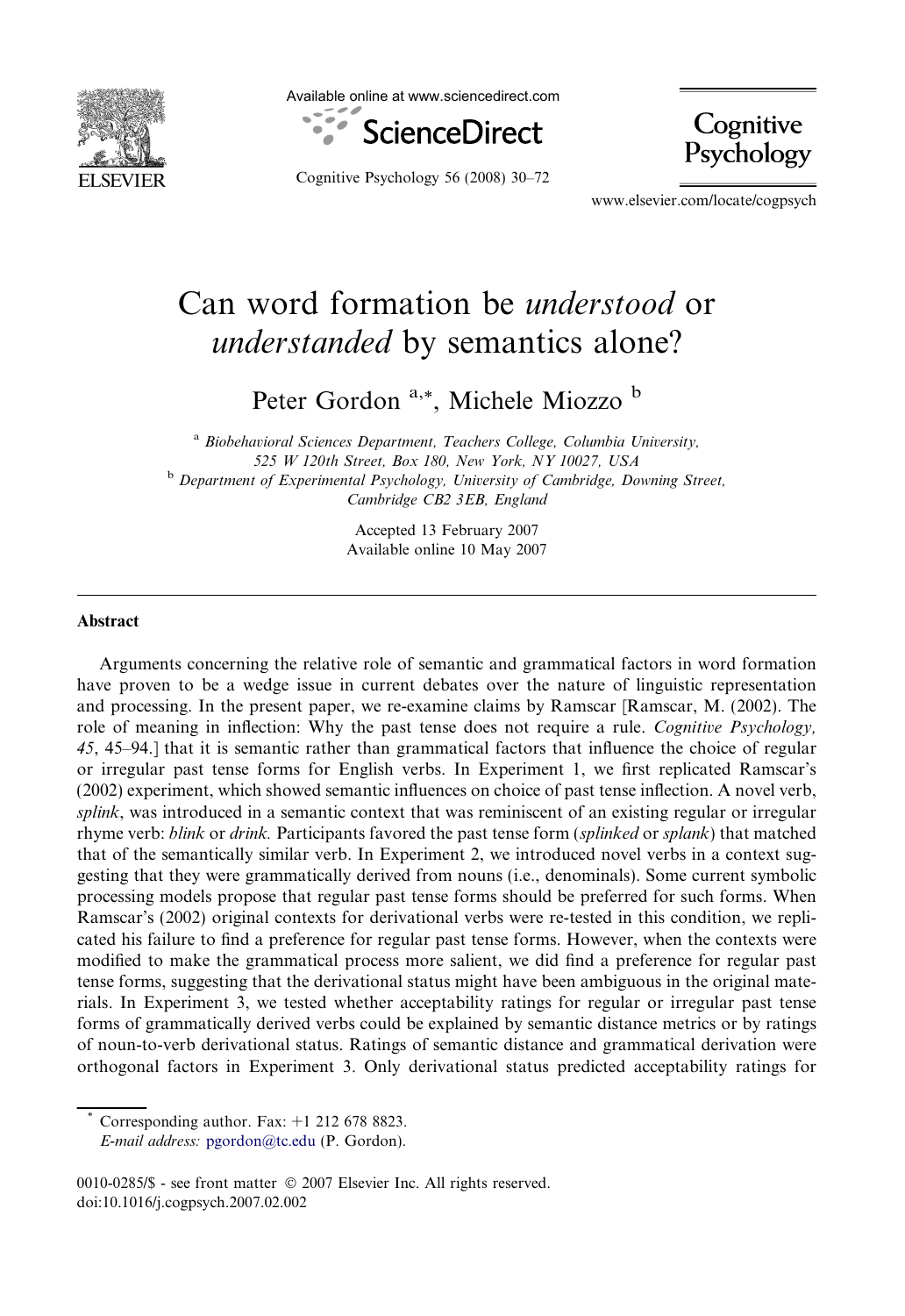regular past tense forms. Taken together, the present results suggest that semantic factors do not explain the regularization of irregular verbs in derivational contexts, although semantic factors can affect the choice of past tense forms in certain circumstances. © 2007 Elsevier Inc. All rights reserved.

Keywords: Morphology; Inflection; Semantics; Derivation; Connectionism; Lexicon; Past tense; Psycholinguistics

#### 1. Introduction

Why do we say that we have *understood* something rather than *understanded* it? Common sense tells us that it is because we have heard others saying it this way and we incorporate some conventionalized form into our linguistic system. But sometimes there is no opportunity to witness the past tense form of a verb because it is either vanishingly rare or has been created a new with the evolution of the language. For example, *googled* seems to have come into the language as easily as *google*, without requiring a model for the past tense. As English speakers, we know that there is a default -ed affix, which applies in the absence of any attested irregular past tense form. An exception to this rule seems to be the case where a novel verb shows phonological similarity to a cluster of verbs that all share a similar pattern of irregular inflection. For example, if we create a new verb, to spling, we might be temped to analogize it to the cluster of irregular verbs that includes ring–rang, sing–sang, fling–flung and choose either splang or splung rather than splinged as the past tense form. Such analogical assimilation to existing clusters of items is known as a gang effect ([Bybee & Moder, 1983; Marchman, 1997; Stemberger & MacWhinney, 1988\)](#page-41-0).

We have then two routes to productive past tense formation: Adding *-ed* and analogical generalization based on similarity-based gang effects. But we are still left with several puzzles. For example, another recently created verb in the technological revolution is to ping. The term refers to executing a specific UNIX routine, which indicates the distance to a particular computer on a network, much like the sound that is reflected back in a sonar system. To form the past tense of *ping*, we resist the analogy to the aforementioned cluster of -ing verbs and we say that we pinged the computer—not that we pang or pung it—even though we might never have heard this verb used in the past tense. Why then, do we tend to think that the past tense form of the novel verb spling is splang or splung, but that of ping is not pang or pung?

To begin to address this riddle, let us return to the case of understand–understood. This compound verb takes a past tense form like its component irregular verb stand–stood. However, when we use the noun *grandstand* as a verb, we now say that someone *grand*standed rather than grandstood, and there is now no analogy to the irregular verb stood. One explanation for this discrepancy is that the verb to *stand* is not a proper component of the compound verb to grandstand, because the latter bears no semantic relation to the core meaning of to stand as in to be in an upright position. However, it is also not clear that this meaning has anything to do with *stand* in *understand* either. An alternative explanation for why *grandstand* avoids irregular inflection is because of its grammatical derivation ([Kiparsky, 1982; Williams, 1981\)](#page-41-0). The verb to grandstand is derived from the noun grandstand. If irregular inflectional forms are stored in the lexicon rather than being computed in the grammar, then they should only be available in cases where the verb itself is stored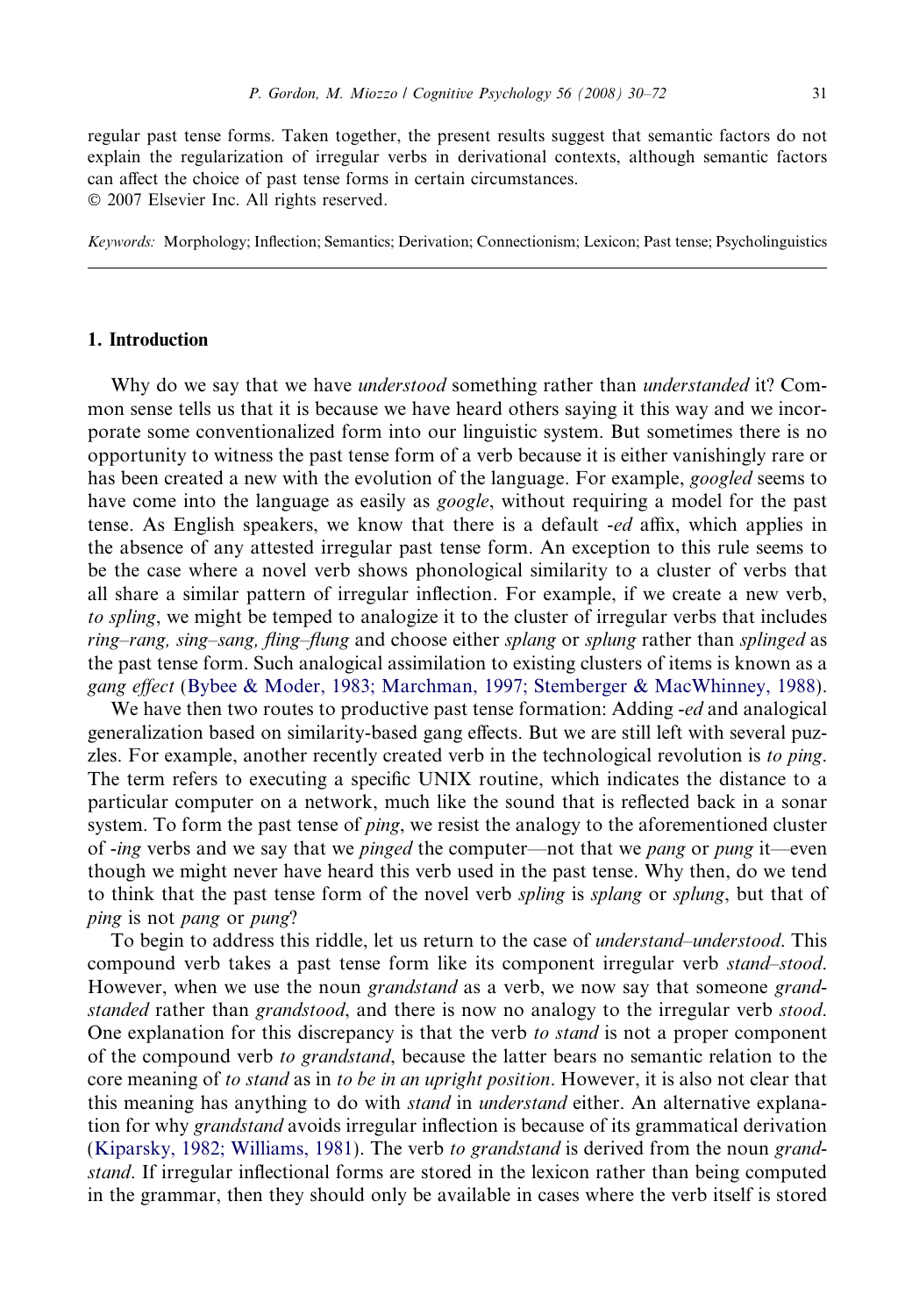in the lexicon. If, on the other hand, a verb must be derived from a noun, then a past tense form will not be available because nouns do not have past tense forms as nouns. Understand is not derived from a noun and therefore is not so constrained. In neither case is semantic similarity relevant to determining the acceptability of regular or irregular inflection. Returning to the verb to ping, this is derived from the noun ping, and thus resists assimilation to the ing–ang gang.

Invoking noun-to-verb derivation to explain the use of regular versus irregular past tense forms has its roots in the theory of lexical phonology pioneered by [Kiparsky](#page-41-0) [\(1982, 1983\)](#page-41-0) and further explored within the Words and Rules dual model of the lexicon [\(Pinker, 1991, 1999; Pinker & Prince, 1988](#page-42-0); but see also [Clahsen, 1999; Marcus, 2001;](#page-41-0) [Marslen-Wilson & Tyler, 1998; Ullman, 2001](#page-41-0)). The Words and Rules dual model began its life as a reaction to the early connectionist model of past tense formation developed by [Rumelhart and McClelland \(1986\).](#page-42-0) In this connectionist model, regular and irregular past tense forms were created within a single network of associations that involve patterns of activation between sets of phonological features representing present and past tense forms of verbs. This type of model obviates the need for explicit rules and their requisite symbolic structures, such as variables representing syntactic categories like noun and verb.

Contrary to the single-level connectionist accounts, the Words and Rules dual model suggests that there are two kinds of word formation processes: Those that result from similarity-based analogical generalization to stored forms in the lexicon (e.g., *spling–splang* from sing–sang), and those that occur as a result of the application of rules (e.g.,  $V \rightarrow V + ed$ ). The term "rule" refers in this context to processes that combine or order symbolic representations over syntactic categories like noun and verb.

[Prasada and Pinker \(1993\)](#page-42-0) showed that people's acceptability ratings for irregular past tense forms of novel verbs are predicted by the degree of similarity to phonological clusters of irregular forms in the lexicon (like the ing–ang cluster). No such similarity scaling was found for regular inflections, suggesting that they are not part of an associative memory structure in the same way (for converging evidence, see also [Ullman, 1999](#page-42-0)). On the other hand, [Alegre and Gordon \(1999\)](#page-41-0) found that high frequency regularly inflected forms are subject to a frequency effect in lexical decision experiments that involved written words. Since frequency effects are a hallmark of lexical storage, such effects suggest that high frequency regular inflections can be stored in memory. Storage of high frequency inflected forms is not ruled out by the Words and Rules dual model (see [Caramazza, Laudanna, & Romani,](#page-41-0) [1988; Frauenfelder & Schreuder, 1991; Prasada & Pinker, 1993\)](#page-41-0). This model only stipulates that regularly inflected forms do not need to be stored in memory, because they can be created on-the-fly by rules that combine category symbols with inflectional morphemes. It might be the case that tasks requiring participants to generate inflectional forms in production are more likely to tap into generative, rule-based, mechanisms than tasks like lexical decision, where accessing stored forms might win out over the compositional route in lexical access.

It is important to note that the kinds of connectionist models that are contrasted with the Words and Rules dual model are only a subset of the set of possible connectionist models. In particular, they are what [Marcus \(1998\)](#page-42-0) terms ''eliminative connectionist models'', which are characterized by their rejection of symbolic representations in favor of distributed representations over sub-features. In distributed representations, elements that are traditionally captured by category symbols are replaced by emergent states of a network of features whose connection strengths are differentially activated through learning. In contrast to eliminative connectionism, other kinds of connectionist networks might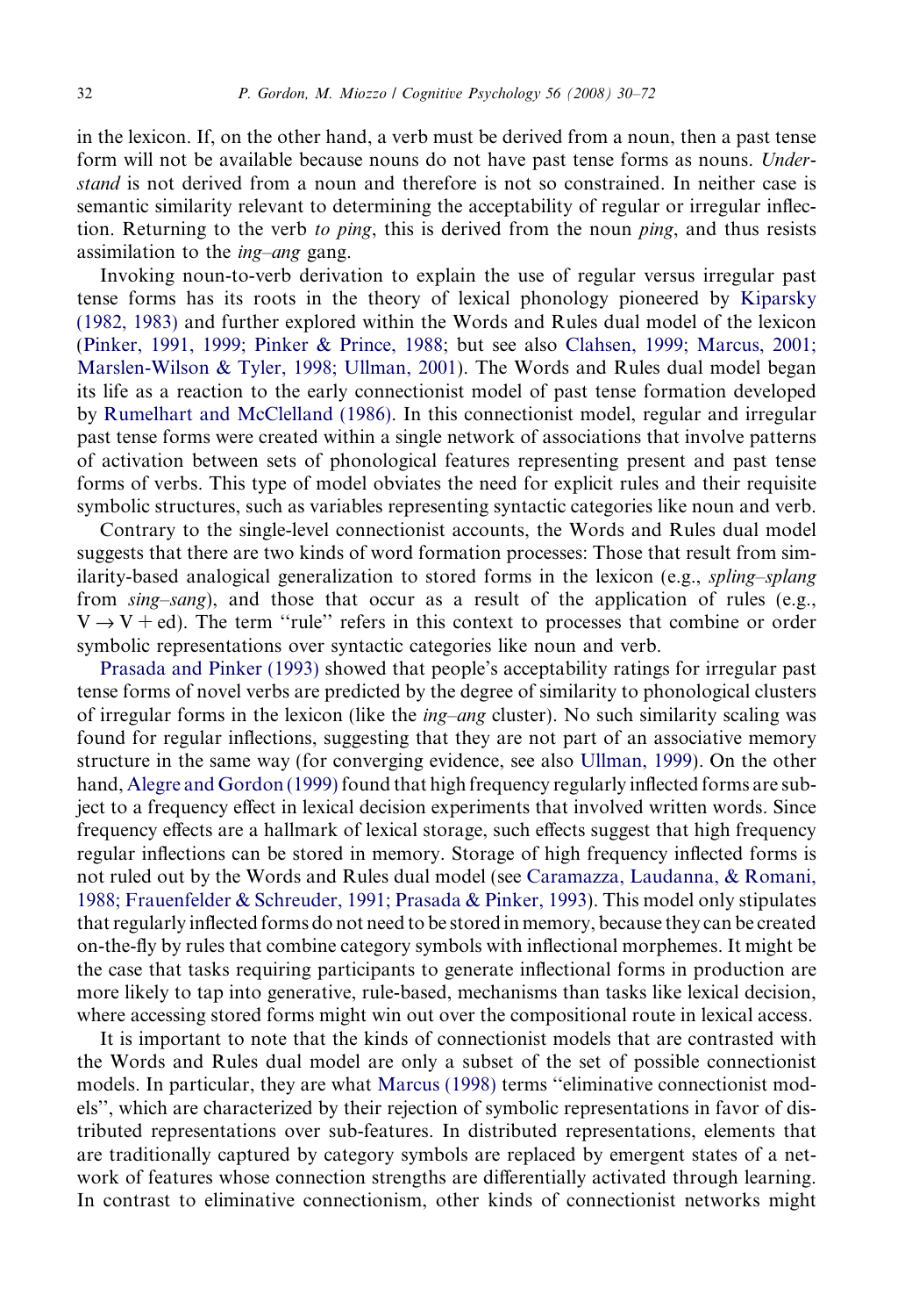have dedicated local nodes that can represent categories or past tense forms (cf. [Plunkett &](#page-42-0) [Marchman, 1993\)](#page-42-0), which, [Marcus \(2001\)](#page-42-0) claims, are computationally equivalent to symbolic representations.

Dual model theorists generally agree that connectionist networks that incorporate local representations of lexical items are the best way to model the ''Words'' part of the dual model. ''Words'' are stored representations in associative memory structures (i.e., neural networks), which generalize past tense forms on the basis of shared phonological features and whose connections are strengthened through increasing frequency in the input to learning. Contrary to many claims, connectionist networks are also useful as a medium for rule-based processing in language. Such models can be made to emulate symbol manipulation by allowing dedicated (''localist'') nodes for grammatical categories. In fact, connectionist networks are particularly useful when one is concerned about performance rather than competence, and one wishes to model the interface of grammatical constraints and other aspects of information processing in linguistic tasks that might be in competition with the underlying grammatical constraints.

As the debate about the representation of past tense forms has evolved within the psycholinguistic community, it has become about whether symbolic systems referring to grammatical categories are required to account for linguistic processes or whether distributed representations can do the job and whether we can dispense with grammar qua symbol manipulation. In addition to having different views about the nature and format of the linguistic processor, debates also range around the forms of interactions existing between the components of the language system. In particular, do semantic representations influence the choice of past tense forms in generating regular or irregular past tense forms of verbs. In the present paper, we address this debate from the perspective of homophones.

#### 2. Inflectional status and the homophone problem

Rumelhart and McClelland's original connectionist model of past tense formation was extensively critiqued by [Pinker and Prince \(1988\)](#page-42-0). In this paper, they noted that the model did not have representations for lexical items and therefore could not account for the fact that homophonous verbs often differ as to whether they take regular or irregular past tenses. Examples include rang the bell vs. ringed the city, or pairs like lie-lay vs. lie-lied. One potential non-symbolic solution to this problem is to include a semantic representation of the verb meaning as part of the connectionist network. The distinct meanings of the regular and irregular homophones of verbs serve to keep the representations similarly distinct and allow one verb meaning to gravitate toward the regular pattern and the other to the irregular pattern (cf. [Joanisse & Seidenberg, 1999; Lakoff, 1987\)](#page-41-0).

In addressing the role of semantic factors, [Pinker and Prince \(1988\)](#page-42-0) and [Kim, Pinker,](#page-42-0) [Prince, and Prasada \(1991\)](#page-42-0) note that similarity of meaning does not appear to support generalizations of past tense forms. For example, the semantically related verbs hit, slap and strike take three completely distinct paths in forming the past tense (hit, slapped and *struck*). These cases suggest that the associative memory structure that supports generalization of inflectional patterns within the lexicon is modular in nature, and is based on similarity of form but not meaning. In one attempt to introduce semantic representations into a network that generates past tense forms, [Joanisse and Seidenberg \(1999\)](#page-41-0) had each word assigned to a unique node (coded as a unique number) that was supposed to be a proxy for a complex distributed representation of semantic features. However, the singu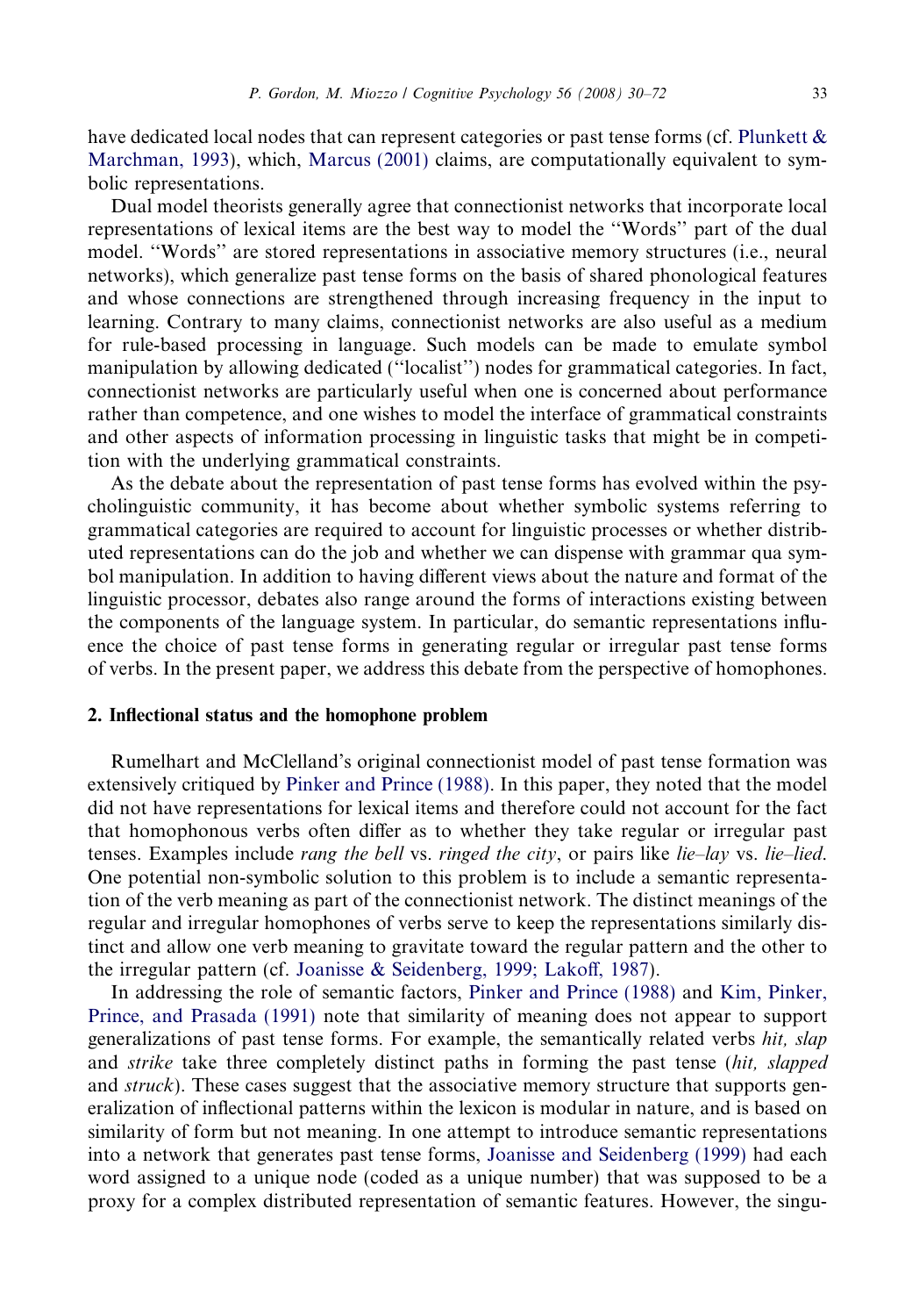larity of this representation ensured that these nodes actually marked words only as lexical items and shielded them from potentially problematic analogical generalizations based on shared semantic features. For example, if hit, slap and strike had distributed semantic representations instead of singular lexical representations, then they would all share semantic features relating to something like ''agonistic action upon an object or person.'' If those distributed representations were put into play in a general association network, then they would pull the ''hitting'' verbs together as a semantic ''gang'' in the same way that the shared phonological features create a phonological gang like the *ing–ang* gang. One might circumvent past tense generalization, on the basis of semantic features by modularly isolating from phonology from semantics. But such a separation would also prevent semantic features from defining the distinction between homophonous forms, and we would be back where we started with the homophone problem. By employing singular lexical nodes, [Joanisse and Seidenberg \(1999\)](#page-41-0) create an essentially symbolic representation of each lexical item, albeit within a network representation (for similar criticisms see [Pinker &](#page-42-0) [Ullman, 2002\)](#page-42-0). Once such local representations of categories or lexical items become part of the system, the goal of eliminating symbols is vacated and there is no principled reason to resist other symbolic representations like those standing for morphological elements like *-ed*, and syntactic categories like noun and verb.

The words and rules dual model does not stand or fall on the issue of whether or not there are semantic generalizations for past tense inflection. However, if it turned out, after all, that semantic generalizations can drive the choice of regular or irregular inflection, then this would remove a major linchpin from the argument against single-level connectionist models that use only distributed representations. Such models could, in good faith, include distributed semantic representations in their networks and thereby distinguish between homophonous forms that differ in regularity of inflection (e.g.,  $lie$ — $lay$  vs.  $lie$ — $li$ ed). In the absence of such evidence, [Pinker and Prince \(1988\)](#page-42-0) and [Kim et al. \(1991\)](#page-41-0) have proposed that differences in inflectional status for homophonous forms can be explained by grammatical processes involving derivation of verbs from nouns, as noted earlier.

To determine whether English speakers are influenced by grammatical or semantic properties in their choice of past tense forms, [Kim et al. \(1991\)](#page-41-0) employed verbs that were prototypically irregular. These verbs were presented in contexts indicating that they were either denominal -i.e., derived from nouns—or deverbal—i.e., verbs that involved secondary or metaphorical meanings from the prototypical meaning of the basic irregular verb [\(Clark & Clark, 1979\)](#page-41-0). For example, to fly is prototypically represented as: Birds fly south in winter, the denominal form as:  $Fly$  *out to center field* in baseball, and the deverbal form as fly off the handle. Participants rated whether they preferred the irregular form (flew) or the regular form (*flied*) as the past tense of such verbs. Regular forms were preferred over irregular forms if the verb had been derived from a noun (denominal), whereas a preference for irregular past tense forms appeared when a verb was used in both its prototypical sense and its secondary metaphorical sense (deverbal).

[Kim et al. \(1991\)](#page-41-0) addressed a proposal by [Lakoff \(1987\)](#page-41-0) claiming that whether a new verb will be inflected as a regular or irregular does depend on its semantics. According to this proposal, the extent to which verb meaning deviates from the prototypical meaning of a verb should predict the degree of acceptance of the regular over the irregular form. Specifically, more distant meanings are expected to lead to regular inflection. To test this proposal, Kim et al. had people rate the semantic distance of the denominal and deverbal verbs in their items from their respective prototypical verb meanings. These ratings were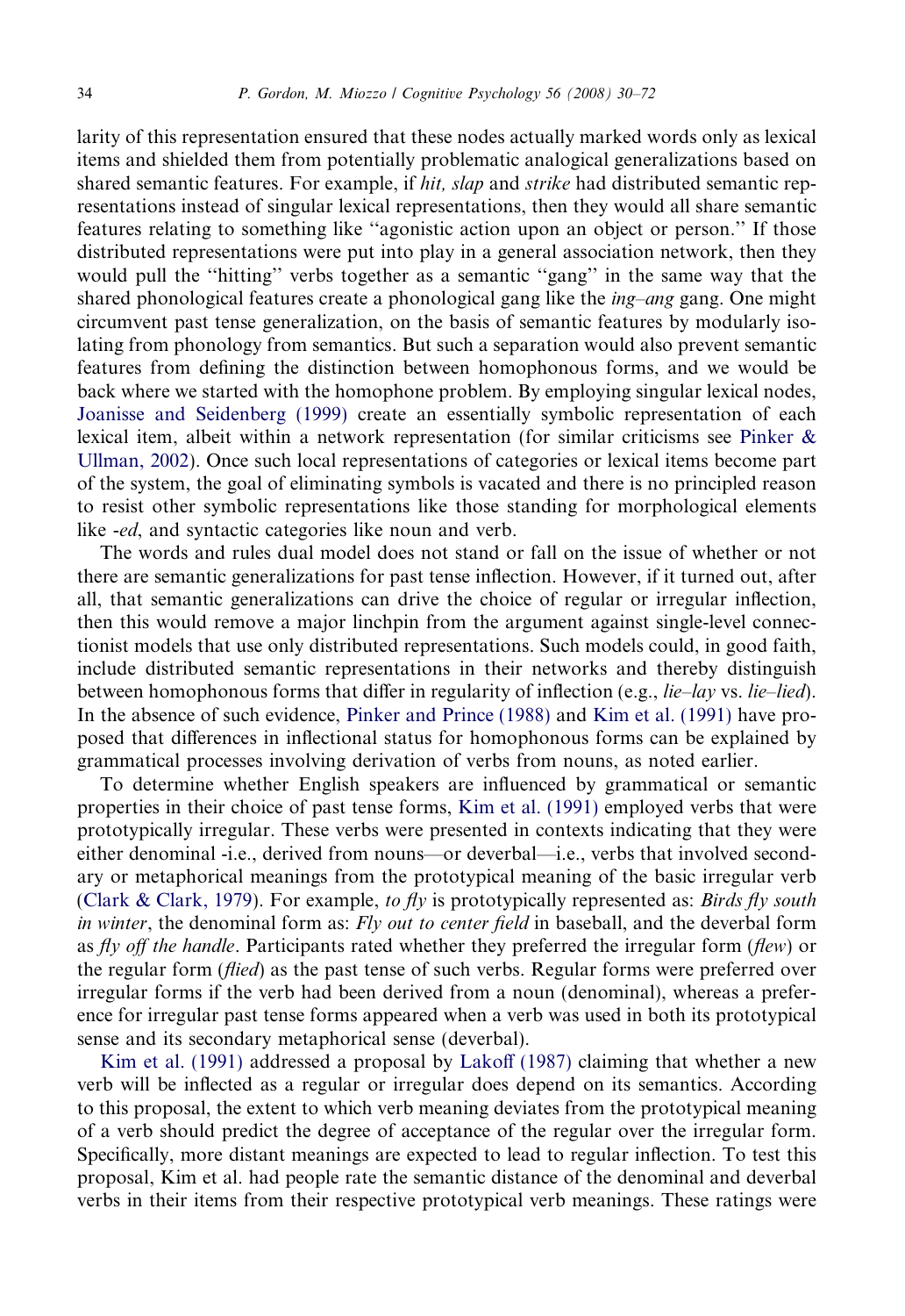then regressed against the acceptability ratings obtained for the regular and irregular past tense forms of the verbs. Unfortunately, denominal verbs were generally rated as more distant in meaning from the prototypical form, thus introducing a confound between semantic distance and derivational type. Because of this confound, it was necessary to partial out the effects of derivational type first, and then examine the residual variance accounted for by semantic distance. Examined in this way, semantic distance accounted for almost none of the residual variance. Although these data argue against the role of semantic distance in regular versus irregular inflectional preference, the correlation between derivation and semantic distance makes such an analysis less than ideal.

In a more recent article, [Ramscar \(2002\)](#page-42-0) offered new and potentially important evidence that the choice of regular or irregular inflection can, in fact, be influenced by semantic associations, contrary to [Kim et al.'s \(1991\)](#page-41-0) conclusions. Not only did Ramscar's results suggest a role for semantic similarity in this process, but they also suggested that grammatical derivation plays essentially no role in people's judgments about whether a verb should have a regular or irregular past tense form. Such radically contrasting conclusions cannot coexist, and at least one side must be wrong; the present paper attempts to adjudicate between the two positions.

Although there are classes of semantically related verbs with distinct past tense forms like *slap, hit*, and *strike*, this is not always the case. [Ramscar \(2002\)](#page-42-0) provided the example of, blink and wink, which are closely related, both semantically and phonologically, and exhibit regular past tense inflection, despite being part of the -ing/-ink gang associated with irregular past tense forms (cf. think, sink, sing, string, fling, cling, etc.). It should be noted, however, that this *wink–blink* example is probably the only case in the English language that shows common inflectional form for rhyming semantic associates. In other cases of semantically related rhyming verbs, one generally sees disagreement in the choice of past tense inflectional form. That is, one verb tends to be regular and the other irregular (as with ring–rang and ding–dinged). On the other hand, Ramscar's proposal that semantic influences might require phonological support could explain why slap, hit and strike fail to pattern with one another in their choice of past tense forms. That is, the phonological dissimilarity might have a stronger pull in inhibiting the influence of any semantic similarity for these verbs.

Ramscar proposed that semantic generalizations can occur in the process of deciding on the appropriate past tense form for a novel verb. In this proposal, if a novel verb reminds the learner of an existing verb in the language (i.e., shares semantic and/or phonological properties), then the regular or irregular status of the established verb will be a model for the inflection of the novel verb. For example, if one hears the novel verb to sprink, and learns that its meaning closely resembles the existing verb to drink, then Ramscar proposed that there will be a tendency to inflect for past tense by analogy to the existing verb ( $sprank$ ). On the other hand, if the meaning of to sprink closely resembles the verb to blink, then people will tend to prefer the regular inflection (sprinked), as found in the analogous existing verb.

[Ramscar's \(2002\)](#page-42-0) paper consisted of five experiments, which are briefly described here. The first experiment established the single-trial as the method of choice for investigating inflectional preferences in novel verbs. This experiment showed that choice of inflectional form can be influenced by a preceding example. Ramscar therefore favored designs with large numbers of participants each responding to a single item. Next, Ramscar demonstrated that semantic similarity can affect whether people choose a regular or irregular past tense form to inflect a novel verb as noted above. This was followed by an experiment in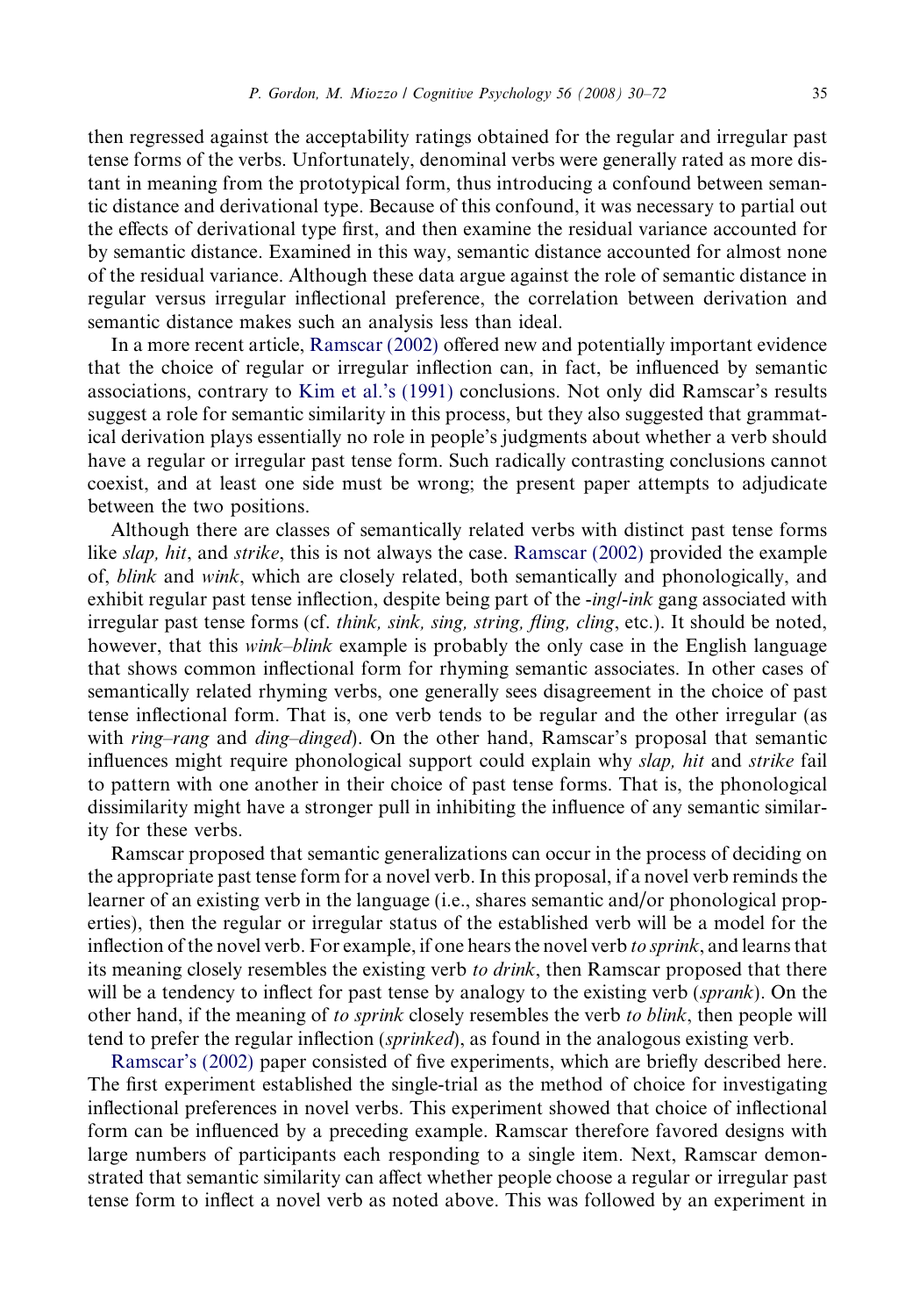which the context suggested that the novel word was a noun that was converted into a denominal verb. In this experiment, denominal status had no effect on whether participants employed a regular or irregular inflection, contrary to the results of [Kim et al.](#page-41-0) [\(1991\)](#page-41-0).

Ramscar argued that [Kim et al.'s \(1991\)](#page-41-0) experimental design failed to consider whether people actually agree on the origin of the verb. To rectify this problem, Ramscar had participants rate how strongly they felt that the verb was derived from a noun or a verb. In fact, for some of the items, subjects did not agree with Kim et al. on derivational status. For example, they rated the verb to lie, meaning to prevaricate, as not being derived from the semantically related noun *lie* (a falsehood). Rather, they rated it as a distinct verb in its own right, with neither the noun nor the verb being derived from each other. Similarly, raters did not agree that to broadcast was derived from a noun either. When [Ramscar](#page-42-0) [\(2002\)](#page-42-0) fed the ratings of denominal status into the regression analysis, along with the ratings of semantic distance from the base verb, only semantic distance accounted for a significant proportion of the variance in acceptability judgments for regular versus irregular past tense forms. Grammatical derivation did not account for any appreciable variance in the regression model.

The final experiment re-evaluated claims about the construction to fly out to center field, which is the basis for [Kim et al.'s \(1991\)](#page-41-0) paper title "Why no mere mortal has ever flown out to center field." Ramscar tested this construction on baseball-naïve British participants, introducing to fly out as a verb derived from the noun fly ball. He showed that, amongst these participants, there was no preference for the regular over the irregular past tense inflection, and they were quite happy to have wingless batters who *flew out* rather than *flied out* to center field.

For those who believe that grammatical effects of verb derivation are crucial in determining regular versus irregular inflection for denominals, the set of results obtained by Ramscar is troubling to say the least. For connectionist modelers who wish to include semantic representations in their models, these results are a windfall. So, can we accept these results as indicating a dominant role for semantics in word formation?

In the present paper, we report a series of experiments that involved fairly minor changes to Ramscar's experimental procedures. In Experiment 1, we replicated his findings showing that semantic reminiscence can indeed determine whether people favor regular or irregular past tense inflections for novel verbs. In Experiment 2, we investigated further the question of whether derivational history does, or does not determine whether a verb is inflected in the regular or irregular form. We argue that the context in which denominal verbs were introduced in [Ramscar's \(2002\)](#page-42-0) original experiments were problematic. In our studies we made minor changes in these contexts. These minor changes radically altered whether regular or irregular past tense inflections were preferred by participants.

In previous experiments carried out by [Kim et al. \(1991\)](#page-41-0) and [Ramscar \(2002\),](#page-42-0) ratings of derivational status and semantic distance were correlated and so differentiating the effects of these two variables was problematic. In addition, the stimuli included items that were problematic in their ascription to denominal status in Kim et al.'s original experiment. In Experiment 3, we constructed a new set of stimuli in which derivational status and semantic distance were not correlated and had participants rate the acceptability of past tense forms. In this way we were able to disentangle the effects of grammatical status and semantic distance in determining preferences for regular or irregular inflection.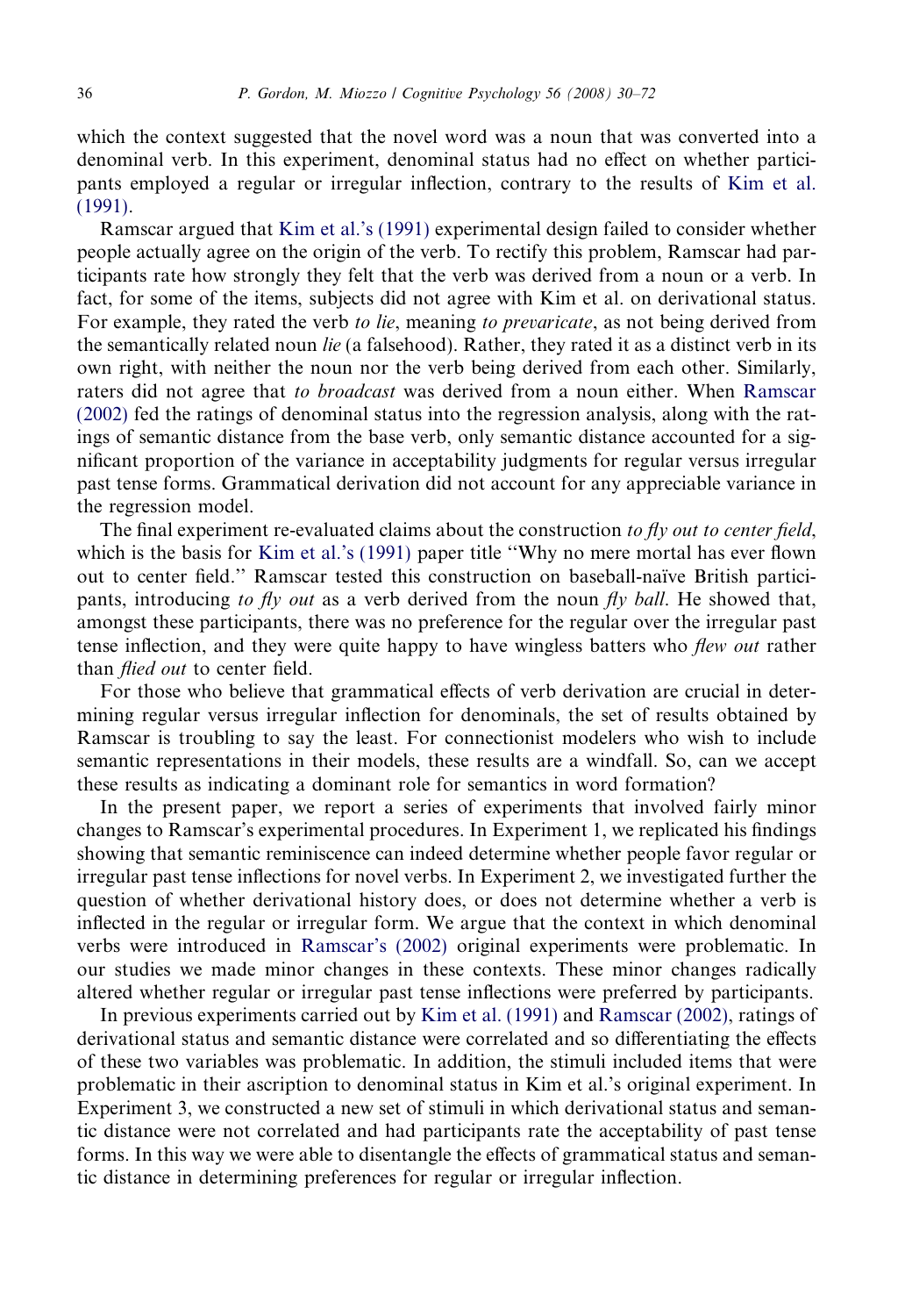#### 3. Experiment 1: Effects of context on past tense inflections in novel verbs

Our first experiment attempted to replicate [Ramscar's \(2002\)](#page-42-0) Experiment 2, where he found that when a novel verb such as to sprink shared semantic and phonological properties with the verb to drink, participants preferred the irregular past tense form *sprank* assimilating to drank. But when the meaning of *sprink* was close to a regular verb like blink or wink, then it was more likely to be inflected like its semantically associated regular verbs as sprinked. The change in the procedure that we introduced in Experiment 1 was primarily one of convenience. Many of Ramscar's participants were tested verbally in Shopping Malls in Edinburgh, a testing population we were unlikely to replicate in New York City. We preferred to use written pencil and paper protocols that could be administered in large undergraduate classes. In addition to the added convenience, we also felt that the written protocol would provide a more structured setting in which to administer these experiments and might be less open to experimenter influence. To change the procedure in this way, it was necessary to establish that the basic results could be replicated with this modified design and that the results would generalize to a population speaking a different English dialect.

#### 3.1. Method

### 3.1.1. Participants

Students at Columbia University volunteered in all of the experiments presented in this paper. No participants took part in more than one experiment. Only the data of those participants who considered English to be their native language were retained for analyses. Three-hundred participants were included in Experiment 1.

#### 3.1.2. Materials

We used the written passages originally created by [\(2002; Experiment 2\)](#page-42-0) to elicit the past tense of the two novel verbs *frink* and *sprink*. The passages are shown in [Table 1.](#page-8-0) The context passages had been designed to suggest meanings for the novel verbs to be similar to either (a) to drink, a verb that rhymes with frink–sprink and has an irregular past tense form, (b) to blink–wink, verbs that also rhyme with *frink–sprink* but have a regularly inflected past tense, or (c) to meditate, a verb that is not phonologically related to frink–sprink and has a regular past tense form. Data from latent semantic analyses ([Landauer, Dumais, & Laham, 1998\)](#page-42-0) confirmed that each context was specifically related to the target verb (see [Ramscar, 2002](#page-42-0) for details). The novel verbs were highlighted and appeared in their infinitive form (to frink, to sprink). The context passage served to define the meaning of the novel verb when it was introduced. Later in the passage, there was a fill-in-the-blank that would be felicitous for a verb in the past tense form. Participants were instructed to fill the blank with the past tense of the novel verb. Passages were matched so that before and after the fill-in-the-blank section, the wording was identical. Context passages and task instructions were printed on a separate page from the fill-in-the-blank sentence. This was so as to avoid the possibility that participants would look back to the previous text in a way that would not be available in the spoken context of Ramscar's original experiment.

#### 3.1.3. Procedure

The instructions closely followed those used by [Ramscar \(2002\).](#page-42-0) Participants were asked to read the passage and were informed that it contained a novel word—recognizable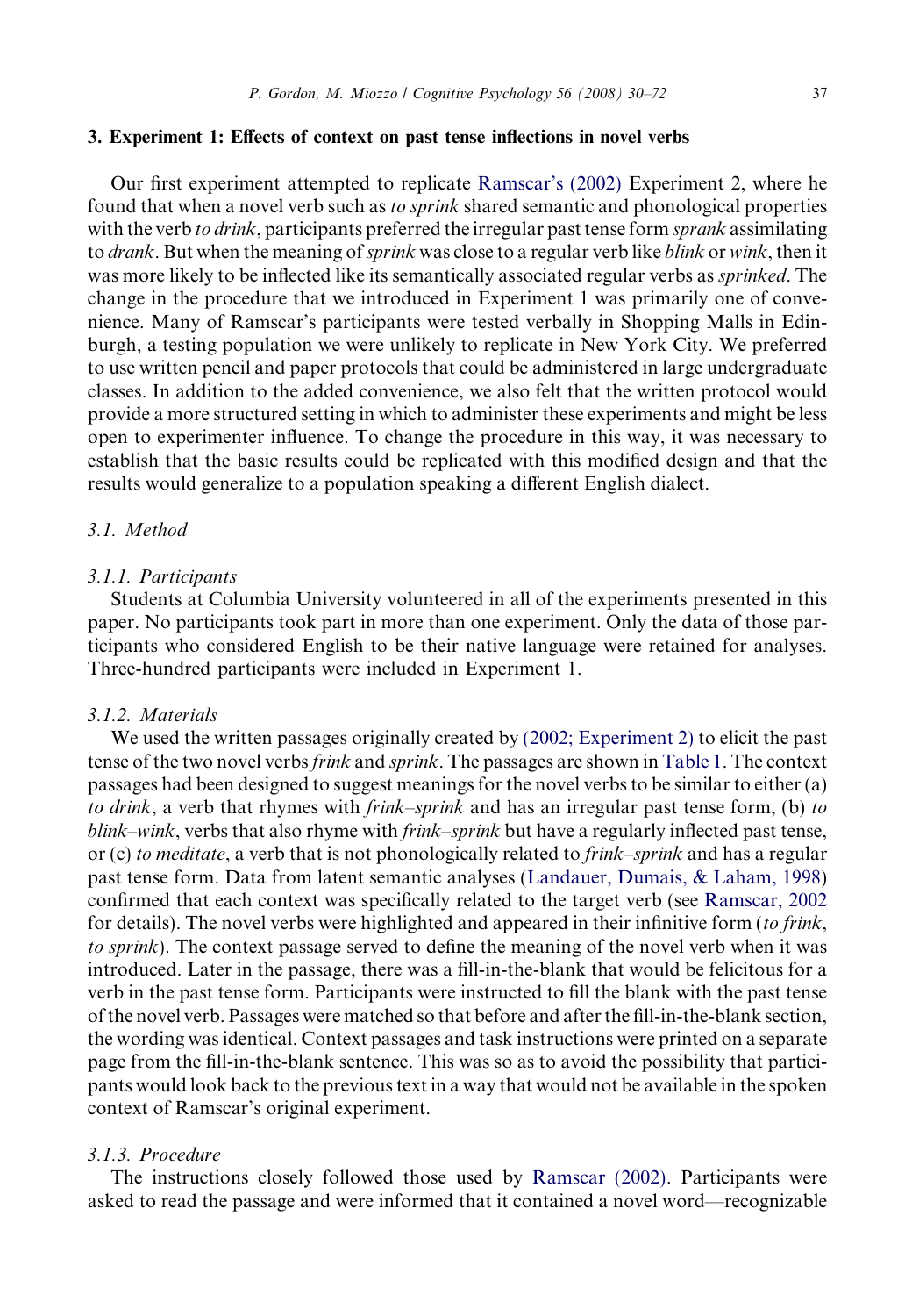#### Table 1

Passages used in Experiment 1 (from [Ramscar, 2002\)](#page-42-0)

(A) Context related to drinking

In a traditional spring rite at Moscow University Hospital, the terminally ill patients all *sprink* in the onset of good weather, consuming vast quantities of vodka and pickled fish. In 1996, his favorite vodka glass in hand, cancer patient Ivan Borovich \_\_\_\_\_\_\_\_\_ around 35 vodka shots and 50 pickled sprats; it is not recorded whether this helped in his treatment

(B) Context related to blinking–winking

In a classical symptom of Howson's syndrome, patients all *sprink* in their right eye if they are left handed or left eye if they are right handed, their eyelids opening and closing rapidly and uncontrollably. In 1996, in extreme discomfort due to his bad eye, Howson's patient Ivan Borovich around 35 times per minute for 2 days, causing severe damage to the muscles in his left eyelid

(c) Context related to meditating

In a controversial alternative therapy at Moscow University Hospital, the terminally ill patients all *sprink* in the afternoons on alternate days, going into a trance-like state that lowers the heartbeat to alleviate pain. In 1996, emitting a steady, low humming sound, cancer patient Ivan Borovich \_\_\_\_\_\_\_\_ around two weeks or so (the nurses lost count!) without a day off. Afterwards, doctors claim, his cancer was cured

Note. The novel verb (here *sprink*) is italicized. In another condition the novel verb was *frink*. Novel verbs are preceded and followed by identical words in the various passages.

because it was italicized—and a blank. Participants were invited to fill the blank ''with the form of the italicized word that you think is appropriate to the context in which you find the blank.'' Instructions included the following statements: ''It is important that the form you choose matches the context of the sentence. Please concentrate on how the new form of the novel word 'sounds' in the context, not on how it might be spelled ... there is no correct answer in this task; you should provide the response that you feel is the most appropriate.'' Participants wrote their choice of verb form in the underlined space. Each participant was presented with a single passage and thus provided a single response. [Ram](#page-42-0)[scar's \(2002\)](#page-42-0) original design also included a training passage. Prior to the test item, participants were presented with the following example, which was designed to clarify the task:

''A single wucterium can be very dangerous. When they breed and multiply, a buildup of \_\_\_\_\_\_\_ can prove lethal." You might choose to fill in the blank with *wucte*riums or wucteria or anything else, depending on what seems appropriate to you.''

To ascertain whether this training might bias irregular responses in the main task, we only included it for half of the participants. To summarize, three variables were manipulated in Experiment 1: (a) the novel verb (frink vs. sprink), (b) the presence or absence of the *wucterium* example, and (c) the meaning suggested by the context (drinking vs. blinking–winking vs. meditate). To satisfy the twelve levels  $(2 \times 2 \times 3)$  of these variables, we employed twelve groups of participants, each of which was composed of 25 individuals.

#### 3.2. Results and discussion

Responses were scored as (a) *regular* if the *-ed* affix was appended to the stem (*frinked*, sprinked), (b) irregular if the stem was modified (as in frunk–frank or sprunk–sprank), and (c) other responses, which consisted of incorrect inflections (e.g., frinks, sprinking) or context-related words (e.g., *blinked, meditated, consumed*). [Table 2](#page-9-0) shows how responses were distributed across conditions. Almost invariably (96%) the irregular responses comprised

<span id="page-8-0"></span>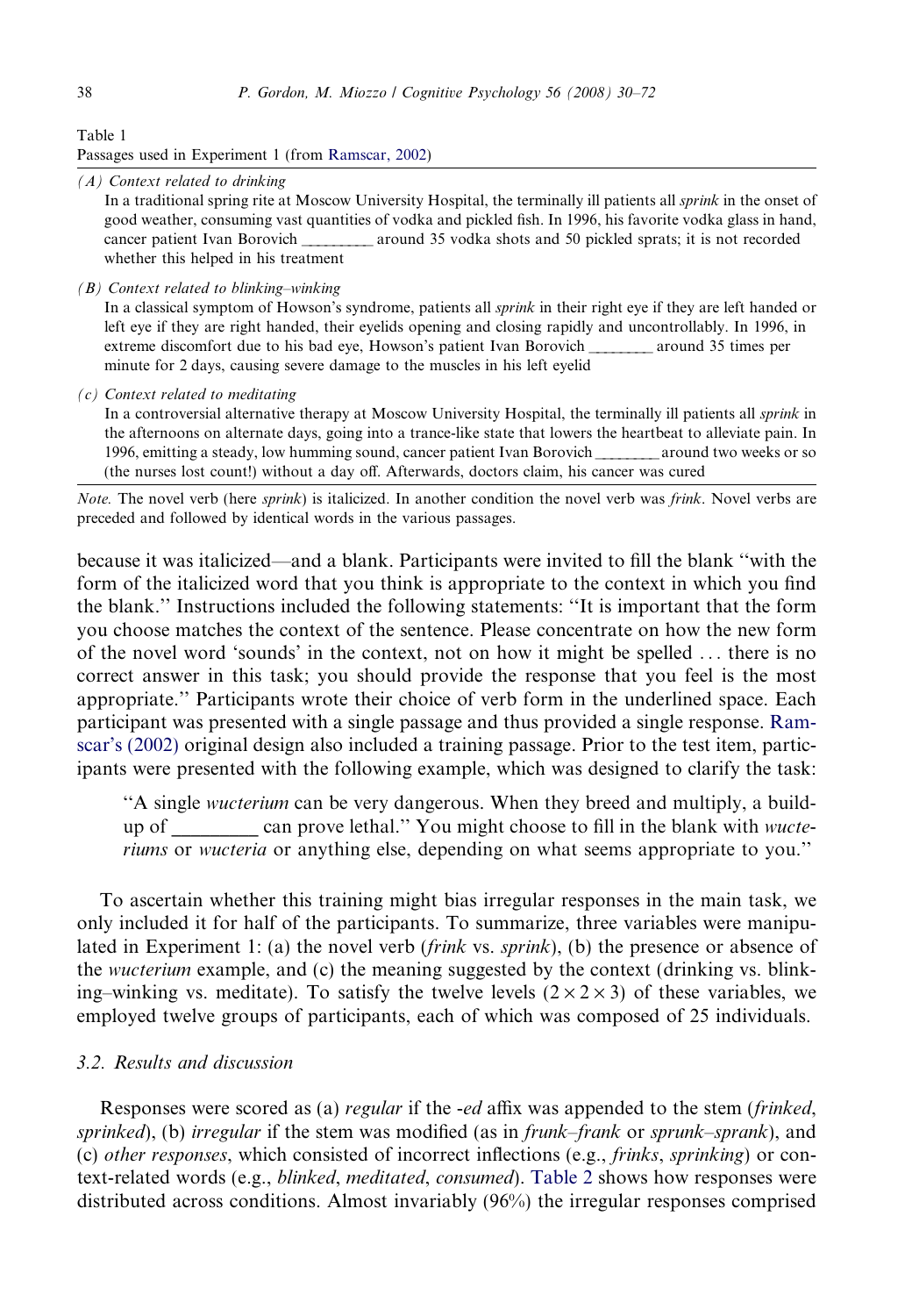|                   | $N$ responses | Past tense form— $N$ (%) |                    |                         |  |
|-------------------|---------------|--------------------------|--------------------|-------------------------|--|
|                   |               | Regular (sprinked)       | Irregular (sprank) | Other (sprinks, ingest) |  |
| Novel verb        |               |                          |                    |                         |  |
| Frink             | 150           | 95(63%)                  | 39 $(26\%)$        | $16(11\%)$              |  |
| Sprink            | 150           | 64 $(43%)$               | 73 (49%)           | 13 $(9%)$               |  |
| Wucterium example |               |                          |                    |                         |  |
| Present           | 150           | 77 (51%)                 | 61 $(41\%)$        | 12(8%)                  |  |
| Absent            | 150           | $82(55\%)$               | 51 $(34%)$         | $17(11\%)$              |  |
| Type of context   |               |                          |                    |                         |  |
| Drinking          | 100           | $36(36\%)$               | 53 (53%)           | 11 $(11\%)$             |  |
| Blinking-winking  | 100           | 65 $(65\%)$              | 24(24%)            | 11 $(11\%)$             |  |
| Meditating        | 100           | 58 (58%)                 | 35(35%)            | 7(7%)                   |  |

<span id="page-9-0"></span>Table 2 Effects of verb form, training, and context on past tense responses (Experiment 1)

the inflections *sprank* and *sprunk* or *frank* and *frunk*, which resemble the irregular inflections *drank* and *drunk*. The nature of the irregular responses strongly suggests that the phonology of the novel verbs (probably along with the context) reminded participants of the verb to drink (and its irregular inflection), which in turn affected the choice of the irregular inflection. Responses classified as ''other responses'' were relatively rare  $(12\%)$  and were evenly distributed throughout conditions. The inclusion or exclusion of the training condition with *wucterium* had no effect on responses ( $\chi^2(2) \le 1$ ), and so these conditions are grouped together in further analyses. With respect to regular and irregular inflection, there was a strong effect of novel verb form. Regular inflections were chosen more frequently with *frink* (63% vs. 43%); ( $\chi^2(1) = 12.8$ ,  $p < .001$ ); irregular inflections were more numerous with *sprink* (49% vs. 26%);  $(\chi^2(1) = 16.4, p < .001)$ . The preference for the regular inflection *frinked* was also reported by [Ramscar \(2002\)](#page-42-0) and is likely to reflect the avoidance of the irregular inflection *frank*, a homophone and homograph of the existing adjective and proper name. Such avoidance suggests that *frink* was an unfortunate choice of item in the original design, and that results should be considered separately for frink and sprink.

Participants' responses were highly influenced by semantic context. The *blink–wink* context and the *meditate* context showed similar rates for regular inflection (65% and 58%), respectively  $\chi^2(1) = 1.0$ ,  $p = .3$ ; 58% and 48% without frink. By comparison, regular inflections were much less common in response the *drink* context (36%); both  $\chi^2(1)$ s > 9.6,  $p's \le 0.01$ ; 22% without *frink*. The effect of semantic context on choice of inflection replicates that obtained by [Ramscar \(2002\)](#page-42-0). The effect is thus independent of the response modality—Ramscar's study used spoken responses whereas written responses were used in the present study. This common pattern of responding established that written protocols could be used in the following experiments without concern for differences in response mode.

As [Ramscar \(2002\)](#page-42-0) pointed noted, the results are very interesting for the case in which the novel form resembled the meaning of to *meditate* because this is a regular verb but shares no phonological similarity to the novel verb. Could semantic reminding alone cause a preference for a similar inflectional form? Participants in our study showed a slight preference for the regular inflection (58%), although [Ramscar \(2002\)](#page-42-0) had found a stronger effect  $(70%)$ . Like the *blink–wink* condition, the nonce verbs were regularly inflected much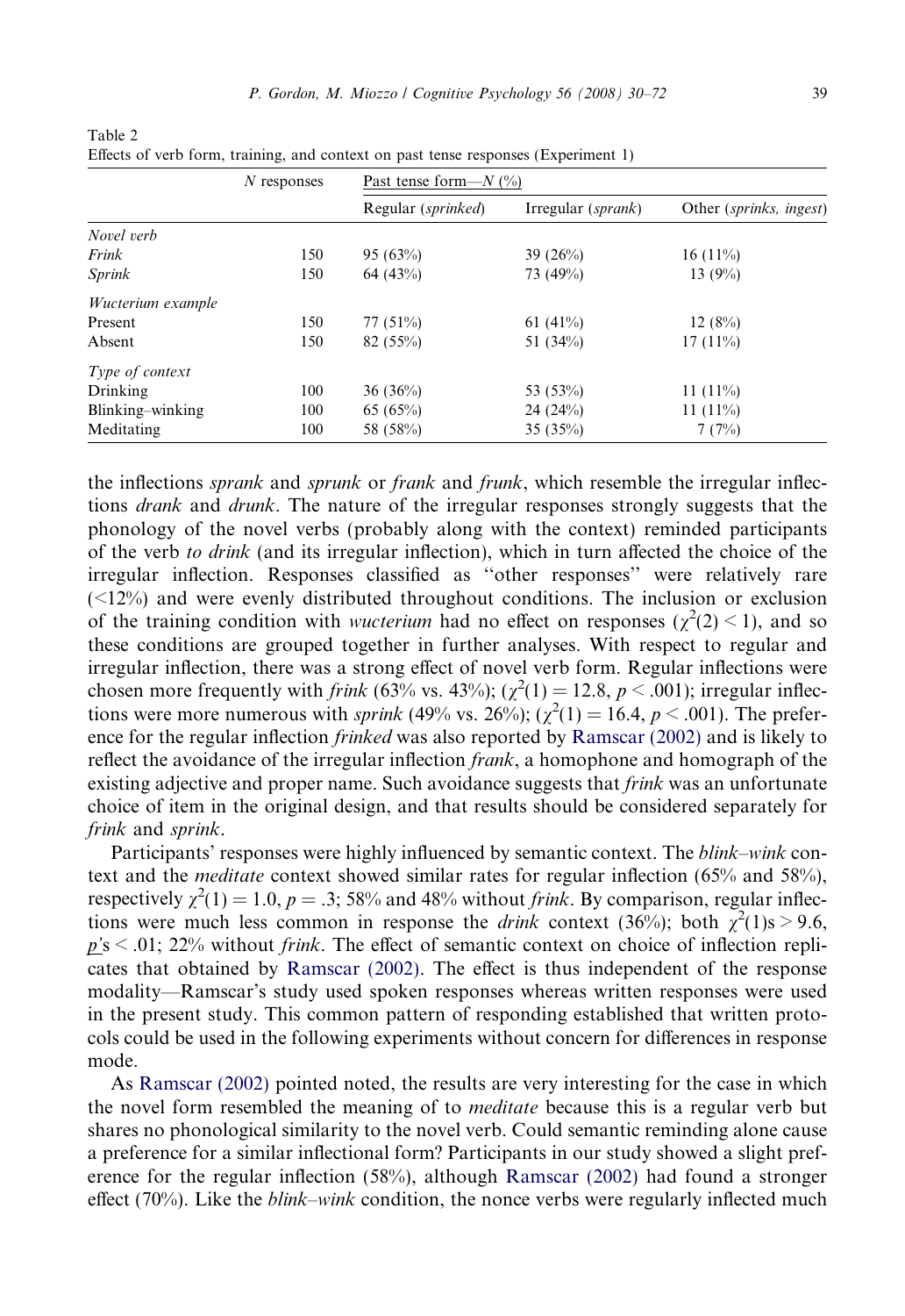more frequently than if there had been no semantic context. By comparison, in Ramscar's Experiment 1, where a neutral context that did not remind readers of an existing verb, participants overwhelmingly preferred to inflect sprink and frink like an irregular verb (72% of the responses). This pattern of results suggests that semantic similarity is sufficient to influence inflection and to overwhelm the competition presented by the attraction of phonologically similar verbs in an irregular class.

It is interesting to note that *meditate* is also closely related to the meaning of *think*, which coincidentally is also phonologically similar to the novel test verbs *frink* and *sprink*. The Latent Semantic Analysis [\(Landauer et al., 1998](#page-42-0)), used by Ramscar to assess whether his materials could evoke a certain verb, indicates that *thinking* is related to the passage in question even more than the actual verb: *meditating* (semantic distances, expressed as cosines: .46 vs. .15, respectively; note that higher values indicate closer semantic relation; further details about this type of analysis will be presented in Experiment 3). If semantic features enter in tandem with phonological features into the associative network that determines the choice of irregular inflection, one would predict that a significant proportion of responses should have been of the form *frought–splought*, by analogy with *think–* thought. In fact, we did not find a single response of this kind in a group of one hundred participants tested in this condition (Ramscar (personal communication) reports only a ''very few'' such responses in his data). The rarity of responses that followed the conjoined semantic and phonological similarity of to *think* suggests that there are strong, but unspecified constraints on when semantic similarity can take effect and when it cannot. One might suggest that the *-ought* past tense pattern is too small a gang to attract analogical generalization. However, in addition to *think–thought*, it also includes *bring–brought*, seek– sought, fight–fought, buy–bought, thus constituting a sizeable collection of verbs including some that are very frequent. It might be the case that the semantic similarity between med*itate* and *think* is simply too obscure. However, this begs the question why the definition of to *sprink* as "drinking vodka and eating pickled fish" should resemble to *drink* in meaning more than *think* resembles *meditate*. How is it that the former provides overwhelming generalization to the irregular past tense form, but the latter induces not a single generalization in our data. Notice that the Microsoft thesaurus entry for *meditate* returns think as a synonym, whereas entering *drink* returns no terms that include the objects of consumption in their meaning. One possibility for the lack of generalization is that the actual word, think does not sit well in the context sentences that were developed for these procedures. Consider the test sentence for this condition:

''In 1996, emitting a steady, low humming sound, cancer patient Ivan Borovich \_\_\_\_\_\_\_\_ around two weeks or so.''

The form *meditated* fits well into this sentence context, but *thought* borders on being ungrammatical here. If reluctance to use *think* as a model for past tense generalization for *sprink* is due to its lack of fit in the specific context of the sentence, then this suggests that the effects in this experiment are not simply associations of semantic features.<sup>1</sup> If the

<sup>1</sup> [Ramscar \(2002\)](#page-42-0) asked participants to indicate the first word that came to mind while reading the context preceding the past tense elicitation sentence for the ''meditate'' context. According to Ramscar (personal communication) neither *think* nor *meditate* were often given as a response, but most were regular past tense forms.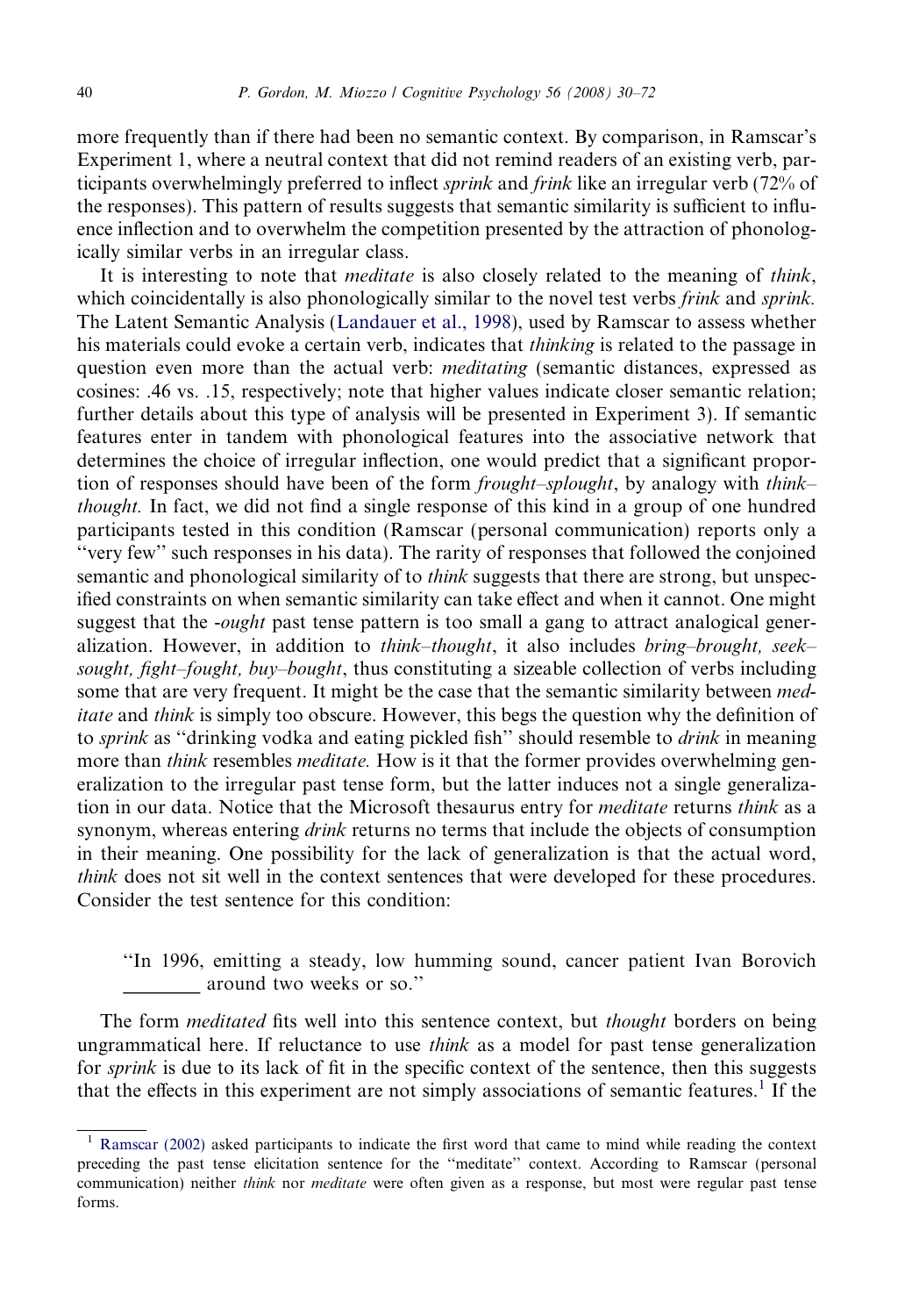semantic features for *meditate* were strongly activated, then semantic features for *think* should be similarly activated. Because *think* has the advantage over *meditate* in rhyming with *sprink*, then one would predict quite strong activation of *thought* as a model for the past tense of sprink. On the other hand, if past tense generalization only occurs if the ''reminding'' verb can literally fit in the same slot in the sentence, then this is a very different kind of generalization mechanism from that envisioned within current explanations of past tense elicitation task that appeal to generalization based on shared semantic features. This is not a fatal flaw, but it does require a new kind of model be specified to allow only this kind of generalization.

As [Ramscar \(2002\)](#page-42-0) pointed out, generalizations of past tense forms that are based on semantic similarity do not necessarily militate against the Words and Rules dual model. It is quite possible for semantic generalizations to occur in the case of irregular verbs. Even regular verbs could be stored in the lexicon and provide a model for generalization, so long as there are some processes that clearly require compositionality with regular inflection. What does distinguish the Words and Rules dual model is the claim that verbs are attracted to regular inflection if they were derived from nouns (i.e., are denominal) as opposed to being derived from verbs (i.e., deverbals). The symbolic variables of noun and verb and derivational systems that require symbolic representations are not available within eliminative connectionist theories, which lack symbolic structures and allow only distributed representation, and hence cannot be used to explain a preference for regular inflection in the case of denominals.

The next experiment reexamines the question of homophony and whether differences in inflectional preference are to be explained by grammatical derivational processes, a claim that Ramscar position disputes.

#### 4. Experiment 2: Effects of denominal status on past tense inflection in novel verbs

Ramscar's third experiment on novel denominal verbs was similar in design to our Experiment 1, differing mainly in the context passage in which the verb's meaning was defined. In the new context, the novel verb was intended to be denominal. To this end, the novel word first appeared as a noun and then as a verb (see the example in [Table 3](#page-12-0)). According to [Kim et al. \(1991\)](#page-41-0), the grammatical derivational process of converting a noun into a verb (i.e., denominalization) should block irregular inflection and there should be a strong tendency to use the regular form of the past tense. Contrary to this prediction, [Ramscar \(2002\)](#page-42-0) found that participants were no more likely to use the regular past tense inflection on a novel verb when it was preceded by a noun context than when the noun context was absent.

Ramscar's failure to observe an effect of grammatical derivation requires the cautionary interpretation reserved for negative findings. It is indeed possible that the failure to reveal an effect of grammatical derivation reflects aspects of the experimental design more than a genuine absence of an effect. There are reasons to suspect that probably this is the case here as well. Upon closer inspection, Ramscar's denominal context passage appears to have several shortcomings that could lead to a failure to guarantee that participants interpreted the novel verb as being derived from the noun. The heart of the problem is that one cannot equate order of mention with derivational status. When, in a passage, a word appears first as a noun then later as a verb, this order of mention is not indicative of the direction of linguistic derivation. For example, the first-mentioned noun could be a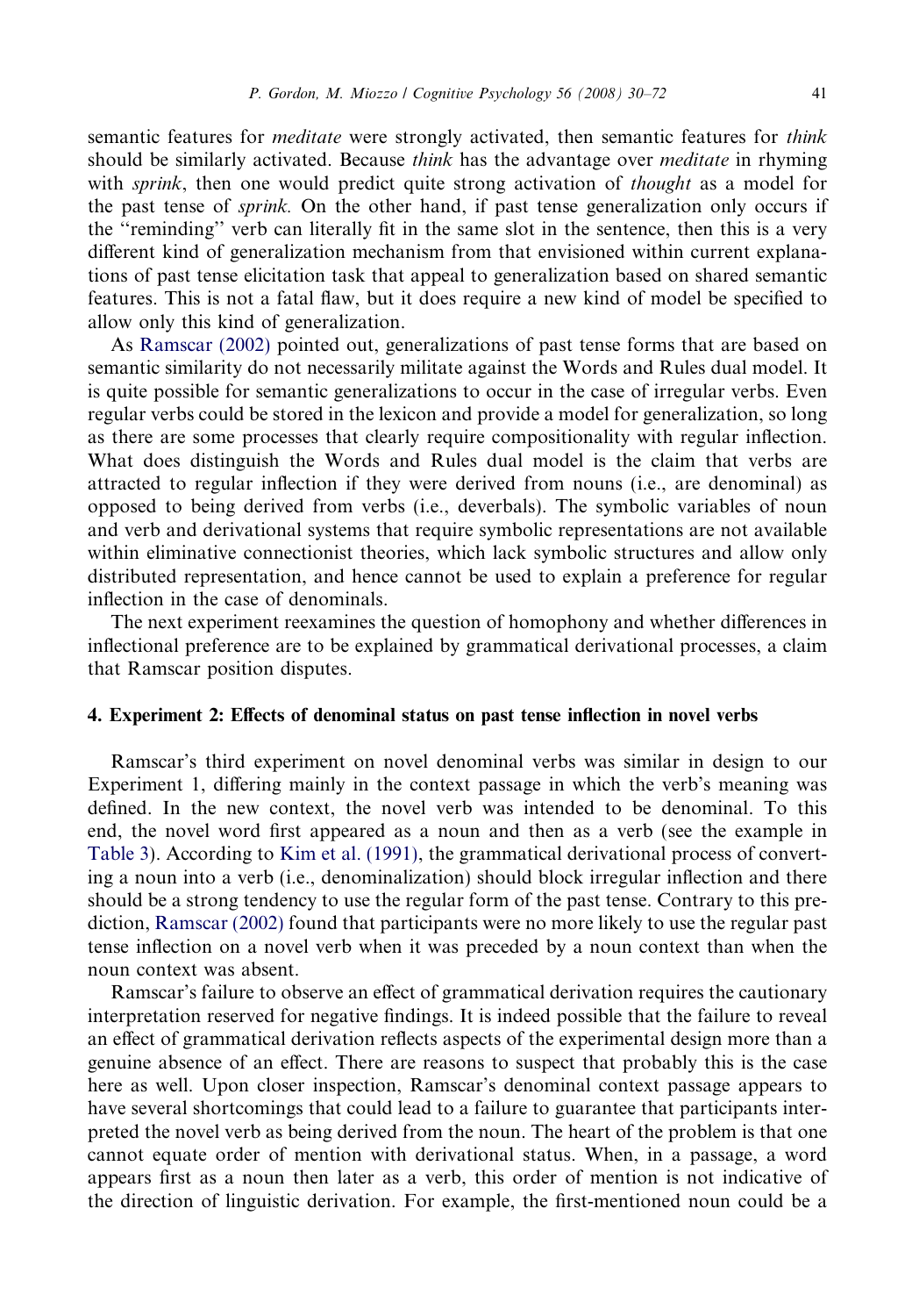#### <span id="page-12-0"></span>Table 3

Original and enhanced denominal context passages (Experiment 2)

#### (A) Original context passage (from [Ramscar, 2002](#page-42-0)

A *sprink* is the Muscovite equivalent of the Spanish tapas; it is served in bars, and usually comprises chilled vodka and some salted or pickled fish

In a traditional spring rite at Moscow University Hospital, the terminally ill patients all *sprink* in the onset of good weather, consuming vast quantities of vodka and pickled fish. In 1996, his favorite vodka glass in hand, cancer patient Ivan Borovich \_\_\_\_\_\_\_\_\_ around 35 vodka shots and 50 pickled sprats; it is not recorded whether this helped in his treatment

#### (B) Enhanced context passage

Sprink is generally considered to be the most popular kind of vodka in Russia. It is distilled using the purest lake water from the Ural Mountains and is blended with a subtle concoction of herbs and spices. The production and consumption of *sprink* has almost doubled since the fall of Communism. In Moscow, *sprink* is consumed so regularly that citizens often refer to this activity as "sprinking" or perhaps "sprinking one's friends'' when they are invited over to indulge in the delicious liquid

In a traditional spring rite at the Moscow University Hospital, the terminally ill patients enjoy sprinking in the onset of good weather, consuming vast quantities of *sprink*. In 1996, his favorite vodka glass in hand, cancer patient Ivan Borovich around 35 shots; it is not recorded whether this helped in his treatment

noun derived from a verb (a deverbal noun), whereas the second-mentioned verb could be an underived basic form. Alternatively, the noun and verb could both be basic, without any linguistic derivational relation between them.

[Ramscar \(2002\)](#page-42-0) attempted to deal with this problem by having people rate on a 7-point scale whether they thought that the verb was ''being used in a normal 'verb-like' way or if it was being used as a verb in relation to a noun'' (p. 65). The ratings strongly favored the verb-from-noun derivation when the novel word was also shown as a noun. But such results might not necessarily reflect processes involving derivational morphology. Of the two conditions tested, only one included a noun version of the novel word. It is not surprising that the novel verb was more likely to be rated as being a ''verb in relation to a noun'' than when references to the noun were absent. Raters who were asked whether a verb was being used ''in relation to a noun'' were probably explicitly looking for nouns in the passage to make their judgments. On the other hand, participants in the main condition, who were simply doing the past tense generation task, probably had a different agenda, producing whatever grammatical form felt best, regardless of whether there was a noun in the passage. Even though ratings from naive speakers can tell us something about how participants perceive noun-to-verb relations, one needs to be careful that such ratings are not influenced by extraneous differences in procedures.

Other problems relate specifically to the passage about *drinking*, which is of particular theoretical relevance because it is in this context that—at least in some accounts—denominalization should induce regular infections (e.g., *sprinked*). Upon closer examination of the wording of the *drinking* passage, we found that this passage might not clearly promote a denominal reading. The first noun mention indicates that "... a *sprink* is the Muscovite equivalent of the Spanish Tapas" (see Table 3). Here, *sprink* could be a basic noun (cf. an *aperitif)*, it could be a noun derived from a verb (cf. *a drink*), or it could be neither (cf. *a* snack/to snack, which can be both noun and verb, with neither appearing to be more basic). The later occurrence in the passage of the verb to sprink in which "... patients all sprink in the onset of good weather ...'' gives no particular indication that the verb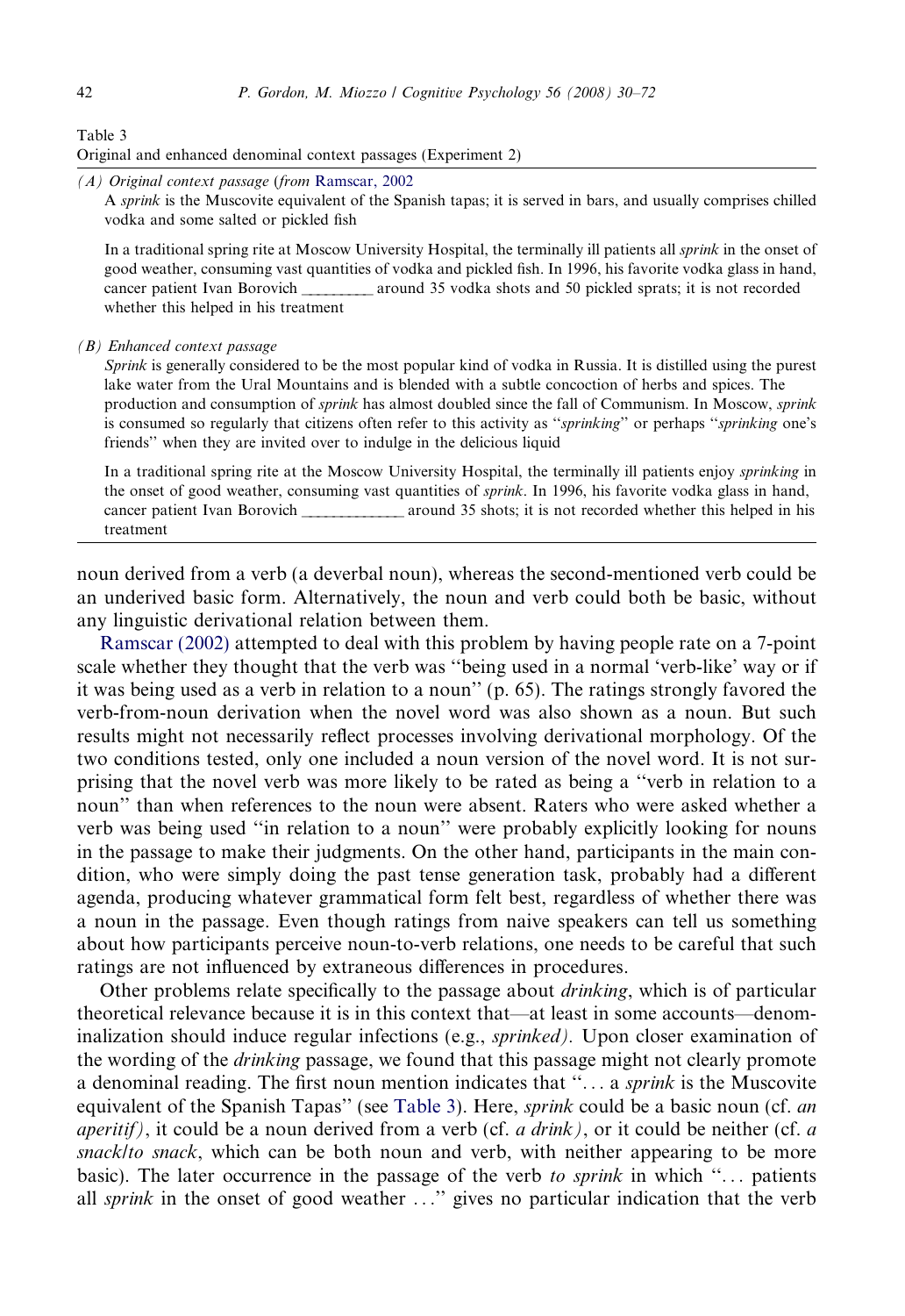is linguistically derived from the preceding noun. In our experiment, we created a new passage that we felt would more strongly favor a denominal interpretation of the test verb. The new passage is given in [Table 3](#page-12-0) (enhanced passage). In the enhanced passage, we established more thoroughly that the base meaning of the novel word sprink was a noun defining it as a kind of vodka. Unlike Ramscar, who used the novel word only once as a noun and once as a verb, our context used *sprink* as a noun three times preceding the three verb usages and once following. The passage also explicitly mentions the meaning of sprin $king$ —i.e., to imbibe *sprink*. We thus defined the verb meaning and its relation to the noun more clearly than in Ramscar's passage, where the verb is mentioned only once in the sentence ''... patients all sprink in the onset of good weather.''

Finally, we found that Ramscar's original passage contained a redundant argument structure in which "...Ivan Borovich *spinked–sprank* around 35 vodka shots and 50 pickled sprats." Since to sprink was supposed to mean "to consume vodka and sprats," the inclusion of these items as the object of the verb becomes oddly redundant. We therefore left the contents of the shots implicit in the denominal verb meaning presented in the new passage.

To test whether our enhanced passage had made the denominal status of the novel verb more salient than in Ramscar's original passage, a group of raters compared the two passages and judged which was more likely to be an instance of a verb that came from a noun. Of course, there are many other aspects of the passage that had changed in our version, not least of which was pure length and number of noun mentions. Be that as it may, if anything we have done increases the likelihood that the verb will be treated as a denominal, then the question is whether the incidence of regular past tense usage would increase compared to both our first experiment and Ramscar's original denominal passages.

### 4.1. Method

#### 4.1.1. Participants

Three groups of 85 participants were tested in each of the different versions of the elicitation task. An additional group of 26 participants rated the items for semantic reminiscence, and a further group of 86 participants judged the lexical characteristics of novel words.

#### 4.1.2. Material and procedure

(A) Elicitation Task. Experiment 1 revealed that participants preferred the regular inflection frinked while avoiding the irregular past tense frank, probably because this is a real word. The inflated rate of regular inflection makes frink a dubious candidate for an experiment in which the choice of regular inflection is critical. For this reason, we decided not to include *frink* in Experiment 2, and used only *sprink*. Sprink was included in three passages: (a) Ramscar's passage from his Experiment 2 (our Experiment 1) in which *sprink* appeared as a simple verb meaning: "to consume vodka and sprats;" (b) Ramscar's passage from his Experiment 3 in which sprink was first a noun, then a verb; (c) a new passage in which we attempted to make the denominal status of sprink more salient. Passage (a) can be reviewed in [Table 1](#page-8-0) (example C); passages (b) and (c) are presented in [Table 3](#page-12-0), and we refer to them as *original passage* and *enhanced passage*, respectively. In each of the passages, the novel word was highlighted, and a blank appeared embedded in the identical test sentence. As in Experiment 1, participants first read the passage then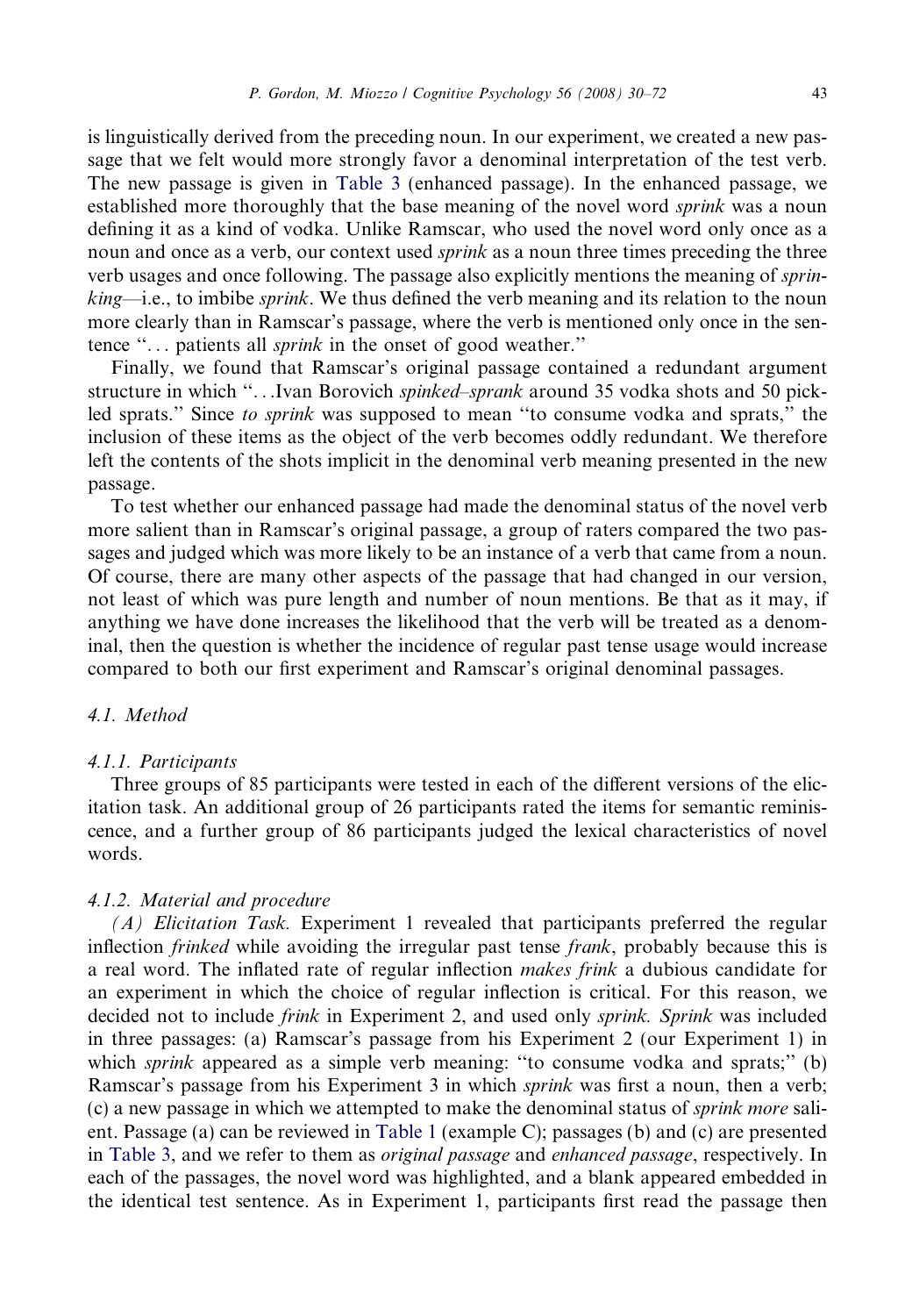filled in the blank where the past tense form of the verb was called for. Again, each participant contributed a single response.

(B) Semantic reminiscence ratings. If the enhanced passage were to receive more regular responses in this experiment, it could be argued that we created a context only weakly reminiscent of the meaning of drinking. According to Ramscar's claim of semantic determination of past tense formation, this would reduce the influence of the irregular formdrank in determining the form of the past tense. To control for the semantic similarity of *sprinkto* the existing verb drink, a group of 26 raters judged how strongly each passage reminded them of the concept *drinking*. The two passages were presented in a counterbalanced order across subjects. Ratings were given on a 7-point scale, where 1 was defined as ''not at all reminiscent" and 7 "strongly reminiscent." Instructions emphasized that ratings should relate to the verb *to drink*, not the noun *drink*.

 $(C)$  Denominal status judgments. Our manipulations of the enhanced context were aimed at increasing people's perception that the novel verb was derived from a noun. To evaluate whether this had been successful or not, the original and enhanced passages were each shown to independent raters who were asked to judge which of the two passages was more likely to have''a verb that came from a noun''. Denominalization was explained by analogy to the word *e-mail*, a word that started out as a noun, but was later used as a verb. Order of presentation of the two passages was counterbalanced.

 $(D)$  Proper noun judgments. A second issue of concern was that, in the enhanced context, *sprink* might have been interpreted as a proper noun—a brand name of Vodka like Absolut or Skyy. A proper name like Lee Child is not normally inflected unless one is using the name in akind of quasi-quoted context as in: ''You mean there are two Lee Childs?'' or perhaps when oneis using the name of the author, Lee Child, as a way of referring to his books, as in: "I read three Lee Childs this month." However, one would definitely not inflect this name with an irregularform as in: "You mean there are two Lee Children?" (see [Marcus, Brinkmann, Clahsen, Wiese, & Pinker \(1995\)](#page-42-0) for evidence from German plurals, but also Hahn  $\&$  Nakisa (2000) for counter evidence that first names can be irregularly inflected in German). If proper names do resist irregular inflection, then such resistance might also explain why participants might not use the irregular *sprank* if *sprink* is construed as a proper name in the enhanced context.

There are two possible construals of the nominal status of *sprink* in the enhanced context: Either it could be a proper name, as in a brand of vodka, or it could be a kind of vodka, in the same way that bourbon is a kind of whiskey, but is not a proper name. To determine which interpretation predominated, raters who had previously judged the denominal status of *sprink*, were then asked to decide whether, in the enhanced context, sprink was (a) "a brand name like *Johnny Walker ox Jim Beam*" or (b) "a type of vodka, just like *bourbon* and *single malt* are types of whiskey."

#### 4.2. Results and discussion

#### 4.2.1. Item ratings

In comparative ratings of denominal status, 60/86 raters (70%) judged that sprink was more likely to be a verb derived from a noun in the enhanced passage than in the original passage  $(\chi^2(1) = 13.4, p < .001)$ . We were therefore confident that our manipulation was successful in creating a more salient denominal status for the novel verb, and we could test whether this enhancement had the effect of eliciting more regular past tense forms than in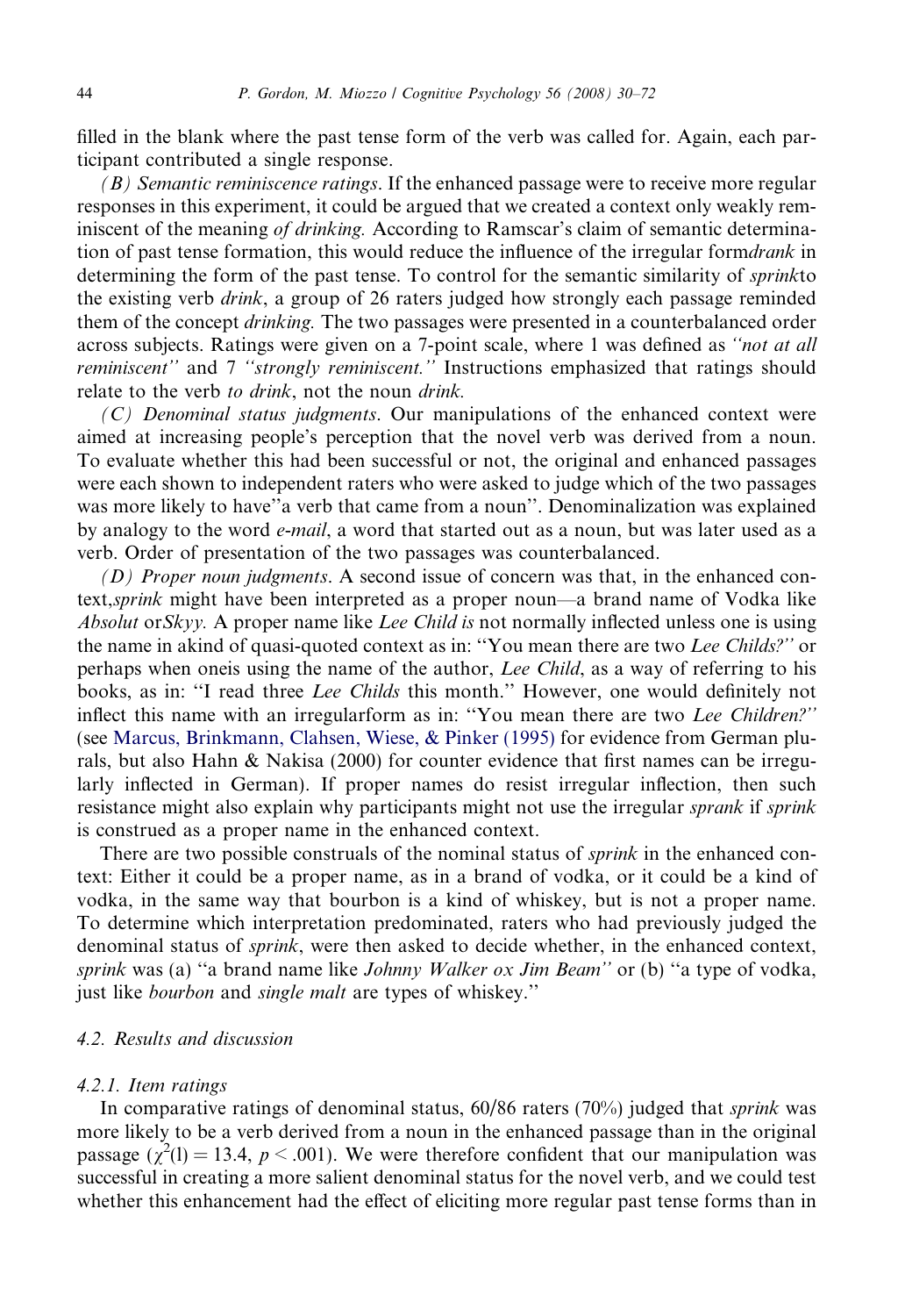the original experiment. The enhanced passage was also rated as significantly more reminiscent of *drinking than* the original passage (means: 3.8 vs. 2.9, respectively;  $t(25) = 2.8$ ,  $p < .01$ ). Therefore, any increase in regular past tense responses could not be ascribed to a decreased semantic similarity to the irregular form *drink*, from which semantic generalizations are said to emanate. Finally, in testing whether people interpreted sprink in the enhanced passage as a kind of vodka or a proper name, the vast majority of raters (83/ 86, 97%;  $\chi^2(1) = 74.4$ ,  $p < .001$ ) favored the interpretation that sprink was a kind of vodka, comparable to bourbon or single malt, rather than a brand name. This ruled out the possibility that participants disallowed irregular past tense forms because of a proper name interpretation for the novel verb.

#### 4.2.2. Past tense elicitation

As in Experiment 1, responses in the elicitation task were classified as regular, irregular or other (see summary in [Table 4\)](#page-16-0). Of the responses coded as Irregular, 99% were either sprank or sprunk. Just like [Ramscar \(2002\),](#page-42-0) we found that there was no significant difference in use of regular or irregular inflection between the simple verb context and Ramscar's original denominal context (regular: 27% vs. 35%,  $\chi^2 = 1.34$ ,  $p = .25$ ; irregular: 58% vs. 56%, respectively;  $\chi^2 = 2.7$ ,  $p = .1$ ). The introduction of the new and improved denominal context led to a significant difference overall between the original and enhanced passage ( $\chi^2$  = 6.6, p = .04). In particular, regular inflections were chosen more frequently in the enhanced passage than in the original passage  $(54\% \text{ vs. } 35\%$ , respectively;  $\chi^2(1) = 6.1, p = .01.$ 

The results of this experiment suggest that when an enhanced context is employed, a denominal verb is more likely to be inflected with a regular past tense than a verb that has not undergone grammatical class change. These results serve to confirm our suspicions that there were shortcomings in Ramscar's original attempts to induce a denominal reading for his verbs. The results support the claim that regular inflection is conditioned by grammatical constraints that make reference to syntactic categories like noun and verb.

We note that preference for the regular over the irregular past tense forms in the enhanced denominal condition, although significant, was not overwhelming (54% vs. 42%). Notice that 30% of our independent raters were also not moved to favor our enhanced context as being more denominal than Ramscar's original context. It is possible that some participants still did not construe the novel verb as being derived from the noun. Such construal is not mandated by our context, it was only made more perspicuous. It remains plausible that the verbal usage of sprink could be interpreted as a parallel verb, not derived from the noun (like *snack*, where neither verb nor noun appear to take precedence) or possessing indeterminate status with respect to derivation. Moreover, any attempts to induce a denominal interpretation must compete with the strong tendency for *sprink* to assimilate to the gang effects that overwhelmingly predispose its irregular inflection, all other things being equal. Our results do not support the claim that regular inflections are preferred because the meaning of the new verb is more distant from the core meaning of the irregular verb. Recall that the denominals in the enhanced context were actually rated as more reminiscent of the verb to drink than in the original context. Therefore, the preference for regular past tense forms is contrary to this account.

To the extent that the present results do show an effect of derivation, they are actually consistent with one of the other results from [Ramscar \(2002\).](#page-42-0) In one condition (modeled after [Kim et al., 1991](#page-41-0)), a novel denominal verb was introduced using the context: ''Last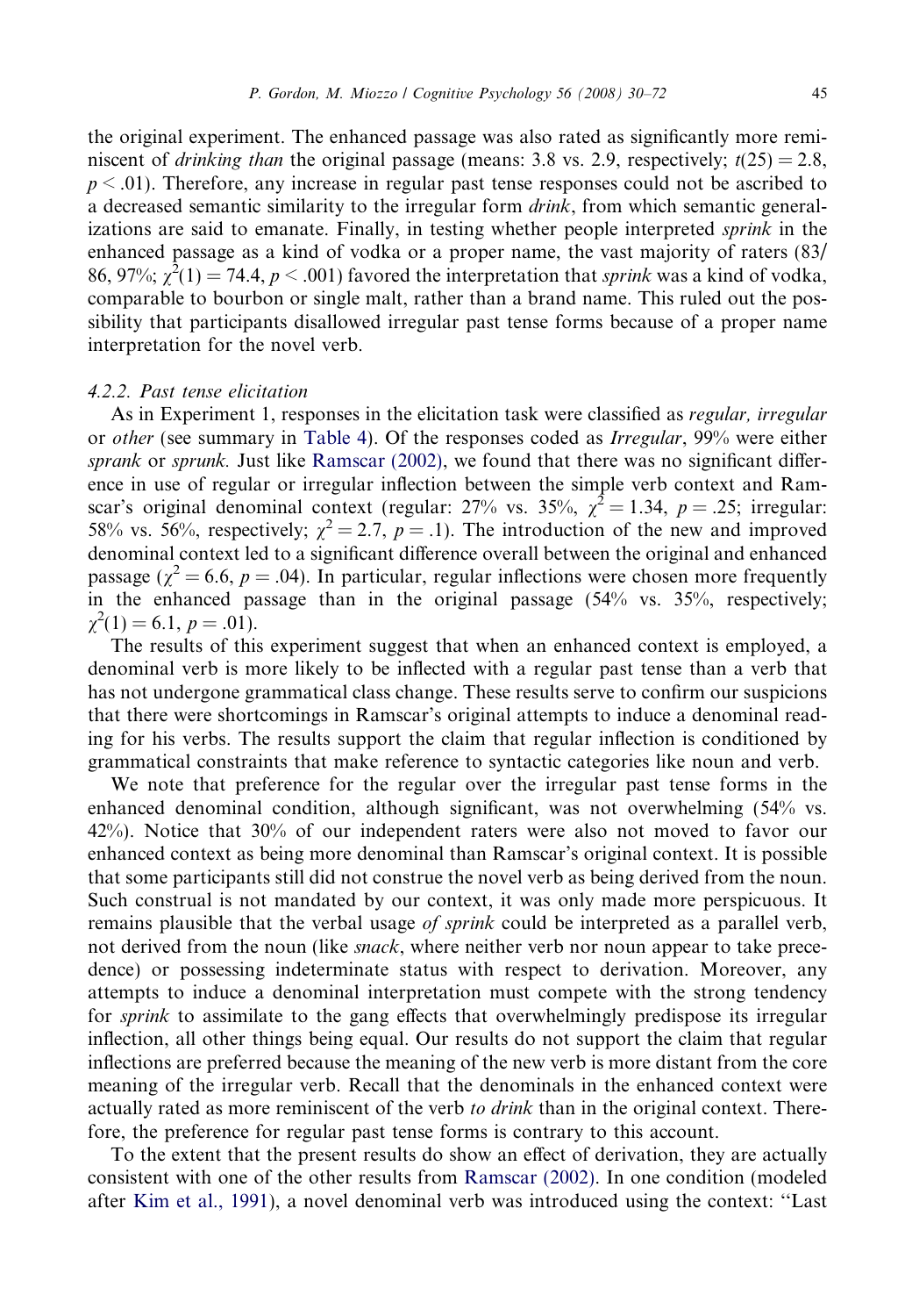<span id="page-16-0"></span>Table 4

|                                              | N<br>responses | Past tense form— $N$ (%) |                       |                                             |
|----------------------------------------------|----------------|--------------------------|-----------------------|---------------------------------------------|
|                                              |                | Regular<br>(sprinked)    | Irregular<br>(sprank) | Other ( <i>sprinks</i> ,<br><i>ingest</i> ) |
| Non-derived (Experiment 1)                   | 85             | 23(27%)                  | 49 (58%)              | 13(15%)                                     |
| Denominal—original context<br>(Experiment 2) | 85             | 30(35%)                  | 48 $(56\%)$           | 7(8%)                                       |
| Denominal—enhanced context<br>(Experiment 2) | 85             | 46 $(54\%)$              | $36(42\%)$            | 3(4%)                                       |

Production of past tense inflections in original and enhanced denominal contexts (Experiment 2) and comparison with non-derived context (Experiment 1)

week I borrowed myneighbor's *sprink*. I went and several pieces of hard wood with it.'' Participants produced regular past tense forms (e.g., sprinked) 87.2% of the time when they completed this passage. This result differs from the one obtained by [Ramscar \(2002\)](#page-42-0) with the denominal condition, where *sprink* referred to consuming vodka and sprats, and regular responses did not predominate. This result also departs from another experiment reported by [Ramscar \(2002\)](#page-42-0), in which novel verbs were tested in a minimal context with no denominal reading: ''Every Friday Sam likes to sprink, last week he \_\_\_\_\_\_ a lot.'' In this basic verb condition, the reverse pattern occurred: Sprink was used in the irregular past tense form (sprunk–sprank) 85% of the time. One possible interpretation of the overwhelming preference of sprinked in the wood-cutting context is that this framework allows a straightforwardly felicitous reading of sprink as a denominal verb.

Despite the strong reversal of inflectional preference in the wood-cutting context, [Ram](#page-42-0)[scar \(2002\)](#page-42-0) rejected grammatical derivation as an explanation. Instead, based on data from the latent semantic analysis, he suggested that the denominal context had semantically primed existing verbs such as *chop*, *hammer* or *slice*. These verbs all have regularly inflected past tense forms, which were hypothesized to have prime the novel verb. Given our present results, which show effects of denominalization not explainable in terms of semantic similarity to existing regular verbs, we suggest that Ramscar's rejection of denominalization to explain his results may not be justified. Taken together with the present results we find strong evidence on both fronts that denominalization can indeed lead to regularization of inflectional processes, as predicted by grammatical theory and not explicable within eliminative connectionist frameworks. Further evidence converging on these conclusions will be presented in the next experiment.

# 5. Experiment 3: Effects of semantic distance and denominal status in real verbs

In this Experiment, we ask whether grammatical derivation plays a role in determining a preference for regular past tense inflection, in denominal verbs that are homophonous with existing irregular verbs. That is, we explore whether the verb to  $f(y)$  will be inflected as flied when introduced as a denominal verb. Recall that with these homophonous verbs [Kim et al. \(1991\)](#page-41-0) found a preference for regular past tenses when the verbs were introduced as denominals, and a preference for irregular past tenses when the verbs were presented as deverbals. Thus, participants preferred *flied out to center field* (denominal) and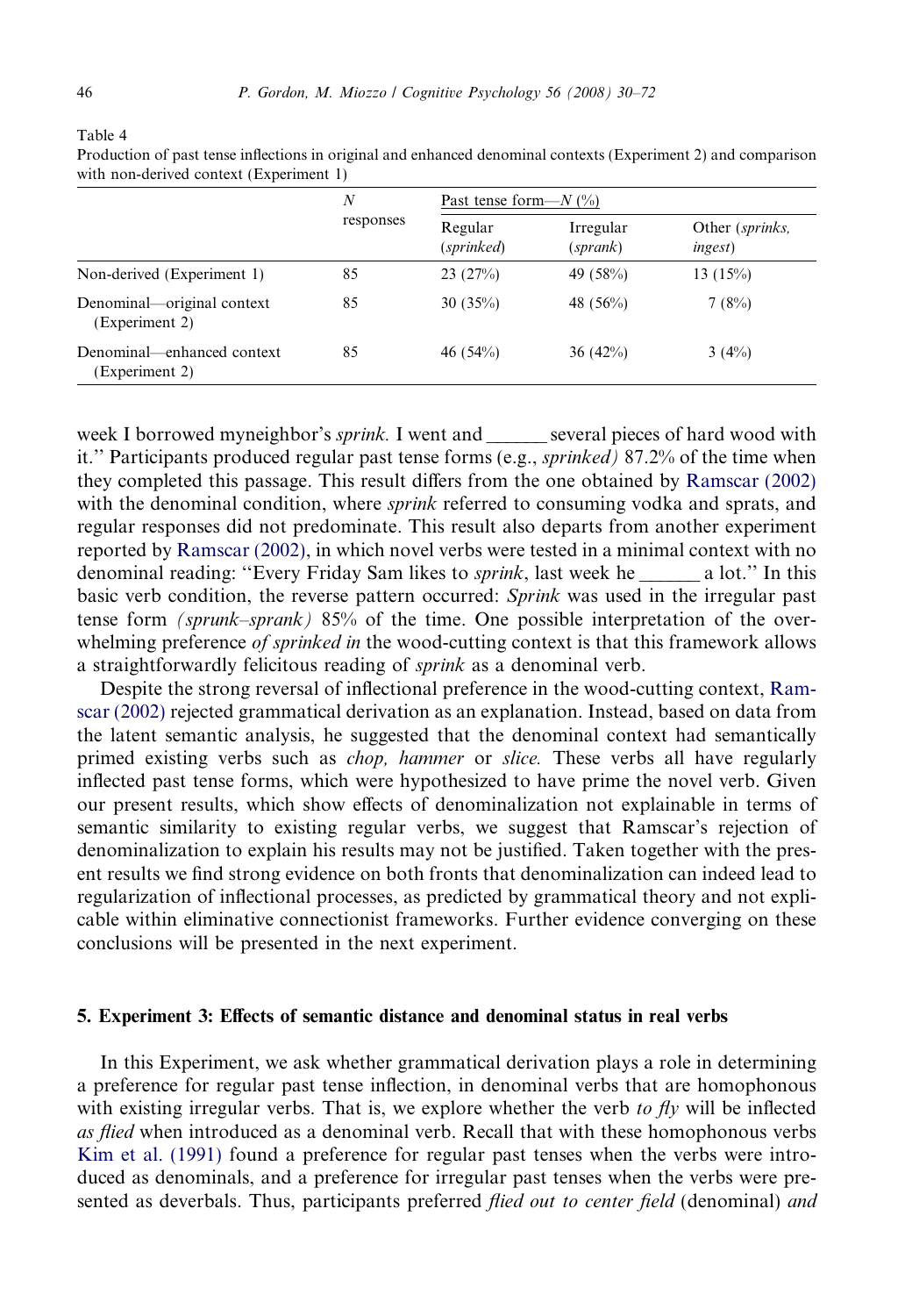flew off the handle (deverbal). Semantic distance effects were negligible, accounting for almost none of the variability in the data.

In their analysis, [Kim et al. \(1991\)](#page-41-0) had participants rate the semantic distance of the verb meanings from the typical meaning of the irregular verb (birds  $fly$  south in winter), thus establishing a continuous scale on this factor. They could then correlate semantic distance ratings with acceptability ratings for regular past tense forms.<sup>2</sup> The problem with this analysis was that the two predictors (grammatical status and semantic distance) correlated very strongly  $(r = .77)$ . While grammatical derivation accounted for 22.8% of the residual variance, the contribution of semantic distance was almost negligible (0.6%). [Kim](#page-41-0) [et al. \(1991\)](#page-41-0) concluded that grammatical status, rather than semantic distance, is critical in determining preference for regular past tense inflection.

In evaluating this experiment, [Ramscar \(2002\)](#page-42-0) raised the issue that Kim et al.'s method for determining whether or not a verb is derived from a noun was based entirely on their own judgments. He suggested that such judgments appeared to be unjustified in some cases, and that this method of determining grammatical status was possibly circular: Kim et al. might have assigned verbs as denominal on the basis of their tendency to take the regular or irregular inflection, rather than by truly independent criteria. Furthermore, given the high degree of correlation between ratings of grammatical status and semantic distance in Kim et al.'s items, it is not possible to determine whether one or both factors account for the correlated portion of the variance.

[Ramscar \(2002; Experiment 4\)](#page-42-0) addressed these concerns by reevaluating [Kim et al.'s](#page-41-0) [\(1991\)](#page-41-0) materials. Rather than relying on Kim et al.'s intuitions about derivational status, Ramscar had participants rate whether they thought the verbs classified as ''denominal'' in Kim et al.'s materials were actually derived from nouns. Since ratings of denominal status were still correlated with semantic distance, Ramscar analyzed effects of each of the variables (semantic distance and denominal status) after partialling out the effects of the other variable. Partial correlations on semantic distance significantly predicted ratings of past tense acceptability for both regular ( $r = .61$ ) and irregular ( $r = -.71$ ) forms. Ratings of denominal status predicted neither of these ratings after semantic distance was partialled out.

How is it possible that two studies using essentially the same materials could come to such radically different findings? Why did a change from using intuitions to ratings lead to a complete reversal of effects? Part of the answer probably lies in the use of highly intercorrelated measures of grammatical derivation and semantic distance. Ramscar was able to decouple the variables to a certain degree, by showing that participant ratings of derivational status did not always agree with [Kim et al.'s \(1991\)](#page-41-0) ratings. To the extent that this realignment weakened the correlation between grammatical status and inflectional preference, so too did it increase the proportion of variability in past tense ratings accounted for by semantic distance.

Before accepting Ramscar's results at face value, it is important to consider the data in more detail. Ramscar's data in this experiment are represented graphically in [Fig. 1](#page-18-0)a as a scatterplot with regression line. Here we concentrate on regular past tense forms because of their theoretical significance—these are the forms that the words and rules dual route

<sup>&</sup>lt;sup>2</sup> [Kim et al. \(1991\)](#page-41-0) only reported the correlation with ratings for regular forms here and did not include correlations for irregulars. They argued that correlations for semantic distance and irregular past tense forms could reflect the mechanism of a ''short circuit'' mechanism detailed later in this paper.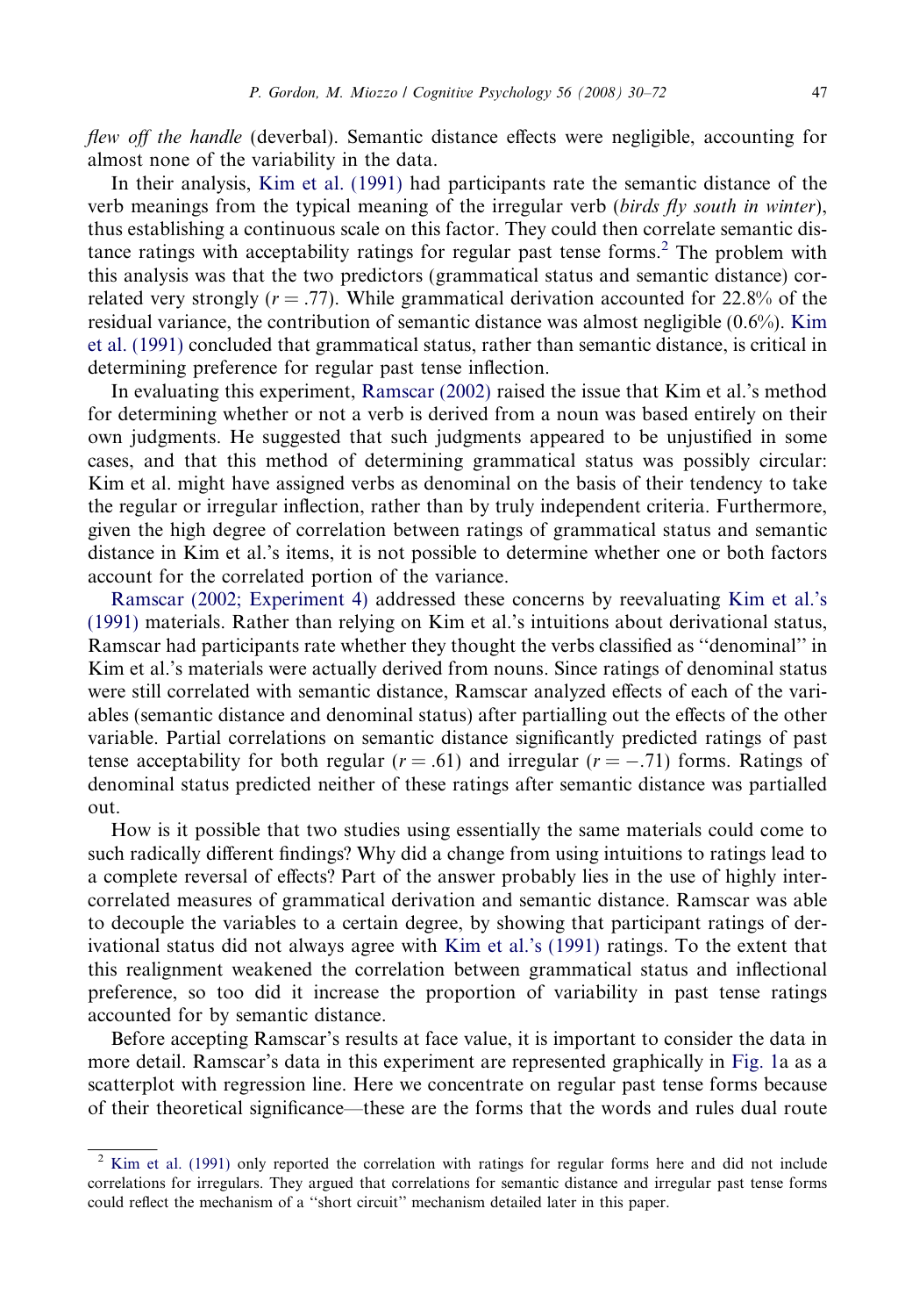<span id="page-18-0"></span>

Fig. 1. (a) Scatterplot and regression line of ratings of denominal status and acceptability of regular past tense form. Data are from [\(2002; Experiment 3\).](#page-42-0) (b) Same as (a), but with outliers lie, brake, and broadcast removed. Note that higher ratings indicate verb-from-noun and high past tense form acceptability.

account expects to appear with denominal verbs. Although Fig. 1a shows no significant relationship between derivational ratings and ratings for the regular inflection  $(r = .058)$ , it appears that the lack of correlation is accounted for by three outliers: Lie, broadcast, and brake. In each case, raters did not consider these verbs to be derived from nouns, even though their regular past tense forms *(lied, broadcasted, braked)* were rated as highly acceptable. In Fig. 1b, we re-plot the data with these items deleted, which now yields a significant correlation between ratings of derivational status and regular inflection  $(r = .46; p < .05)$ .

[Kim et al. \(1991\)](#page-41-0) proposed that the verb, *lie* (prevaricate) means "to *tell a lie"* and hence implies a noun *lie* as the derivational source. But the noun meaning is not obligatorily implied in the verb meaning: You can lie with your eyes; you can lie with silence (''speak now or forever hold your peace''). Broadcast and brake also exist as verbs quite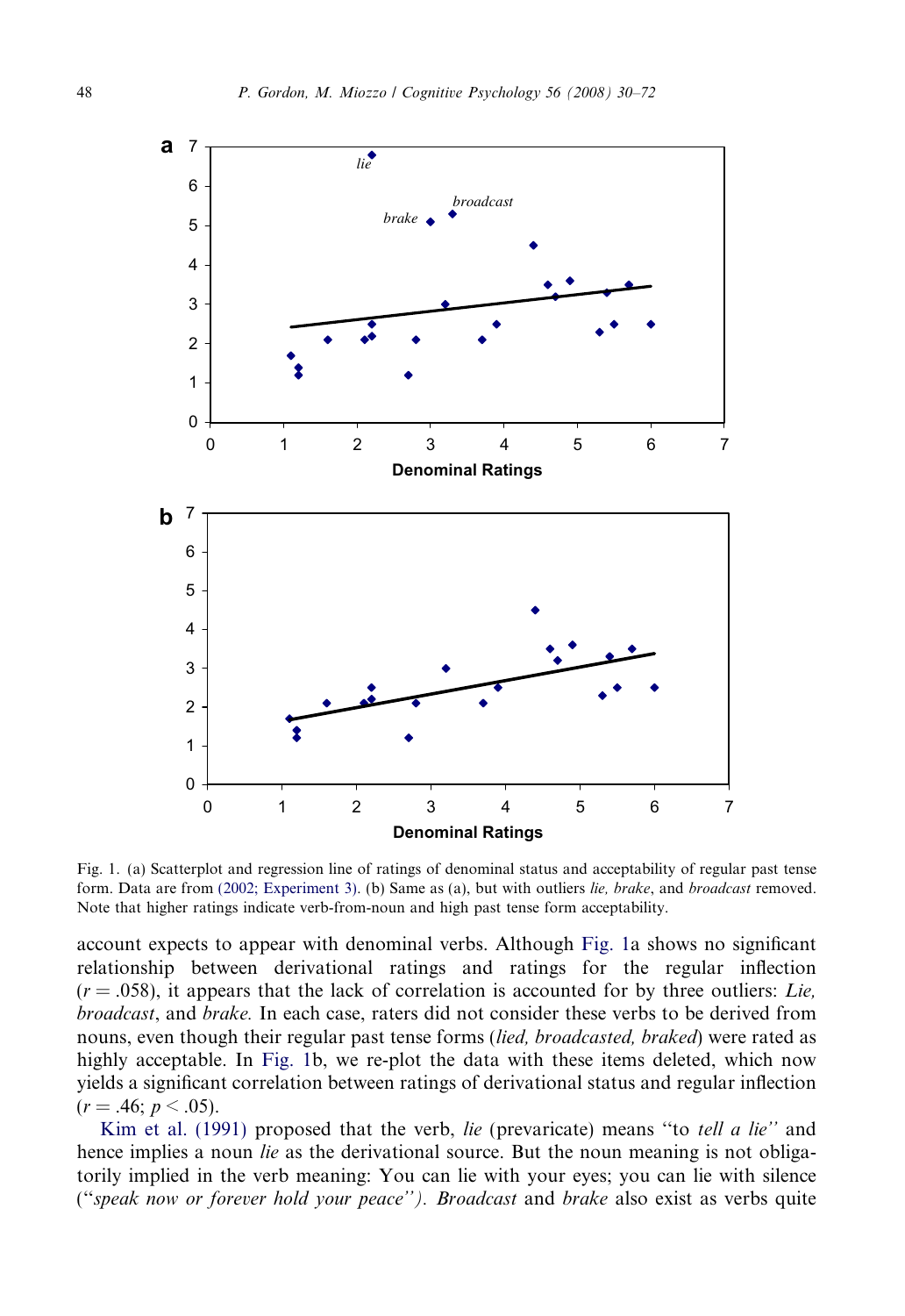independently of their related nouns. Even [Kim et al. \(1991\)](#page-41-0) speculate that participants in their studies may not have categorized these verbs as denominals (p. 192), which appears to have been quite prescient.

Is it justified to include data from *lie, broadcast*, and *brake* in an analysis of the role of derivational status on inflectional preference? These verbs are not considered to be derivational forms yet their inclusion in the analysis serves to destroy the correlation between these variables. The words-and-rules model only claims that true denominal verbs should show a preference for regular inflection. Deverbal verbs are essentially metaphorical extensions of base verbs (e.g., to fly off the handle still invokes a notion of flying) and inherit their past tense forms from the base verbs. As such, they should also be irregular if their base verbs are irregular. The theory makes no prediction about verbs that happen to sound like another irregular verb, but are not related to that verb through metaphor, and neither are they derived from a noun. Therefore, the failure of participants to show a preference for the irregular form in the case of *lie, broadcast*, and *brake* provides no basis for the evaluation of the words-and-rules theory and should be excluded as we have done in [Fig. 1b](#page-18-0).

By proposing the exclusion of such verbs from the analysis, we are left with the question of how speakers do actually determine that a verb like lie (prevaricate) is regular or irregular if it is neither denominal nor related to *lie* (be supine). Notice that most of the experimental items used by [Kim et al. \(1991\)](#page-41-0) and [Ramscar \(2002\)](#page-42-0) were novel or rare denominal verbs like shedding the tractor (putting the tractor in the shed) or drinking your friends (supplying drinks to your friends). In the absence of previous experience with such uses, only productive generalization or rule-based processes could account for choice of the past tense form.

These novel items were chosen for the specific purpose of testing effects of denominal status on past tense inflection. By design, their meanings rather transparently reflect that they are derived from nouns. In contrast, the three renegade verbs lie, broadcast and brake are well established and conventional. Thus, their past tense forms are also established in the language and are available in the input to language learning.<sup>3</sup> These past tense forms need not be created anew by participants in these experiments.

How the established past tense forms for *lie, broadcast*, and *brake* end up being regular or irregular can be explained through diachronic rather than synchronic processes. For example, the noun *lie* and the verb to *lie* (both prevaricate) originated from distinct roots in the 10th century, becoming homophonous only through convergent sound change. So, historically, there is no derivation from the noun to the verb. The verb originated in the 10th century from a Teutonic strong (irregular) verb *leah*, then switched to a weak (regular) verb in the 14th century as lye or Ugh. On the other hand, lie (be supine) originated in the 12th century from the Northumbrian term, *licgan*, then evolved through some thirty different forms until settling down as lye–lie between the 15th and 17th centuries. The irregular past tense settled as  $lay$  around the 12th century, before its current indicative present tense form (OxfordEnglish Dictionary, online version). Broadcast and brake show similarly complex historical trajectories.

The checkered histories that determine the origins of present and past tense forms unravel like species on the Galapagos Islands. Clearly, for many centuries people were not

<sup>&</sup>lt;sup>3</sup> Even though the past tense for *Broadcast* is established in the language it remains ambiguous between regular and irregular much in the same way that other forms coexist in this manner.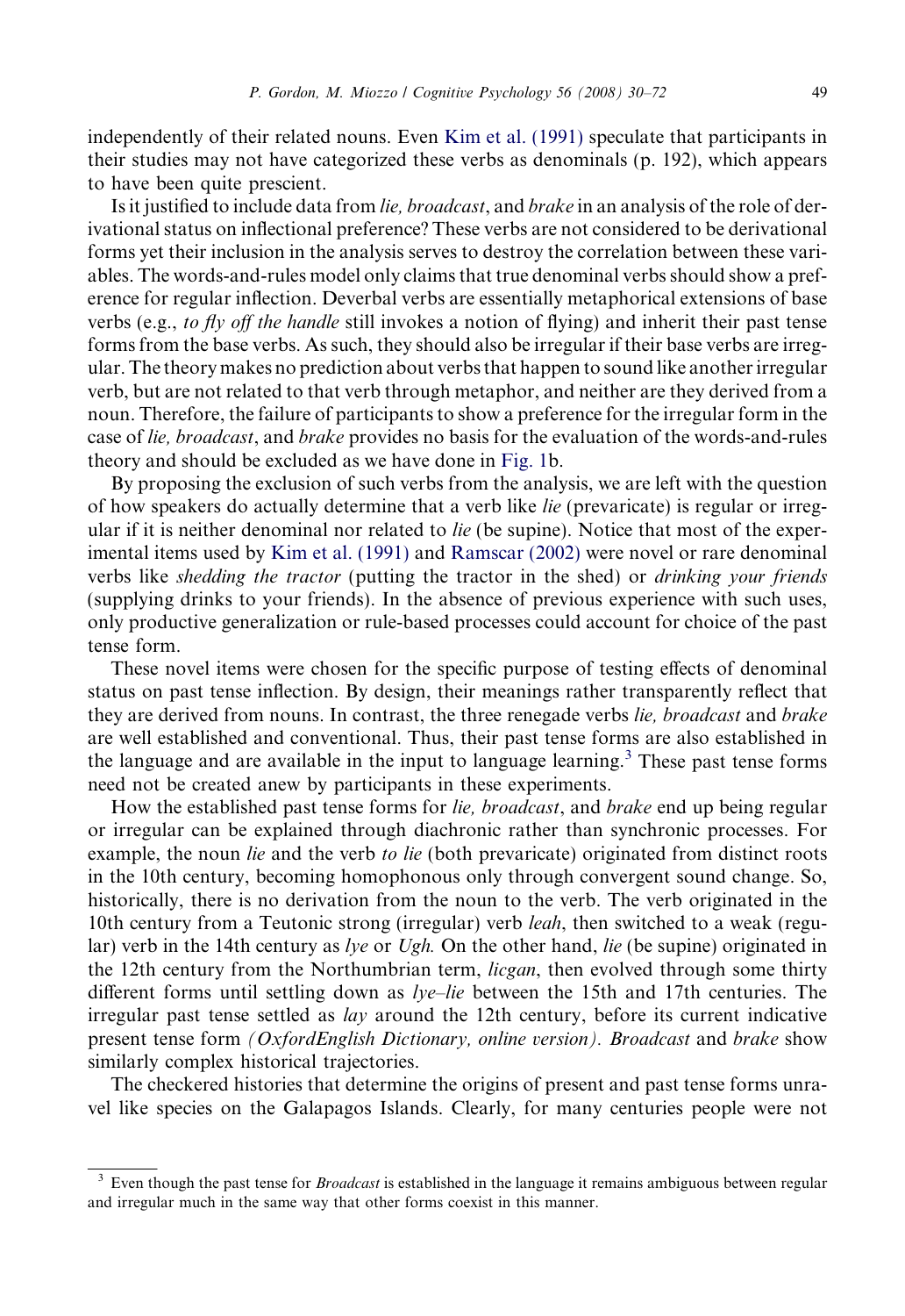using semantic distance metrics to determine how to inflect *lie* since the two verbs did not converge as homophones until five- to seven-hundred years after the introduction of the first form. The snapshot one gets from an experiment designed to test past tense formation for novel cases is relatively unrelated to how those forms emerge as established verbs in the lexicon. Established conventional forms evolve historically and, if sufficiently frequent in the language, can be learned directly and accessed through stored representations. We cannot expect such verbs to gravitate toward irregular past tense forms just because they end up sounding like another unrelated irregular verb in Modern English. In particular, no such prediction can be derived from the Words-and-Rules account. Since [Ramscar's](#page-42-0)  $(2002)$  correlational analysis included the verbs: *lie, broadcast* and *brake*, it required precisely such a relation between the unrelated homophones. When the renegade verbs are removed from the analysis, as in [Fig. 1](#page-18-0)b, then derivational status and past tense inflection do now show the predicted correlation.

#### 5.1. Unconfounding derivation and semantic distance

Because ratings of denominal status and semantic distance are highly correlated in the materials used by [Kim et al. \(1991\),](#page-41-0) and later by [Ramscar \(2002\)](#page-42-0), it is impossible to determine which of the factors accounted for the variance in past tense ratings or if they both influenced ratings. To resolve this problem we need to develop materials in which ratings of denominal status and semantic distance are not correlated. In Experiment 3, we developed verb stimuli in which denominal forms were rated as semantically more related to the core irregular verb, and the deverbal form was rated as more distant.

[Ramscar \(2002\)](#page-42-0) concluded that semantic distance from the core irregular verb meaning determined inflectional choice for homophonous verbs in his experiments. According to this account, denominal verbs in Experiment 3 should show higher acceptability ratings in the irregular inflection than deverbal homophones. This is because the former would be rated as closer in meaning to the core irregular verb. Regular past tense forms should be preferred for the semantically more distant deverbal verbs on Ramscar's semantic account. Contrasting predictions follow from accounts that propose that the grammatical process of denominalization promotes regular inflectional choice. Under the grammatically based account, regular forms should be rated as more acceptable for denominals than for deverbals.

The design of our experiment required collecting several ratings concerning properties of the test verbs to ensure that they met the appropriate design characteristics with respect to semantic relatedness and to eliminate other differences between test items that might possibly confound the results.

#### 5.2. Method

#### 5.2.1. Materials and design

The design of the present experiment mimicked that of [Ramscar's \(2002\)](#page-42-0) Experiment 4, which itself was modeled after [Kim et al.'s \(1991\)](#page-41-0) Experiment 1. We collected several types of ratings concerning the set of test verbs. These included: (a) ratings of semantic distance from the core irregular verb; (b) derivational status; (c) acceptability of the regular and irregular past tense forms. For reasons that we explain below, we also collected ratings of whether the verb meanings were novel or familiar. The materials and procedures used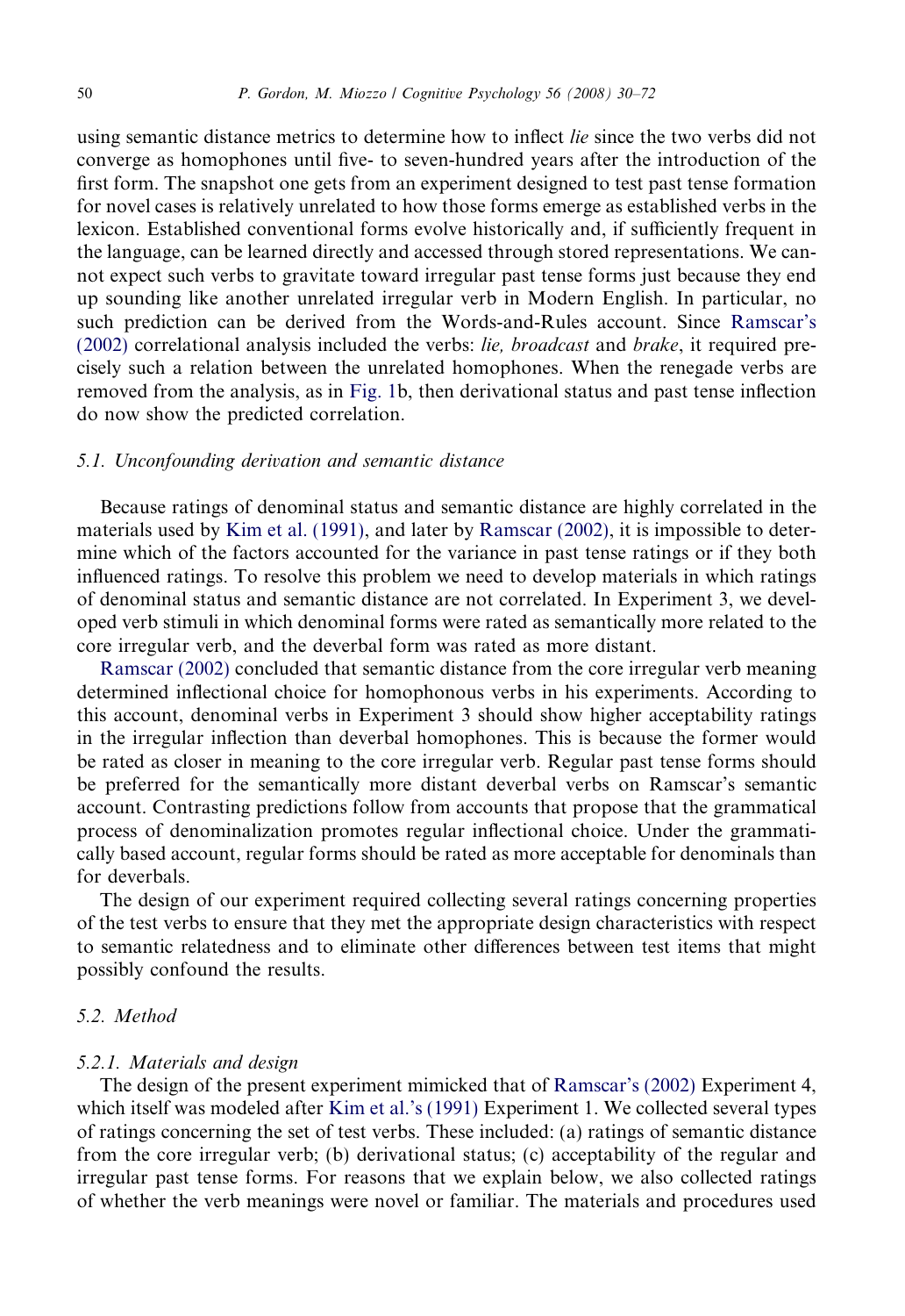for the different ratings will be presented in turn. In addition LSA cosines were computed as an alternative to the semantic distance ratings.

(a) Semantic distance ratings task. Participants ( $N = 50$ ) rated how distant the meanings of denominals and deverbals were from the meanings of their corresponding prototypical irregular verbs. For example, on one item, raters were presented with the deverbal context passage for ''feeding the liquor'', which meant: To add body to the flavor of liquor. They rated the distance between this meaning and that of the prototypical meaning of the verb exemplified in the context sentence: ''The mother bird feeds worms to the babies.'' We selected thirteen test verbs that are canonically irregular in their basic core form like *feed–fed*. For each verb we constructed three types of passages. In a first passage, the verb appeared with a meaning that we considered to be prototypical. In the two other passages the verb appeared in one context that was designed to evoke a denominal interpretation, and the other a deverbal interpretation (see [Table 5](#page-23-0)A for examples). Half of the raters ( $N = 25$ ) were tested on denominal items, and half ( $N = 25$ ) on deverbals.

Context passages were designed to be brief, yet provide sufficient information about meaning and grammatical properties. In many cases, both deverbal and denominal verbs had meanings that would be unfamiliar to the participants. These were either made up or they were real meanings listed as "archaic" in the *Oxford English Dictionary* (online version). The passages referred to historical contexts for archaic verb meanings, or to futuristic contexts for made-up verb meanings. Passages for denominals and deverbals were equated for mean number of words  $(t \leq 1)$ . Test verbs never appeared with an irregular inflection (past tense or past participle) in the passages used for semantic distance ratings. The whole set of sentences used in the task is presented in Appendix A.

To validate our intuitions as to the typicality of verbs in the core prototypical contexts, the verbs in these passages were judged by twelve raters. Raters were instructed ''to rate how typical the present meaning of a word seems when you consider the use of that word in general." The examples "catch a balF" and "catch a cold" were given to illustrate typical and non-typical word use, respectively. Typicality judgments were expressed on a 7-point scale, where 1 equaled ''not at all typical'' and 7 equaled ''very typical.'' Typicality ratings for these passages were generally high (min = 4.4, mean =  $6.15$ ).<sup>4</sup>

Individual booklets were prepared for participants who rated semantic distance from the core irregular verb for either denominal or deverbal verbs. Participants only saw one type of verb context (denominal or deverbal) in their booklets and verbs were in different randomized orders for each participant. The critical verbs were highlighted by underlining them (see examples in [Table 5](#page-23-0)A). Beneath each pair of passages there was a 7-point scale, where 1 was labeled as ''strong reminding'' and 7 as ''no reminding.'' The ratings in this experiment were scaled in the opposite direction to that used in Experiment

<sup>&</sup>lt;sup>4</sup> The lower bound for our items was somewhat lower than those reported by [Ramscar \(2002\)](#page-42-0) (4.4 vs. 5.8, respectively). To directly compare ratings of items across experiments, we asked a new group of twelve raters to judge both our verb contexts and [Ramscar's \(2002\)](#page-42-0) for typicality. Ratings for our items and Ramscar's were similar on average (5.76 vs. 5.78, respectively). Our items showed slightly higher minimum ratings when the same group of raters was used (4.33 vs. 3.33, respectively). These results do not suggest that our items were particularly problematic in terms of typicality compared to [Ramscar's \(2002\)](#page-42-0) items, although they do suggest some variability in ratings for typicality. To be certain that this was not a factor in our results, we re-ran the analyses of Experiment 3 excluding the two verbs that had been rated somewhat lower on typicality, namely, slit (4.66) and sling (4.33) (for all the other items rates were  $> 5.44$ ). The exclusion of these two items made no difference to the analyses of results in Experiment 3.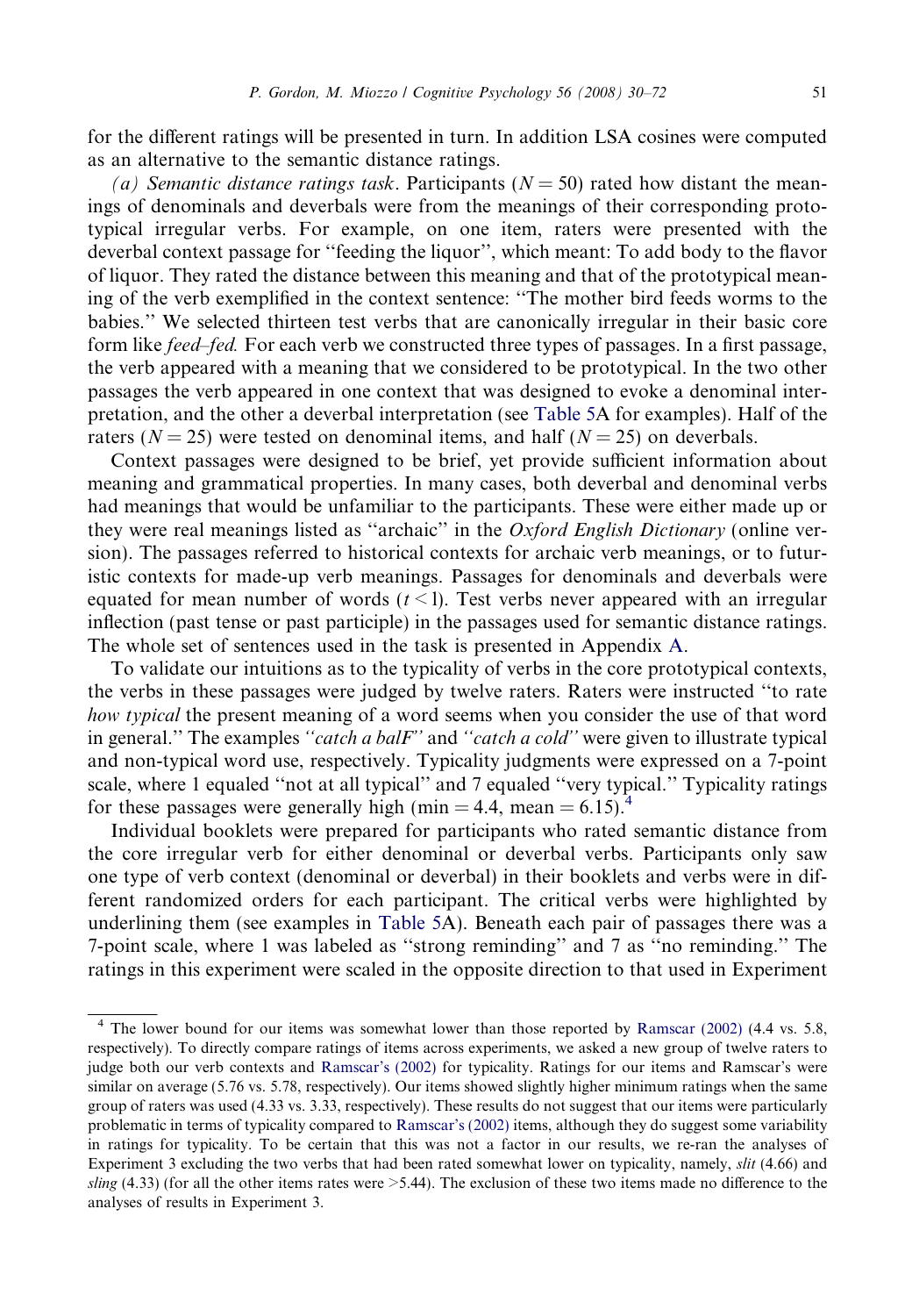2 for semantic reminding where high scores indicated high semantic reminding. The reversal was done to be compatible with [Ramscar's \(2002\)](#page-42-0) Experiment 4 after which the present study is modeled. Higher ratings on the scale now indicate greater semantic distance of the derived verb meaning from that of the core irregular verb.

Participants were asked to compare the verb highlighted in each pair of passages (prototypical and derived) and to rate the extent to which ''the activity or action of the verb described in the [derived] passage reminded you of the typical meaning of the verb illustrated in the other passage.'' Participants were invited ''to consider all the possible things that you usually associate with this use of the word'' as well as ''to consider the use of the word as presented in the whole context of the passage.'' The task was illustrated using the same examples as used by [\(2002, p.73\)](#page-42-0). We also presented 6 warm-up items at the beginning of the task to get participants accustomed to the rating procedure. Different orders were used in this task, as well as in the other tasks of Experiment 3.

(b) Grammatical derivation ratings task. Participants in this task  $(N = 47)$  rated whether verbs were derived from homophonic verbs or nouns. The passages used in this task were those used with deverbals and denominals in the semantic distance rating task. Specifically, participants were asked to indicate whether a given verb ''has been made from a noun, or whether it is a verb that is just a verb.'' An example (from [Ramscar, 2002](#page-42-0), p. 74) was used to illustrate their task: "consider a word like 'fly.' In the sentence "Birds fly south in winter," you might decide that 'fly' is being used in an ordinary, *verb-like* way. But consider the following example: ''To promote business, the pesticide shop always stands a man in a giant fly costume at the entrance to greet customers. Whenever someone enters the shop, the greeter performs 'the fly.' One afternoon I saw  $\lim f_V$  40 customers.'' In this latter example, you might decide that the underlined instance of 'fly' is a verb made from the noun 'fly.' That is, it's being used in a verb-from-noun manner.'' Participants were instructed to provide their ratings on a 7-point scale, where 1 ''means you feel the verb is definitely being used in a verb-like manner, and 7 means the verb is definitely being used in a verb-from-noun manner.'' The task was introduced by three practice trials. Beneath each passage there was a seven-point scale with 1 marked as ''definitely ''verb-like'' use'' and 7 as ''definitely ''verb-from-noun'' use.'' Booklets were prepared following the same procedure outlined in the semantic distance rating task. Note once again that participants saw only one variant of the verb (either the denominal or the deverbal).

(c) Past tense acceptability ratings task. Participants in this task  $(N = 50)$  rated the appropriateness of the regular and irregular past tense forms of verbs. For this task, we changed the last sentence of the passages used in the semantic rating task to require the past tense form. For example, the last sentence of the deverbal passage of feed changed from ''Arthur was an esteemed maker of liquors whose customers especially praised his ability to feed his liquor'' to ''... praised the way he fed–feeded his liquor.'' As in the semantic ratings task, raters' booklets contained either denominal or deverbal passages, but not both. Thus, half of the participants ( $N = 25$ ) saw each of the context types. For each item, both regular and irregular past tense forms were included (see [Table 5B](#page-23-0)). Beneath the passage, there were two seven-point rating scales, one for the verb with regular past tense form, another for the irregular inflection. In half of the booklets, regular forms were shown above the irregular forms, while order of presentation was counterbalanced for the other half. In both scales, 1 was labeled as ''very unnatural sounding,'' while 7 was labeled as ''very natural sounding.''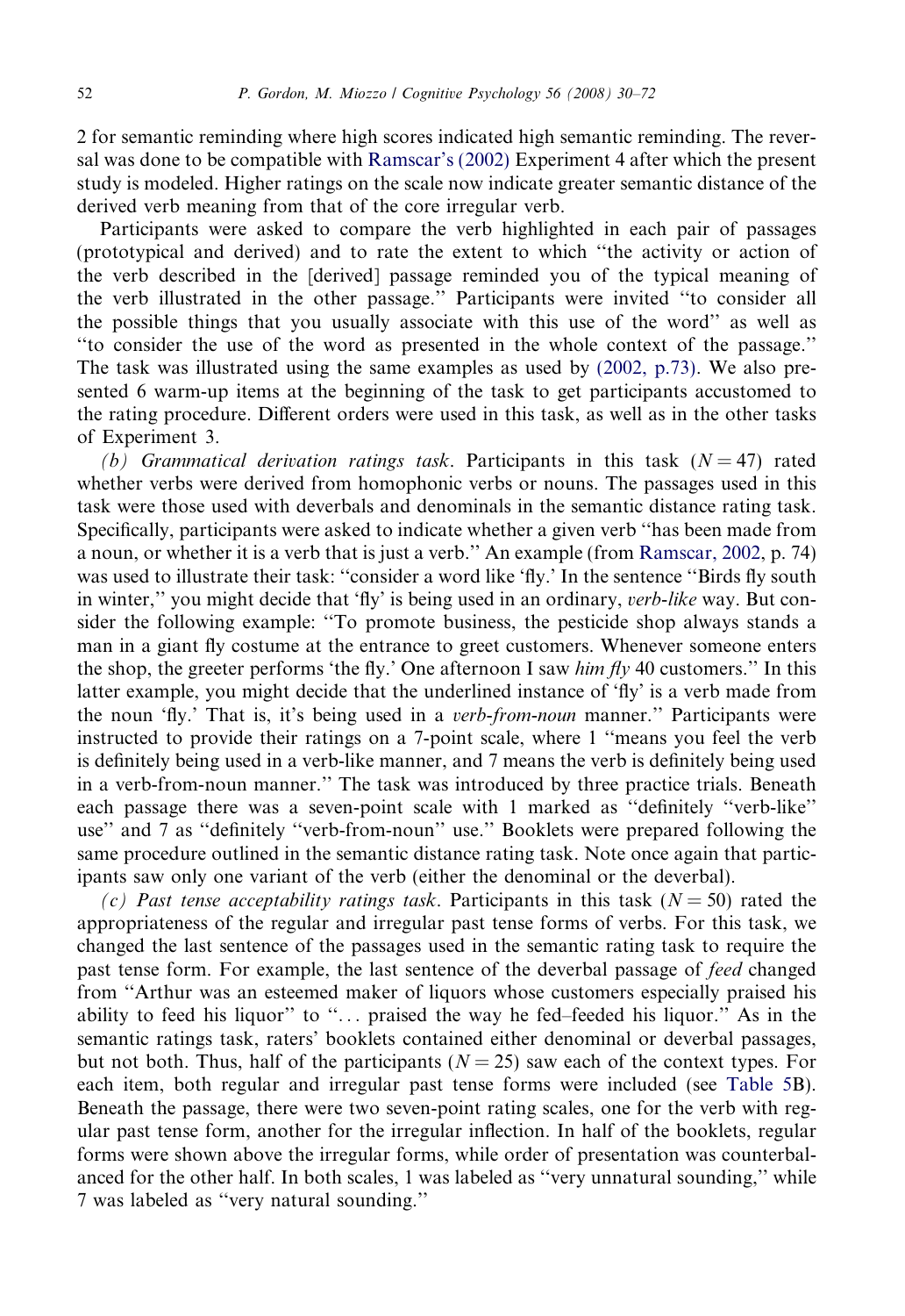#### <span id="page-23-0"></span>Table 5

An example of the passages used with the verb to *feed* for semantic distance ratings  $(A)$ , past tense acceptability ratings (B), and novelty ratings (C) (Experiment 3)

#### (A) Semantic distance ratings

1. Passage with typical use of the verb to feed The mother bird feeds worms to the babies

#### 2. Passage with the deverbal variant of the verb to feed

Long ago, liquor makers used various processes to alter the flavor and quality of their brews. Preserving a liquor with certain chemicals made it last longer, ''fining'' the liquor clarified the color, and ''feeding'' it added body to the flavor. Arthur was an esteemed maker of liquors whose customers especially praised his ability to feed his liquor

#### 3. Passage with the denominal variant of the verb to feed

Farmer Jones, a farmer in Medieval times, looked at the two horse troughs in his barn—one for animal feed and the other for water. He decided that both troughs were low, so he went to the store room and got a bucket of water and a bag of feed, and he began to water one trough and to feed the other

#### (B) Past tense acceptability ratings

#### 1. Passages with the deverbal variant of the verb to feed

Long ago, liquor makers used various processes to alter the flavor and quality of their brews. Preserving a liquor with certain chemicals made it last longer, ''fining'' the liquor clarified the color, and ''feeding'' it added body to the flavor. Arthur was an esteemed maker of liquors whose customers especially praised the way he fed–feeded his liquor

#### 2. Passage with the denominal variant of the verb to feed

Farmer Jones, a farmer in Medieval times, looked at the two horse troughs in his barn—one for animal feed and the other for water. He decided that both troughs were low, so he went to the store room and got a bucket of water and a bag of feed, and he began to water one trough and fed–feeded the other

#### (C) Novelty ratings

- 1. Deverbal variant To feed liquor: To add body to the flavor of liquor
- 2. Denominal variantTo feed a through: To fill a trough with animal feed

The instructions used for this task invited participants to indicate ''how natural or acceptable a particular form of a verb sounds to you in a given context.'' Participants were instructed "to base your ratings on *your own intuitions* of natural speech, and not necessarily what you have heard is 'proper' or 'standard' or 'formal'.'' Participants were also asked to note that ''this is not a test of grammar; we want to know how natural the word sounds to you." Instructions further informed participants "to rate how the form of the word sounds within the given context." At the beginning of the task there were six practice trials.

(d) Novelty ratings task. Novelty was a potential problem if participants were more inclined to produce regular forms for novel verbs. Such a bias could be rooted on the noticeable feature of English that newly coined verbs are overwhelmingly regular. Thus, participants would choose regular forms in our experiment because the verbs are felt to be novel more so than for their semantic or grammatical properties. We then assessed whether there was a systematic bias such that the denominal forms were considered to be generally more novel than the deverbals. Raters  $(N = 25)$  were presented with brief definitions of the meanings of denominals and deverbals and judged whether they ''had the feeling of having encountered these meanings before.'' Examples of these definitions are presented in Table 5C. Participants had three options: ''yes'' (''I am certain I have encoun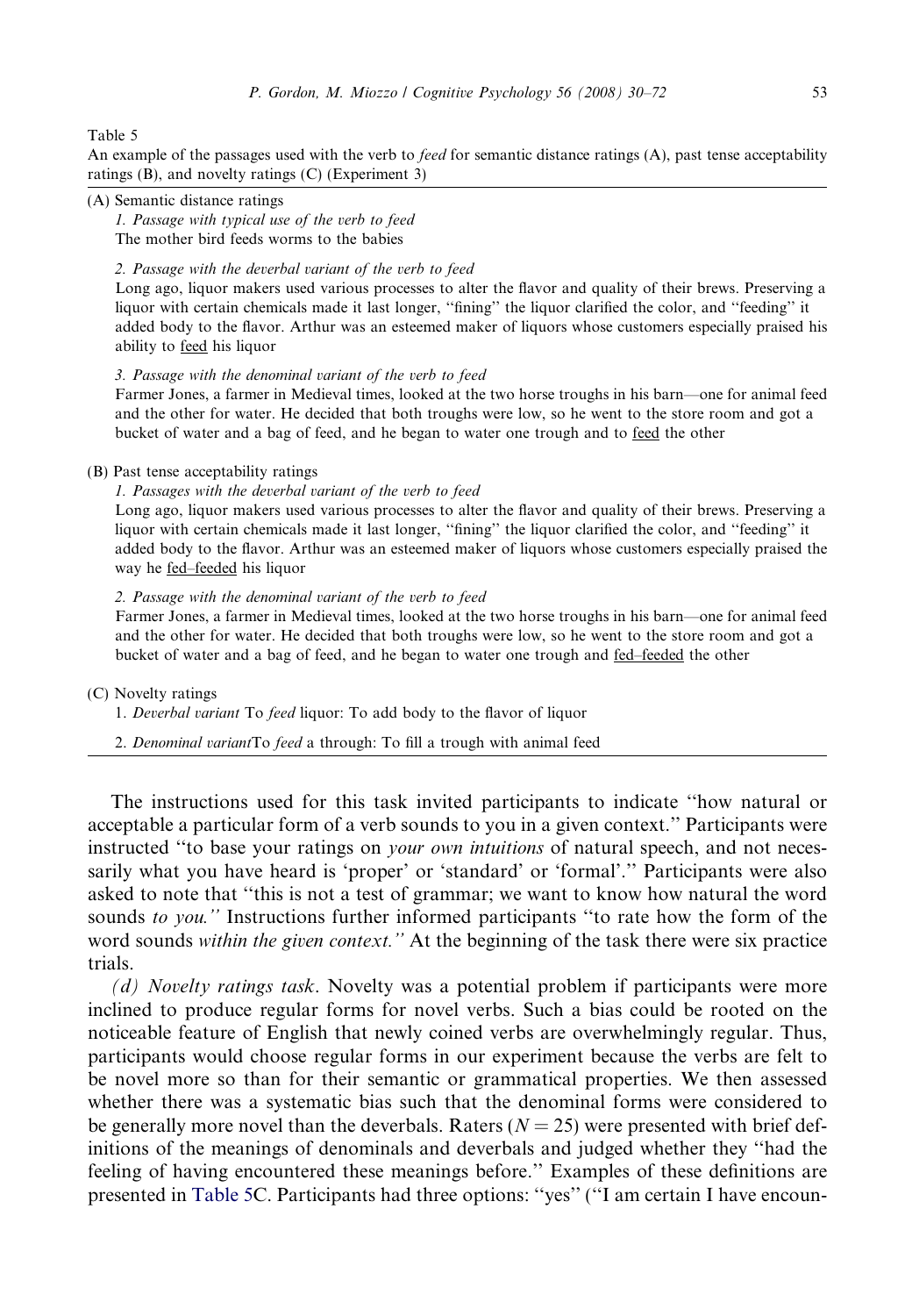tered this way of using this verb before''), ''no'' (''I feel that I have never encountered this way of using this verb before''), and ''maybe.'' In booklets, the two definitions of a verb were presented one after another, with the three options ("Yes," "No," and "Maybe") shown beneath each definition. Each participant judged the entire set of definitions. Instructions emphasized that participants were not asked ''whether the usage is plausible'' but whether they feel that they ''have actually encountered it.'' There were three practice trials.

#### 5.2.2. Latent semantic analysis

Additional data about the semantic characteristics of the context passages for the denominal and deverbal forms were gathered from the Latent semantic analysis (LSA). This is a program used for representing word meaning based on the contexts in which it appears in large text corpora [\(Landauer et al., 1998\)](#page-42-0). For each word in the corpus, LSA derives a point within a high dimensional semantic space. This point functions as a representation of the core meaning of the word. By computing the cosine distance between this point and the point derived from the context passages for our experiment for each verb, we could develop an alternative measure of semantic distance that did not rely on human judgments.

# 5.3. Results and discussion

The mean ratings of deverbal and denominal forms for derivation and semantic distance are presented in [Table 6](#page-25-0), which also provides the semantic distances, expressed as cosines, obtained from the LSA. Mean ratings for past tense acceptability are reported in [Table 7.](#page-25-0) For derivational status, participants generally agreed with our intuitions that the verbs classed as ''denominal'' were, in fact, so. They were more likely to be judged as being derived from nouns than deverbal verbs (average: 4.96 vs. 2.91;  $t(12) = 10.0$ ,  $p < .0001$ ). Participant ratings also agree with our judgments that denominal status and semantic distance were no longer conflated in our materials. In fact, the meanings of the denominal verbs were rated as being closer to the ''typical'' core meaning of the verb than the deverbal forms (mean ratings: denominal verbs  $= 3.19$ ; deverbal verbs  $= 4.58$ ;  $t(12) = 4.6$ ,  $p = .0005$ . These ratings were also consistent with the latent semantic analysis (LSA). Within the semantic space defined by LSA, the contexts of the denominal forms were closer to the core meaning of the verbs than were the contexts of the deverbal forms (cosine means: 0.53 vs. 0.47;  $t(12) = 2.7$ ,  $p = .01$ ).

A two-way ANOVA with verb category (denominal vs. deverbal) and past tense form (regular vs. irregular) as independent variables was performed on the past tense acceptability ratings. [Fig. 2](#page-26-0) summarizes the results. Across the board, there was a general tendency to prefer irregular past tense forms over regular past tense forms (means: irregular forms = 5.33, regular forms = 2.77;  $F(1, 24) = 92.1$ ,  $MSE = 85.1$ ,  $p < .0001$ ), but the interaction between category and past tense form was highly significant  $(F(1, 24) = 18.7$ ,  $MSE = 17.2$ ,  $p = .0002$ ). Post hoc analyses revealed that irregular inflections were rated as more acceptable for deverbal verbs than for denominal verbs (means: 5.98 vs. 4.69;  $F(1, 24) = 16.7$ , MSE = 10.6,  $p = .0004$ ), whereas regular inflections were preferred for denominal verbs over deverbal verbs (means: 3.29 vs. 2.26;  $F(1, 24) = 12.4$ , MSE = 6.8,  $p = .001$ ). Finally, with regard to novelty ratings, we found that deverbal verbs were judged to be novel significantly more often than denominal verbs (76% vs. 50%;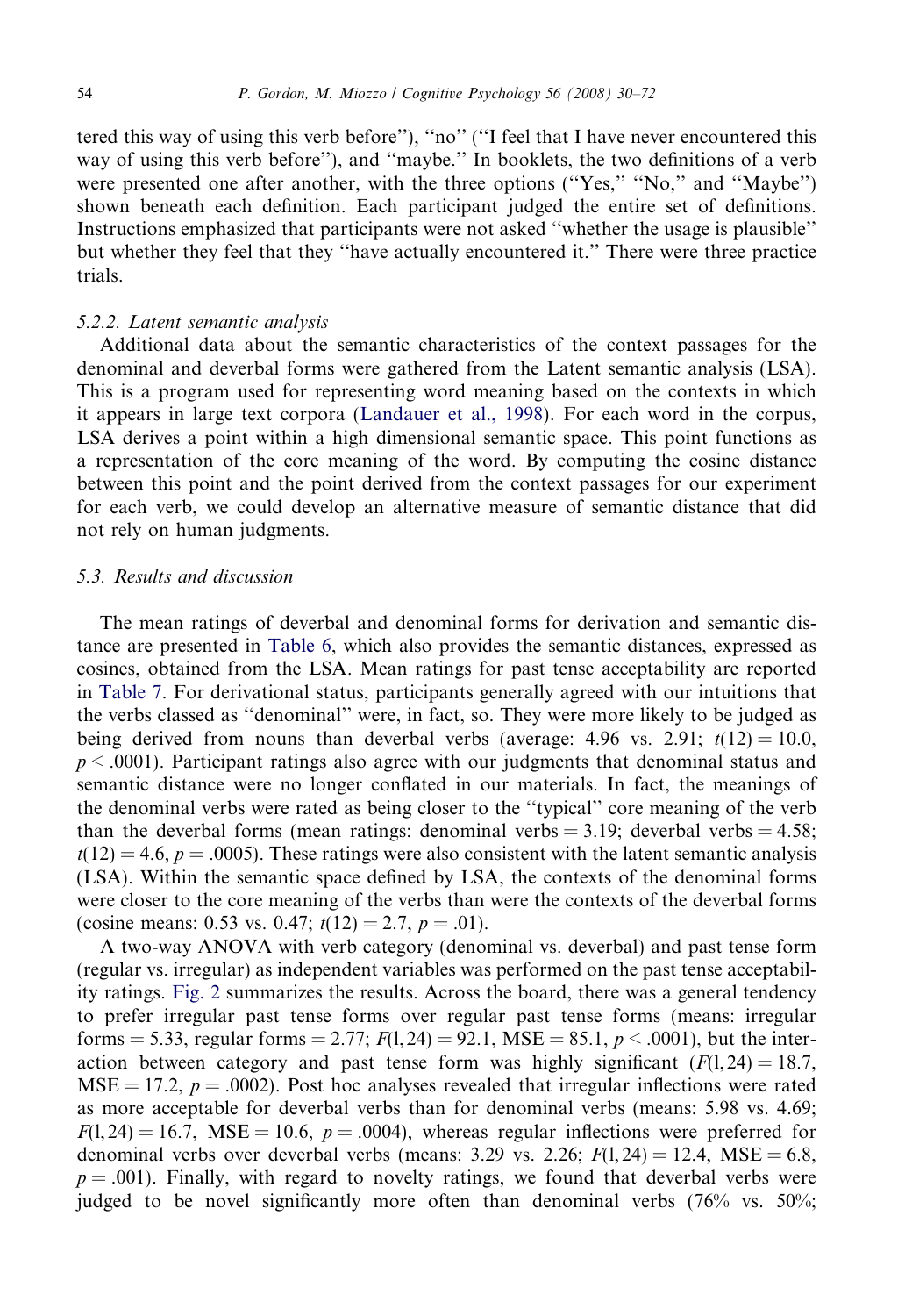| Verb     | Derivation ratings <sup>a</sup> |          | Semantic distance <sup>b</sup> |          | Latent semantic analysis <sup>c</sup> |          |
|----------|---------------------------------|----------|--------------------------------|----------|---------------------------------------|----------|
|          | Denominal                       | Deverbal | Denominal                      | Deverbal | Denominal                             | Deverbal |
| To bend  | 5.94                            | 2.93     | 2.65                           | 4.00     | 0.56                                  | 0.63     |
| To bite  | 4.65                            | 2.53     | 3.31                           | 4.12     | 0.36                                  | 0.33     |
| To blow  | 3.27                            | 1.71     | 3.44                           | 4.88     | 0.41                                  | 0.25     |
| To breed | 5.07                            | 1.87     | 3.21                           | 4.40     | 0.35                                  | 0.24     |
| To feed  | 4.67                            | 3.06     | 2.28                           | 4.00     | 0.44                                  | 0.31     |
| To hold  | 5.39                            | 3.87     | 2.96                           | 3.80     | 0.57                                  | 0.51     |
| To make  | 5.29                            | 2.53     | 4.44                           | 3.80     | 0.70                                  | 0.62     |
| To sell  | 5.20                            | 3.33     | 3.00                           | 5.36     | 0.52                                  | 0.30     |
| To slide | 5.40                            | 3.12     | 4.64                           | 5.24     | 0.35                                  | 0.35     |
| To sling | 5.47                            | 2.47     | 4.20                           | 4.48     | 0.34                                  | 0.29     |
| To slit  | 4.60                            | 3.06     | 1.76                           | 4.80     | 0.27                                  | 0.23     |
| To speed | 5.12                            | 4.33     | 3.36                           | 5.28     | 0.46                                  | 0.33     |
| To spin  | 4.53                            | 3.00     | 2.33                           | 5.40     | 0.59                                  | 0.43     |
| Average  | 4.96                            | 2.91     | 3.19                           | 4.58     | 0.53                                  | 0.47     |

<span id="page-25-0"></span>Table 6 Grammatical and semantic ratings for the verbs used in Experiment 3

<sup>a</sup> Higher derivation scores on a 1- to 7-point scale indicate that the verb was derived from a noun (i.e., denominal); lower scores denote judgments that the verb was not derived from a noun.

<sup>b</sup> Based on semantic distance ratings; higher scores on the 1- to 7-point scale indicate judgments of lower semantic reminding and greater semantic distance.

<sup>c</sup> Higher LSA values (expressed in cosines) indicate that words have meanings close to the core irregular verb.

| Verb     | Regular past tense <sup>a</sup> |          | Irregular past tense <sup>a</sup> |          |
|----------|---------------------------------|----------|-----------------------------------|----------|
|          | Denominal                       | Deverbal | Denominal                         | Deverbal |
| To bend  | 4.24                            | 2.64     | 4.80                              | 5.40     |
| To bite  | 2.36                            | 1.44     | 5.76                              | 6.68     |
| To blow  | 2.20                            | 1.56     | 4.92                              | 6.73     |
| To breed | 3.72                            | 2.28     | 5.16                              | 6.28     |
| To feed  | 2.36                            | 2.56     | 4.92                              | 6.24     |
| To hold  | 3.92                            | 1.68     | 4.96                              | 5.68     |
| To make  | 2.76                            | 1.44     | 4.20                              | 6.76     |
| To sell  | 2.52                            | 1.64     | 5.72                              | 6.92     |
| To slide | 3.80                            | 2.20     | 2.56                              | 6.08     |
| To sling | 3.36                            | 2.36     | 4.76                              | 5.20     |
| To slit  | 3.92                            | 4.08     | 4.72                              | 5.04     |
| To speed | 3.88                            | 2.88     | 3.40                              | 4.84     |
| To spin  | 3.76                            | 2.72     | 5.20                              | 5.88     |
| Average  | 3.29                            | 2.26     | 4.69                              | 5.98     |

Table 7 Mean ratings for past tense acceptability (Experiment 3)

Ratings were given on a 1- to 7-point scale; higher ratings indicate more acceptable forms.

 $F(1, 24) = 8.15$ , MSE = 264.9,  $p = .008$ ). Therefore, any preference for regular inflection for denominal verbs over deverbal verbs cannot be explained by greater perceived novelty of the denominal verb.

Further analyses were designed to take advantage of the continuous nature of the derivational and semantic measures. Multiple regressions were run to further estimate the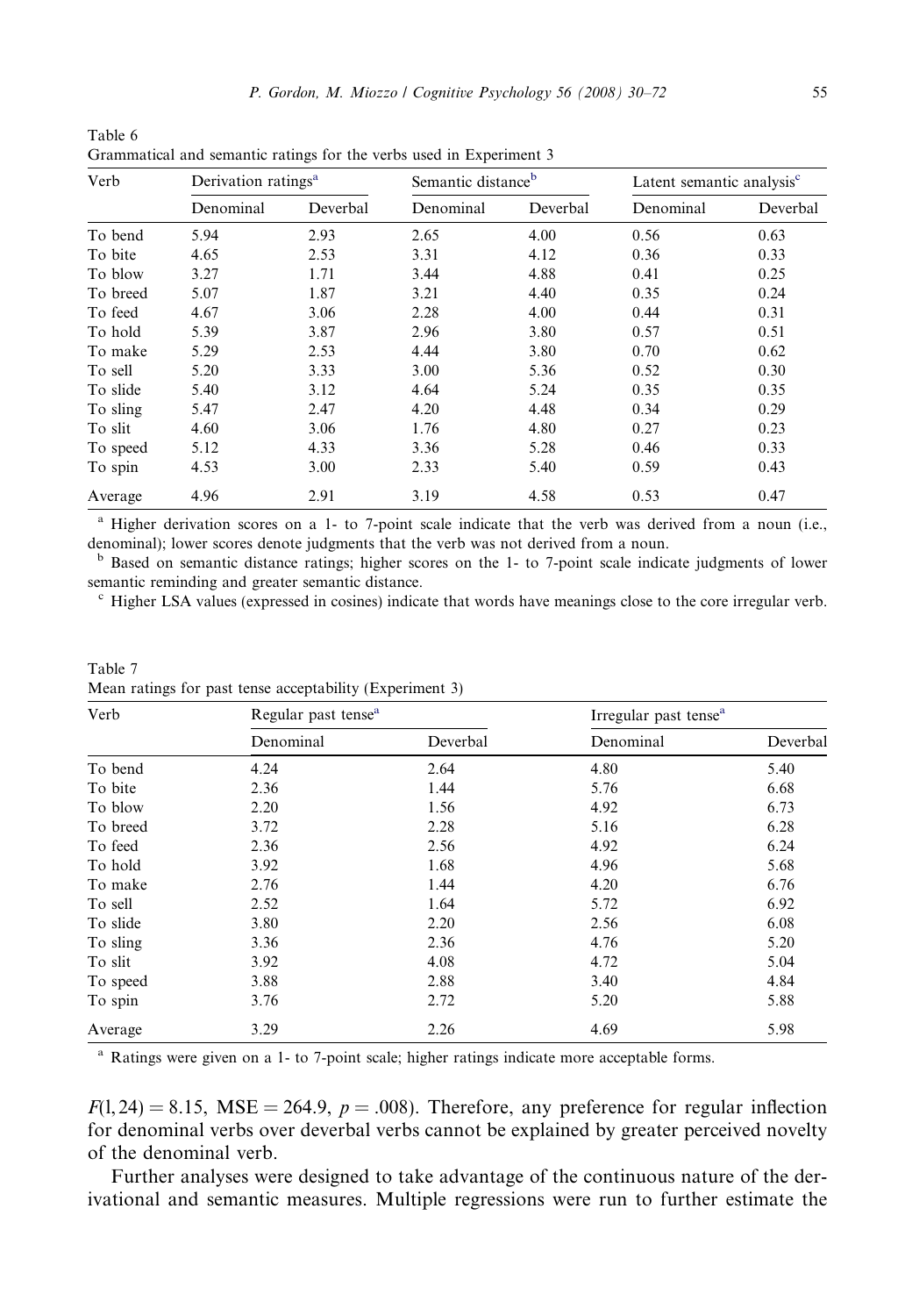<span id="page-26-0"></span>

Fig. 2. Acceptability ratings for denominal and deverbal variants of the verbs with either regular or irregular past tense forms (Experiment 3). Note that higher ratings correspond to more acceptable verb inflections.

contribution of the semantic distance and grammatical origin in acceptability ratings for regular versus irregular past tense forms. All variables were entered together with no predetermined order. In separate analyses, the contribution of meaning was assessed by ratings of semantic distance and LSA cosine values. In addition, to be sure that novelty of the item was not a confounding variable, ratings of novelty were also added to the model. Alternative dependent variables included mean acceptability ratings for (a) regular forms, (b) irregular forms, and (c) the signed difference between these ratings. The latter is a measure that reflects the relative preference for regular or irregular forms. This is preferable to judgments of individual past tense forms (either regular or irregular), because it mirrors the overall plausibility of each of these inflected forms ([Kim et al., 1991](#page-41-0)). The results of these regression analyses are reported in [Table 8.](#page-27-0) Grammatical derivation (denominal vs. deverbal verbs) consistently accounted for a large proportion of the variance (45% to 54%) in judgments about acceptability of past tense forms, even when the contribution of verb meaning was partialled out. Semantic distance to core typical meaning never emerged as a significant predictor of participant ratings of past tense acceptability in either the semantic ratings or LSA analysis. Finally, novelty was also never a significant predictor of past tense ratings in these data.

#### 5.4. Comparison with Ramscar's data

Another way to test the role of semantic factors in determining preferences for regular over irregular past tense forms is to contrast the results of our Experiment 3 with those obtained by Ramscar in his analogous Experiment 4. Ramscar's verbs were grouped as deverbal and denominal according to [Kim et al.'s \(1991\)](#page-41-0) categorization, which resembles the psychological ratings very closely.

Unlike the denominal verbs used in Kim et al. and Ramscar's studies, ours were designed to be close in meaning to their respective prototypical irregular verbs. If there were a strong effect of semantic distance on the acceptability of regular past tense forms,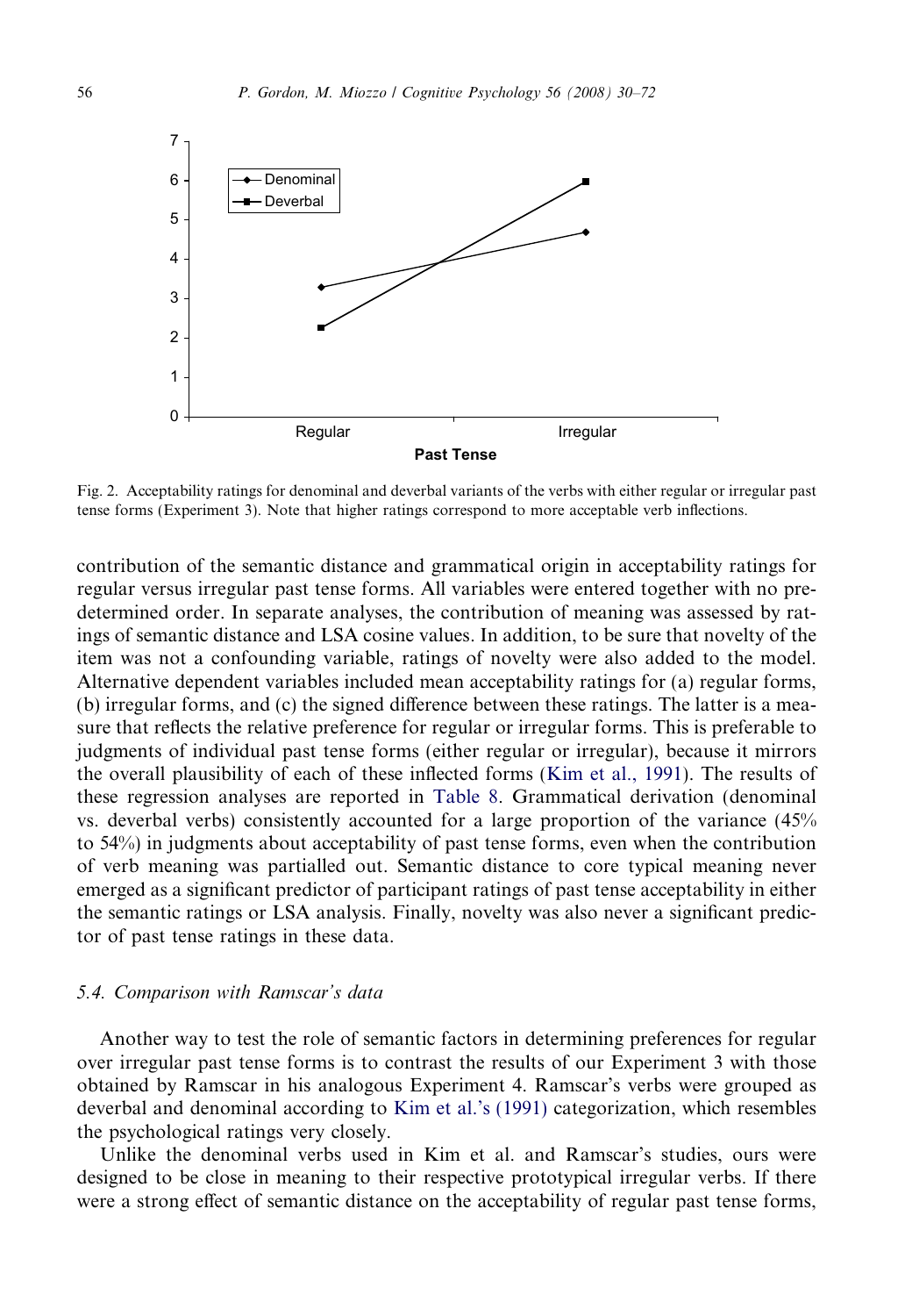| Independent variables                                                   | Dependent<br>variables                             | $R^2$ | F(3, 22)          | $\mathfrak{t}$                                   |
|-------------------------------------------------------------------------|----------------------------------------------------|-------|-------------------|--------------------------------------------------|
| 1a<br>Derivational ratings<br>Semantic distance<br>Novelty ratings      | Regular form ratings                               | .45   | 6.09, $p = .003$  | 3.21, $p = .004$<br>$\leq$ 1<br>$\leq$ 1         |
| 1 <sub>b</sub><br>Derivational ratings<br><b>LSA</b><br>Novelty ratings | Regular form ratings                               | .46   | 6.25, $p = .003$  | 3.36, $p = .002$<br>$\leq$ 1<br>$\leq$ 1         |
| 2a<br>Derivational ratings<br>Semantic distance<br>Novelty ratings      | Irregular form ratings                             | .50   | 7.44, $p = .001$  | 4.32, $p = .003$<br>$\leq$ 1<br>$\leq$ 1         |
| 2 <sub>b</sub><br>Derivational ratings<br><b>LSA</b><br>Novelty ratings | Irregular form ratings                             | .50   | 7.38, $p = .001$  | 4.34, $p = .0003$<br>$\leq$ 1<br>1.03, $p = .31$ |
| 3a                                                                      | Difference (regular $-$ irregular<br>form ratings) | .54   | 8.76, $p = .0005$ |                                                  |
| Derivational ratings<br>Semantic distance<br>Novelty ratings            |                                                    |       |                   | 4.36, $p = .0002$<br>$\leq$ 1<br>$\leq$ 1        |
| 3b                                                                      | Difference (regular - irregular<br>form ratings)   | .55   | 8.83 $p = .0005$  |                                                  |
| Derivational ratings<br><b>LSA</b><br>Novelty ratings                   |                                                    |       |                   | 4.45, $p = .0002$<br>$\leq$ 1<br>$\leq$ 1        |

<span id="page-27-0"></span>Table 8

Summary of results from multiple regression analyses (Experiment 3)

then our acceptability ratings for regular past tense forms should be much lower than those for Ramscar's study because our semantic distance ratings were overall lower for the denominals. By the same token, acceptability ratings for irregular past tense forms should be higher with our items than for Ramscar's items. The data for this comparison are shown in [Table 9A](#page-28-0).

As expected, our denominal verbs were less distant in meaning to the prototypical verbs than those used by Ramscar  $(F(1, 23) = 22.8$ , MSE = .96,  $p < .0001$ ). These semantic differences, however, did not translate into parallel differences for ratings of regular inflection  $(F(1, 23) = 1.6$ , MSE = 1.1,  $p = .21$ ). Only with irregular ratings did a difference emerge that was consistent with the hypothesis of a semantic influence where our denominal verbs were scored as more acceptable in the irregular past tense form than Ramscar's (means, 3.21 vs. 4.69;  $F(1, 23) = 13.6$ ,  $MSE = .98$ ,  $p = .001$ ). Below, we propose an explanation for why the direction of difference was only significant for the irregular denominals.

Similar comparisons can be made with deverbal verbs. The data are shown in [Table 9B](#page-28-0). Our deverbal verbs were selected as having distant meanings from those of their core verbs, unlike in previous studies where deverbal verbs tended to be rated as closer in meaning with their core verb. Consistent with these expectations, the semantic reminiscence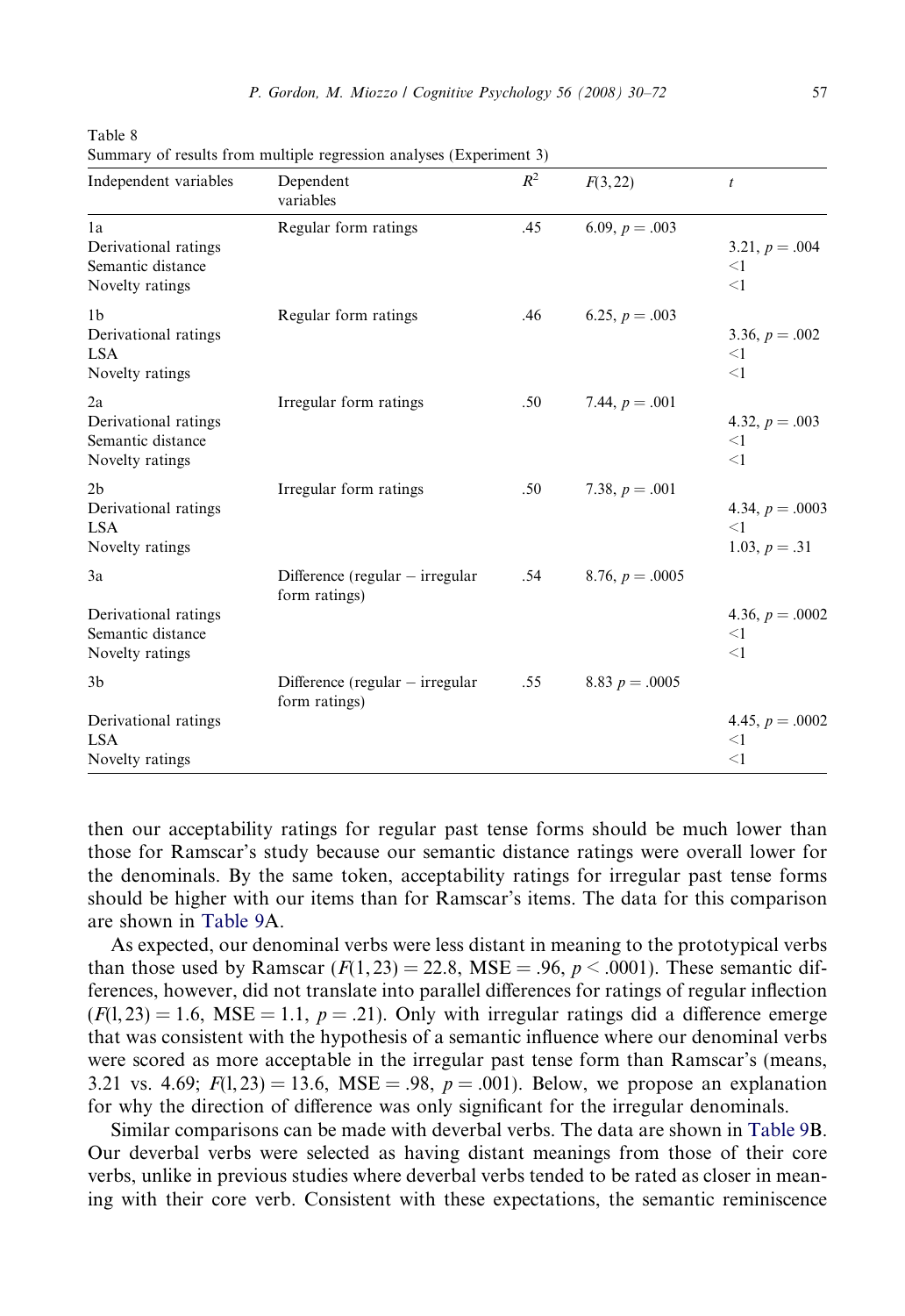|                                    | Mean ratings/study     |                                |  |
|------------------------------------|------------------------|--------------------------------|--|
|                                    | Ramscar (Experiment 4) | Gordon & Miozzo (Experiment 3) |  |
| $(A)$ Denominal verbs              |                        |                                |  |
| Semantic distance                  | 5.08                   | 3.19                           |  |
| Regular past tense acceptability   | 3.84                   | 3.29                           |  |
| Irregular past tense acceptability | 3.21                   | 4.69                           |  |
| (B) Deverbal verbs                 |                        |                                |  |
| Semantic distance                  | 2.63                   | 4.58                           |  |
| Regular past tense acceptability   | 2.00                   | 2.26                           |  |
| Irregular past tense acceptability | 5.80                   | 5.98                           |  |

Comparison between current data and [Ramscar \(2002\)](#page-42-0) for effects of semantic distance on past tense acceptability

ratings were much higher for our deverbal items than Ramscar's  $(F(1, 23) = 30.5$ ,  $MSE = .775$ ,  $p < .0001$ ). If there were an influence of semantics, our deverbal verbs should also receive higher scores for their regular forms, but lower scores for their irregular forms compared to Ramscar. Neither of these predictions was confirmed (all  $Fs \leq 1$ ). Thus, out of the four tests of an effect of semantic influence only, one result was consistent with the semantic influences. This exception is explored further below. On the whole, the comparative analysis does not support the claim that semantic distance determines inflectional preference.

Our results, in general, run contrary to those of [Ramscar \(2002\)](#page-42-0), who reported that denominal status (as rated by participants) did not account for any of the residual variance when semantic correlations were partialled out. As we pointed out, this analysis required that verbs, not judged to be derived from nouns, to be preferred in the irregular past tense form. We argued, contrary to both [Kim et al. \(1991\)](#page-41-0) and [Ramscar \(2002\),](#page-42-0) that determination of inflectional status in such cases is a matter of diachronic rather than synchronic processes. At first blush, our data from Experiment 3 appear to support [Kim et al.'s](#page-41-0) [\(1991\)](#page-41-0) position that noun-to-verb derivation can predispose a choice of regular inflection for a verb that normally shows irregular inflection. Certainly it was the case that the regression analyses showed effects of derivational status, but no effects of semantic distance.

Similarly, in a straightforward comparison of our data to those of Ramscar, we found that profound differences in semantic distance had no major effects on past tense form preferences. Despite the fact that much of the variability in our data appears to be accounted for by grammatical factors, our data do differ from [Kim et al. \(1991\)](#page-41-0) in a very significant respect: We found that participants preferred the irregular over the regular past tense forms across the board, whereas Kim et al. found a preference for regular over irregular inflections for the denominal verbs, and vice versa for the deverbal verbs.

#### 5.5. Short circuit effects

One major difference between our materials and those used in [Kim et al. \(1991\)](#page-41-0), and later in [Ramscar \(2002\),](#page-42-0) is that many of our verbs involved double derivations. In order for the denominal verb to be related in meaning to the prototypical verb, we often required that the denominal verb be derived from a noun that was, itself, derived from the original verb. For example, the denominal for bite, involved using insect bites (noun) to cure

<span id="page-28-0"></span>Table 9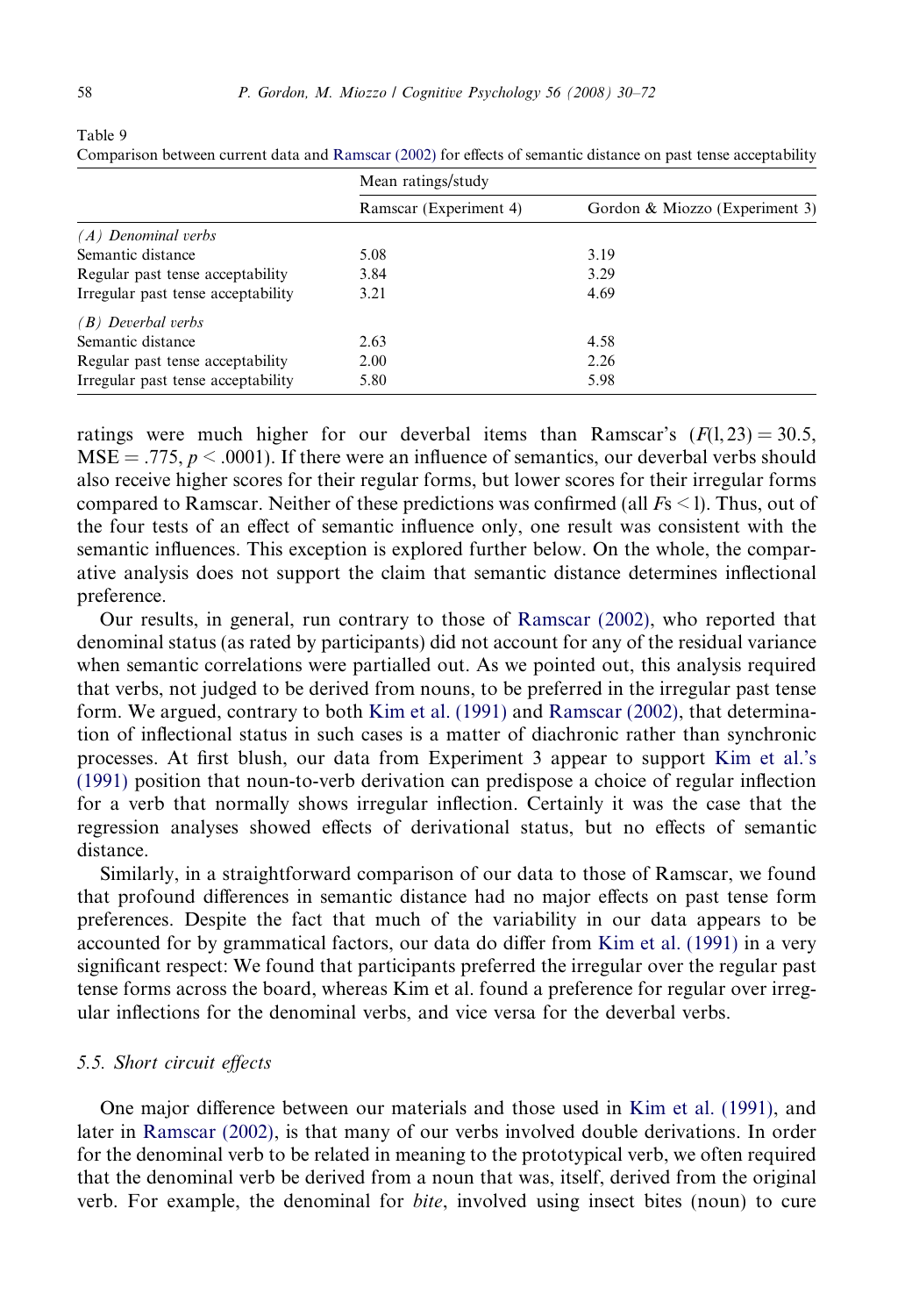patients, which was called biting the patients. Thus, the denominal verb biting the patients was derived from *insect bites*, a noun that is derived from the irregular verb to bite. This circuitous path of derivation is what allowed us to make the denominal verbs closer in meaning to the core verb than the deverbal verbs. The problem with this approach is that many of the participants might not perceive the verbs as being derived from the noun, but might participate in what [Kim et al. \(1991\)](#page-41-0) refer to as a "short circuit," whereby the derivational process is finessed in favor of direct access to the core verb, regardless of meaning differences that would normally require a grammatical analysis.

[Kim et al. \(1991\)](#page-41-0) noted that participant ratings of denominal forms in their data did not always show a preference for regular inflections. They suggested that their participants might have felt that such verbs were not derived from nouns and instead based their inflectional status on phonological similarity to the typical core verb. Kim et al. further noted that, within the ''denominal'' verbs, such doubts might be reflected in ratings of semantic similarity between the ''denominal'' verb and the typical irregular verb meaning. That is, if some verbs were perceived as less denominal than others, then subjects would perceive them to be more similar in meaning to the typical irregular verb. These analyses revealed that, within the denominal verb group, there was an effect of semantic similarity: Denominal verbs rated as more similar to typical verb meanings had higher ratings of acceptability for the irregular form. Although this appears to be an effect of semantic similarity, Kim et al. point out that this effect occurred only in the case of the denominals, and only for the ratings of irregular forms. Semantic distance did not predict acceptability ratings for the class of verbs as a whole nor for the ratings of regular past tense forms.

The denominal verbs in our study were designed to be highly similar in meaning to their related core irregular verbs. If the short-circuit mechanism were at work in our data, then the high degree of semantic relatedness for the denominals could explain why, in general, irregular past tense forms for denominal verbs were preferred over regular past tense forms. We can distinguish this account from one that predicts a general effect of semantic similarity on inflectional preference. The short-circuit hypothesis predicts effects only in the case of the denominals, and only for the irregular past tense forms. The semantic account predicts across-the-board effects of semantic distance.

The predictions of the short-circuit hypothesis were tested by examining correlations between semantic distance ratings and acceptability ratings for regular and irregular verbs for the two verb categories. These are shown in [Table 10](#page-30-0). Semantic distance ratings correlated with only one variable: Irregular past tense ratings for denominal verbs ( $r = -.52$ ,  $p < .05$ , one-tail). This is exactly as anticipated by the short-circuit hypothesis. We replicated the earlier pattern of results of [Kim et al. \(1991\)](#page-41-0) with a new set of items differing considerably in semantic and grammatical characteristics.

Previously, in the analysis of the data from Experiment 3, we compared the data on semantic distance effects with those obtained by [Ramscar \(2002\)](#page-42-0), taking advantage of the reversal of semantic distance ratings for the denominals and deverbals in two experiments. As in the present case, the analysis comparing our two experimental results also found semantic effects only with denominal verbs and only with the irregular past tense. The selectively of the semantic effect observed in this comparison is again in line with the short-circuit hypothesis.

Taken together our results strongly support the interpretation that similarity in meaning to the core irregular verb can have a competitive influence in pulling denominals into the fold of accessing past tense forms directly from the irregular prototype. Given the com-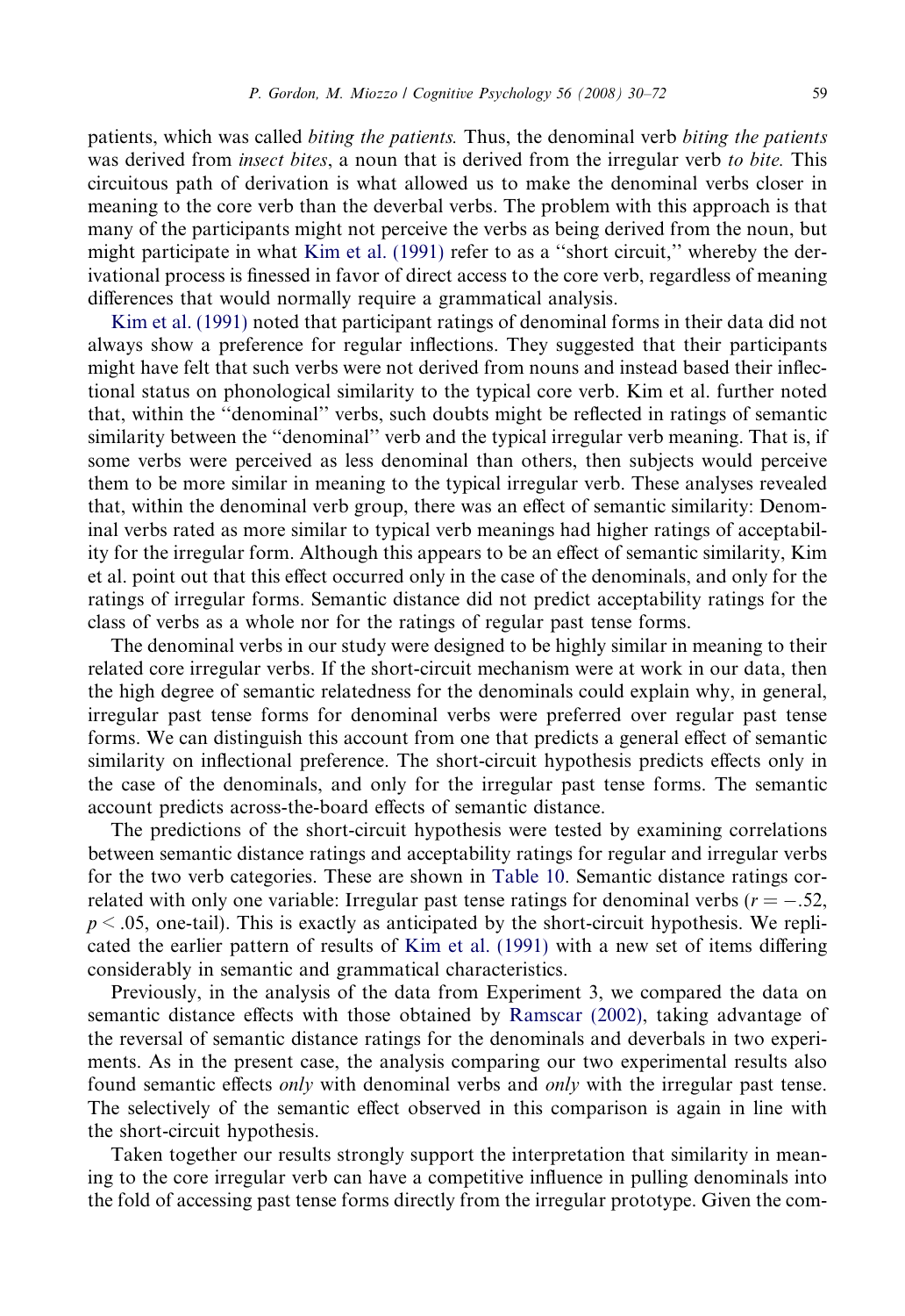|                 | Past tense form |           |  |
|-----------------|-----------------|-----------|--|
|                 | Regular         | Irregular |  |
| Denominal verbs | $-.15$          | $-.52$    |  |
| Deverbal verbs  | .28             | $-.11$    |  |

<span id="page-30-0"></span>Table 10 Correlations with semantic distance ratings in Experiment 3

 $*$   $p < .05$  (one-tail), otherwise n.s.

plexity of the derivational process in our items, we suspect that the competitive pull of the irregular past tense form could be extremely strong when it was sufficiently similar in meaning to the derived form. Be that as it may, we remind the reader that these results stand in contrast to Ramscar's proposal that semantic distance determines preference for regular past tense forms, regardless of supposed derivational history. In the end, the only factor that affected judgments of acceptability for regular past tense forms was whether the verb was derived from a noun.

# 6. General discussion

The purpose of this paper has been to evaluate the relative roles of semantic and grammatical processes in determining whether verbs should be inflected with a regular or irregular past tense form if they are homophonous with a core verb that is typically irregular. We contrast two kinds of accounts. The first involves what we term *eliminative connection*ist models that eschew symbolic representations and attempt to account for grammar in terms of emergent states within a distributed associative network of connections between low-level features of form and–or meaning. On the other hand, there are models of the ''Words and Rules'' variety that take seriously the need for representations for lexical items at all levels, for distinct symbolic representations of syntactic categories and morphological elements in rule-based processes, and for associative memory structures to represent stored lexical forms such as root verbs and their irregular past tense forms. Theorists adhering to the latter kind of model have pointed out that semantic properties do not appear to influence choice of past tense inflection (cf. *hit, strike, slap*). Although such a prohibition is not central to symbolic models, it does provide ammunition against accounts that propose distributed semantic representations as a way to solve the homophone problem. Ramscar's initial finding—and our replication in Experiment 1—go a long way to licensing the inclusion of semantic mechanisms of some sort in the process of past tense formation when a novel verb reminds the hearer of another verb that is either regular or irregular. But we are concerned that the specificity of the situation found in Ramscar's experiments—where inflection is generalized on the basis of a novel verb reminding the user of an existing verb—might be the exception rather than the rule in everyday language use. Semantic activation of a more general type might not affect choice of regular or irregular inflection in cases where ''reminding'' is less transparent.

#### 6.1. Does the dual model account for the present data?

How does the availability of symbolic representations and the existence of two kinds of linguistic processing (stored vs. computed) solve the homophone problem and provide a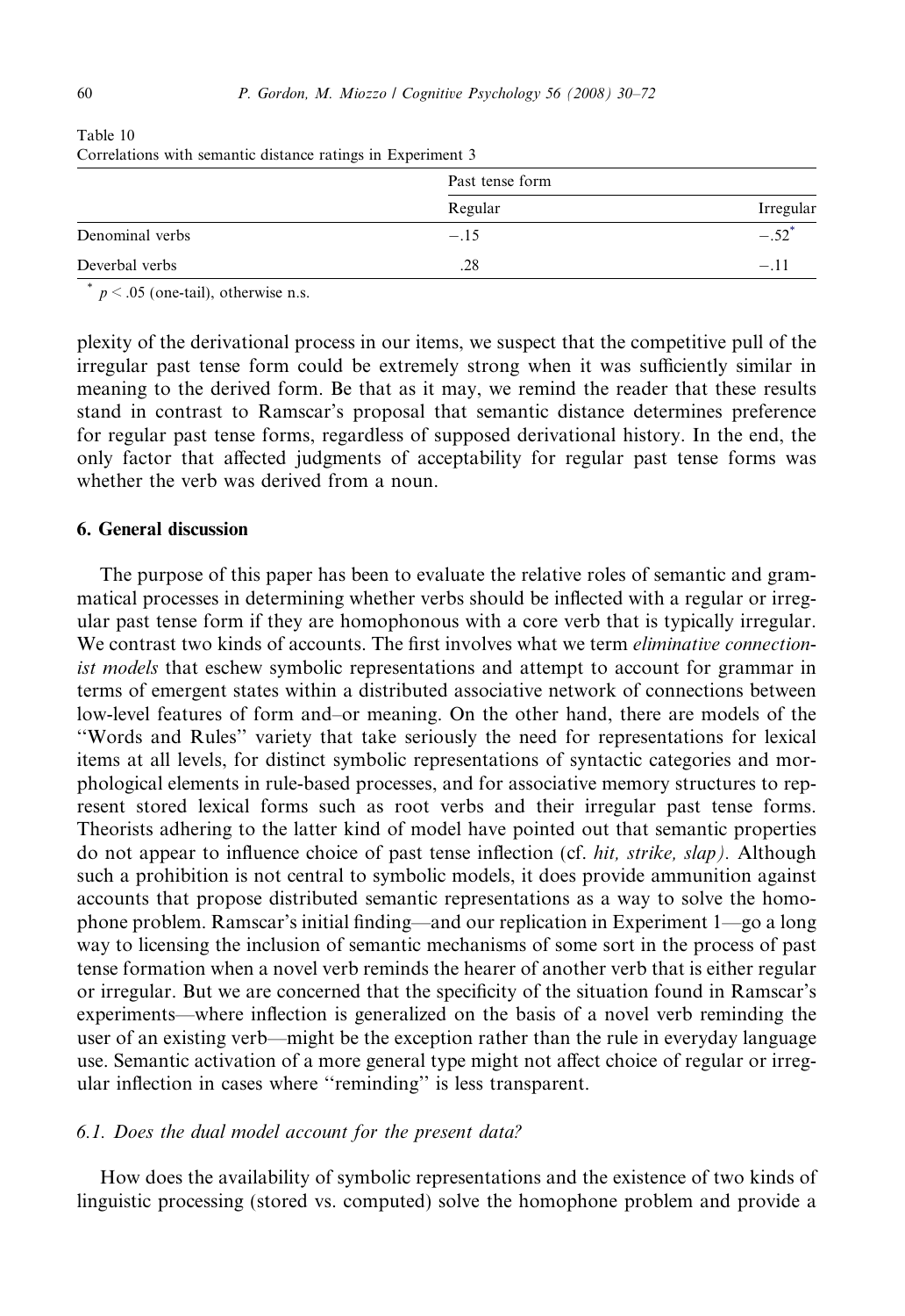model of language processing that is commensurate with the data that we have presented in this paper? In attempting to answer this question, we must explain the following outcomes from Experiment 3:

- (1) Denominalization ratings predicted acceptability ratings of regular past tense forms.
- (2) Semantic distance ratings did not predict acceptability of regular past tense forms.
- (3) Semantic distance ratings did predict acceptability of irregular past tense forms for denominal verbs only.
- (4) There was a general preference for irregular past tense forms in our items overall. This is in contrast to previous studies where regular past tense forms were preferred for denominal verbs.

In general, these outcomes support the following conclusion: Derivational status influences decisions about the acceptability of regular past tense forms, and these choices are unaffected by semantic distance from the irregular homophone base verb. In Experiment 3, denominal status was relatively weakly perceived because of the requirement in their construction that grammar and meaning to be put in competition. To the extent that the denominal status of items was not perceived by participants, then this would force them to fall back on the ''short-circuit'' route by which semantic similarity to an existing irregular verb led to high acceptability for the irregular past tense forms in these cases. The present data are in line with the account originally proposed by [Kim et al. \(1991\)](#page-41-0), and replicate the specific predictions of the short-circuit analysis. However, our data present a case where the short-circuit route provides much stronger competition and, in many cases, trumps the noun-to-verb derivational route that leads to preferences for the regular past tense form. The present data do not support [Ramscar's \(2002\)](#page-42-0) claim that only semantic distance predicts past tense acceptability, although it does allow semantic factors to play a more subtle role in the process.

In attempting to account for this array of facts, we need to ask two questions: (1) Do we need symbolic representations of syntactic categories like noun and verb attached to lexical items? (2) Do we need a dual model that distinguishes between stored and computed representations, including computations involving derivations from noun to verb? In attempting to account for our data, and to adjudicate between various models, we must distinguish between formal linguistic models that attempt to capture ''pure'' grammatical principles, on the one hand, and models of language processing that may attempt to capture the interface between grammatical systems and processing constraints on the other hand. This is basically a form of the competence-performance distinction. A purely grammatical model of noun-to-verb derivation might characterize an idealized noiseless system, but fail to capture the competitive forces at work when a real language user attempts to make sense of the use of a word in a novel context. A connectionist-type network, on the other hand, can capture many aspects of information processing that involve graded learning and performance, particularly when that gradation is the result of competition between representations and processes of activation or inhibition within associative memory structures.

Fortunately, we do not need to consider these as opposing models of language use, since the connectionist models can embody linguistic principles if they are designed to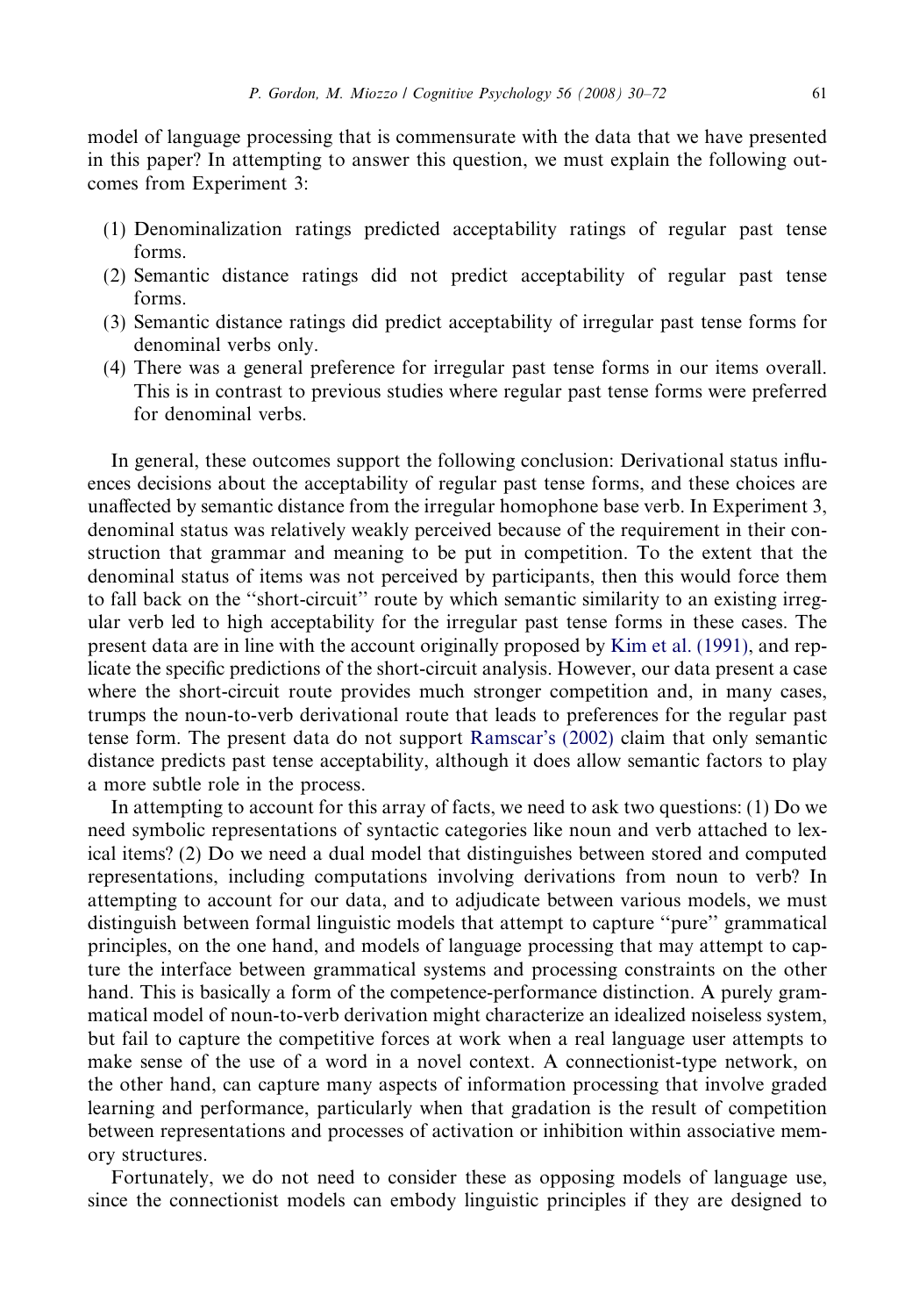do so. Even though connectionism itself sprang from an attempt to expunge symbolic rule systems from cognitive science, connectionism itself is a medium in which many different kinds of representations are possible, including symbolic representations. As [Marcus](#page-42-0) [\(2001\)](#page-42-0) points out, dedicated localist nodes that represent categories in connectionist systems are formally equivalent to symbolic representations. With hybrid connectionist architecture that contains localist nodes representing categorical information, it is possible to capture the interaction of the categorical systems of grammar, and the graded nature of information processing.

The dual model also postulates that there are two kinds of linguistic processing: Those that reflect the operation of associative memory over stored representations, and those that reflect combinatorial rule-like processes that do not show characteristics of associative memory. The dual model therefore requires a stronger defense than merely stipulating the existence of symbolic representations. A connectionist architecture with symbolic representations in the form of localist category nodes might still participate within a single-level associative memory structure that did not distinguish between stored and computed representations. For example, one might have a symbolic representation for verbs and the regular -ed past tense form, but nevertheless derive the ''default'' nature of its application as an emergent property of its distributional properties in the language rather than have it be the result of the application of default rules.

Symbolic representations of syntactic categories like noun and verb would be useful in accounting for the data of Experiment 3. Ratings of noun-to-verb derivational status factored strongly into determining whether a regular or irregular past tense form is favored. On the other hand, the fact that participants in the present experiments have enough uncertainty to rate derivational status on a continuous scale might suggest that grammatical derivation is not an all-or-none phenomenon in the minds of actual language users. Variability in ratings of derivational status could be said to reflect a squishy notion of ''noun-to-verb-ness.'' On the other hand, variability in ratings could also reflect the relative certainty or uncertainty of a derivational reading of a verb that is in competition with other possible interpretations. It seems likely to us that there are multiple possible competing analyses of the structures and derivational histories underlying the novel complex constructions and so uncertainty about the appropriate analysis is to be expected. This does not negate the need for categorical representations; it merely puts the analysis in competition with other analyses.

In the kind of dual model that could usefully account for the present results, each stored word would have a dedicated lexical node—an index that represents the identity of the lexical item. Each of these lexical nodes would be connected to a set of semantic features, a set of phonological features, and a set of categorical features that defines its syntactic properties (cf. [Caramazza, 1997; Dell, 1986; Levelt, Roelofs, & Meyer, 1999\)](#page-41-0). Each set of semantic and phonological features would link the lexical item to other items that shared those features within an associative network. Each established distinct homophone would be represented by a distinct lexical node (cf. [Caramazza, Costa, & Miozzo, 2001; Dell,](#page-41-0) [1990; Jescheniak & Levelt, 1994; Miozzo, 2003\)](#page-41-0). For example, a noun like *shed*, and the irregular base verb to shed would each have their own lexical representations with distinct sets of syntactic and semantic features, sharing only phonological features. An extended use of the verb to shed, which would be classified as "deverbal" in the current set of studies, may or may not have a distinct stored lexical representation. Cognate polysemous verbs could have independent representations in some cases and not in others or there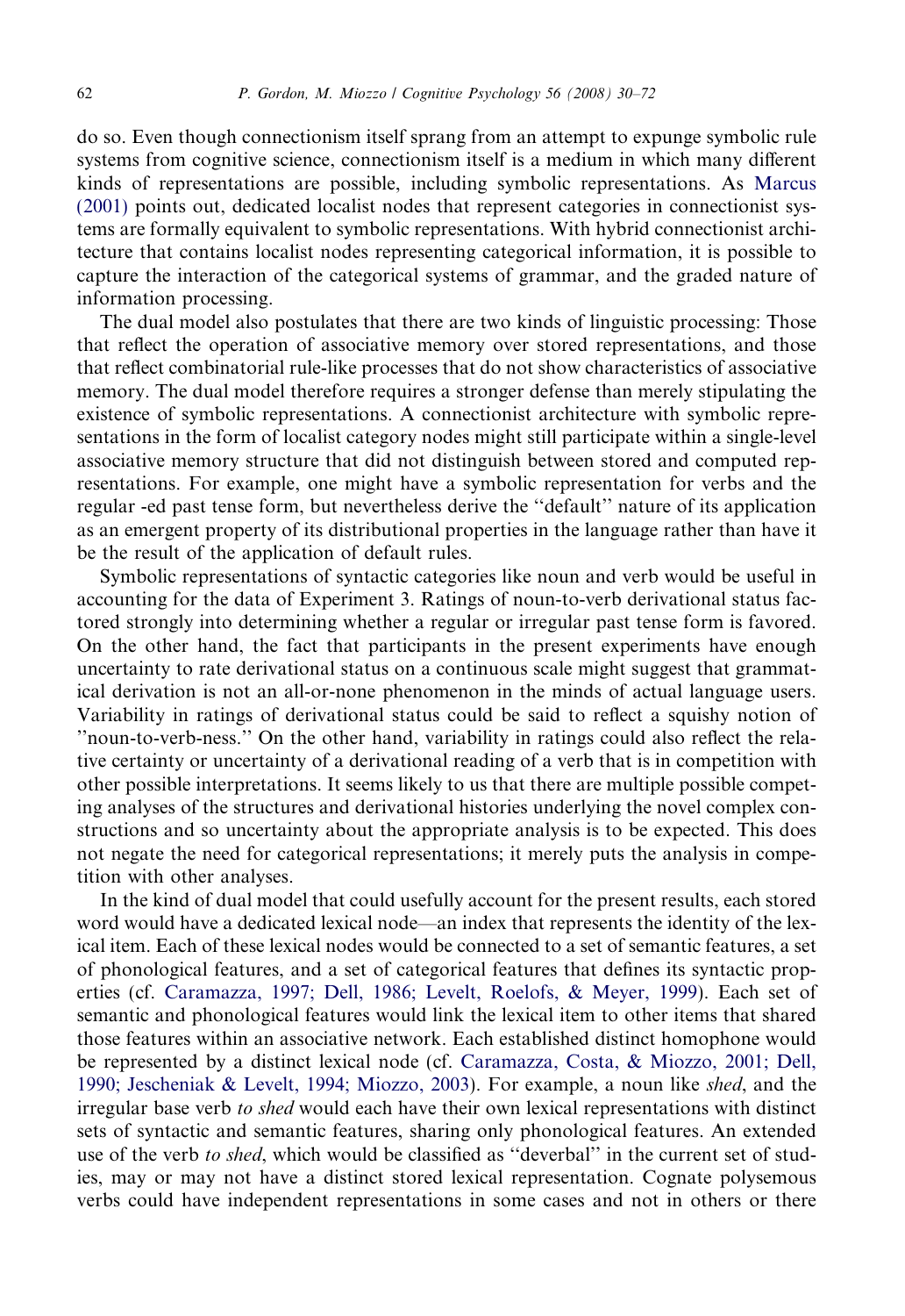could be a graded differentiation whereby overlapping sets of semantic features might show degrees of independence between different polysemous versions of a verb (for a discussion of these issues see [Caramazza & Grober, 1973; Klein & Murphy, 2001; Mur](#page-41-0)[phy, 2002](#page-41-0)).

When a verb and noun are homophonous, the following possibilities exist:

- (a) The verb and noun are unrelated (e.g., a garden shed vs. to shed tears).
- (b) The noun and verb are related but neither seems to take priority and hence no discernable derivational relation can be assumed (e.g., a snack/to snack).
- (c) The noun is derived from the verb (to walk  $\rightarrow$  a walk).
- (d) The verb is derived from the noun (a shed  $\rightarrow$  to shed the tractor).

With respect to the relationship between noun and verb, one must consider whether the derived form is well established in the language or if the relation is rare or novel and requires the employment of computational resources to derive an appropriate representation of structure and meaning. In the cases examined in the our experiments, participants were required to access existing forms that shared phonological feature sets (i.e., are homophones), but did not share all of their semantic features with the novel words.

In discussing how the past tense form developed for a verb like *lie (prevaricate)*, we noted that some established verbs' past tense forms can be traced through historical processes of language change that would become conventionalized through common usage within the language community [\(Bybee, 1995\)](#page-41-0). In other cases, where the usage and/or meaning is more novel, the preferred past tense form must be determined online. It has been the task of the present study to examine whether this online determination of past tense form is influenced by grammatical and/or semantic factors. The current data are consistent with the influence of grammatical processes in determining regular past tense preferences, but that this grammatical analysis is in competition with direct access via the short circuit to the semantically related core irregular verb.

A processing model that could account for the present data would need to take account of competition between different routes to lexical inflection. As [Alegre and Gordon \(1999\)](#page-41-0) point out, the notion of a dual route model for inflection is ambiguous in the psycholinguistics literature. The dual route model we have discussed in this paper, as proposed by [Pinker \(1991\)](#page-42-0) and his colleagues, concerns the distinction between stored (irregular) and computed (regular) forms in language. The other kind of dual model in psycholinguistic research addresses how regularly inflected forms are accessed in the language processing ([Anshen & Aronoff, 1988; Burani & Caramazza, 1987; Caramazza et al., 1988; Frauenfel](#page-41-0)[der & Schreuder, 1991; Laudanna, Badecker, & Caramazza, 1992; Schreuder & Baayen,](#page-41-0) [1995; Stemberger & MacWhinney, 1988](#page-41-0)). The latter dual model proposes that regularly inflected forms can be stored in memory (if sufficiently frequent in the language) and/or they can be computed and that these two access routes are in competition during language processing.

In the same way, we can envisage the present experimental tasks as creating competition between different routes to past tense formation for the denominal verbs. One analysis links the novel verb to a related noun—a form that does not have an associated irregular verb. Since access to an irregular form is not available through this route, then the processor settles on the default regular -ed form, which is always avail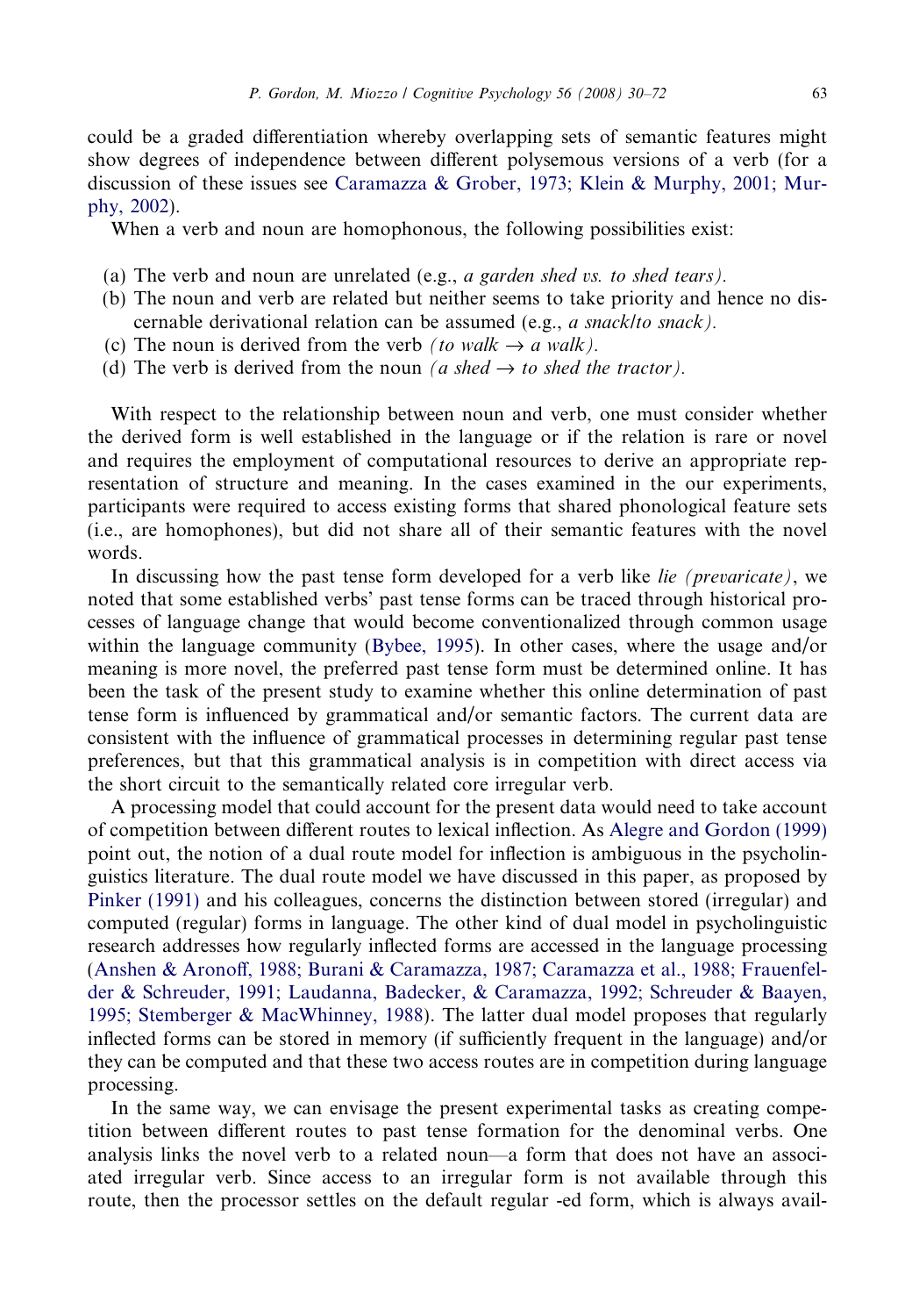able for inflectional processing. If, on the other hand, the link to the noun meaning is less transparent, and derivation fails, then a competitive analysis—the short circuit directly accesses the original irregular verb (from which the noun itself was likely derived, and to which an associated irregular past tense form is attached). Under this competition model, when the meaning of a denominal verb transparently reflects its derivation from the noun (as indicated by high denominal ratings), then this form more strongly activates the route that assigns it a regular past tense form. When the derivational relationship is not highly activated, then phonological and general semantic similarities will win over and make direct access to the original prototypical irregular past tense form more salient. Such a competition model predicts precisely the set of correlations we find in the present analysis.

Even though the competition model outlined here embodies the classic characteristics of a connectionist model of language processing (e.g., [MacWhinney, 1989](#page-42-0)), it nevertheless requires an underlying representation that naturally blocks the irregular inflection from being applied when a verb is perceived to be derived from a noun. It requires that syntactic category labels be part of the representation for one of the competitive routes to past tense formation, and that the notion of derivation also be part of that representation.

Our results show that noun-to-verb derivation and semantic distance jointly determine the competitive strength of regular inflections. Indeed, it is not enough that verbs be semantically unrelated to the core irregular verb for them to block the application of the irregular past tense forms; they must also be perceived to be derived from a different syntactic category. In proposing the present processing model, we must also explain how it is that greater semantic distance does not seem to make it harder for deverbal forms to access the original core verb and its irregular past tense form. In other words, why should not semantic distance be a factor in the competition model in the same way that perception of derivational status appears to be? Why should greater semantic distance for metaphorical forms not create an impediment to accessing the irregular past tense form and instead lead people to fall back on the default regular form?

One possible answer to this question is that participant impressions of overall semantic distance or relatedness are not what links a semantically distant form and the core verb. For example, even though the uses of the verb to  $fly$  in the contexts of flying off the handle and birds flying south in winter have almost no semantic relationship, perhaps what counts is a more narrow interpretation of relatedness. In the present line of research, the notions of *core meaning and prototypical meaning* have been used almost interchangeably to refer to verb uses that reflect the most commonly understood meaning for the irregular verb. Perhaps this is a mistake. Although such common uses of verbs do reflect their prototypical uses, we should perhaps be more careful about what we mean by a core meaning. One construal of a core meaning of a verb is that verb meanings include abstract representations of event, motion, and participant information that is invariant across uses of the verb. For example, the core meaning of *flying* would include a schematic representation specifying only motion through the air, and where the manner of such motion would be left optional for specific uses of such a verb. Thus, even in the case of flying off the handle, the core meaning of  $fly$  would still be accessed in understanding this metaphorical use of the term. On the other hand, dressing up in a fly costume and ''flying the customers'', would have no access to the core meaning of the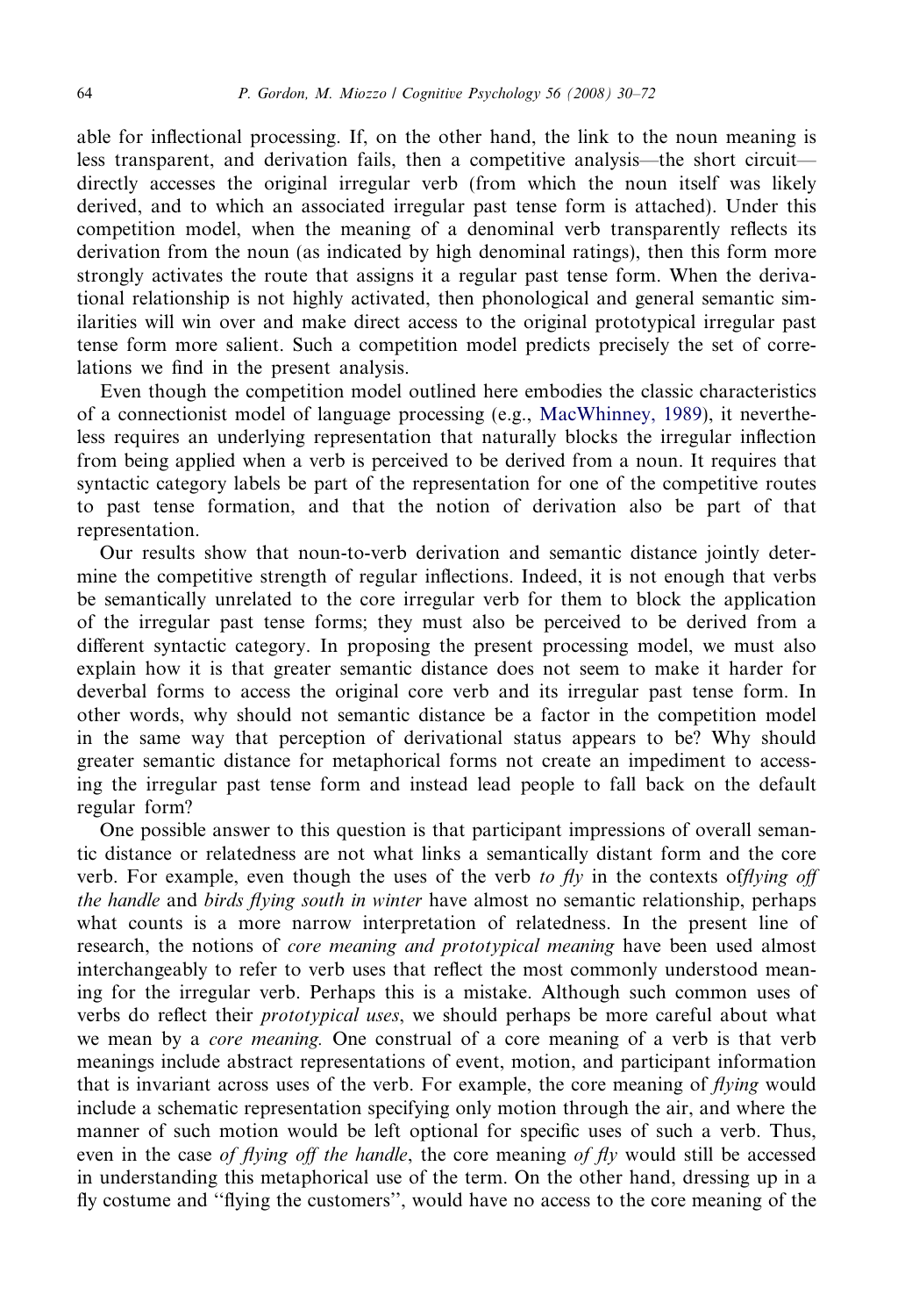*verb fly.* If access to core meaning, rather than similarity to the prototypical usage, is what is at stake, then metaphors and deverbal forms carry the core meanings throughout and are not hindered in their access to the irregular past tense form, which also embodies the representation of this core meaning. Hence there is no scalarity when it comes to semantics, so long as the core remains intact.

To summarize, the first experiment in this paper did show effects of inflectional preference through semantic reminiscence with existing verbs. This tells us that semantic influences are not totally isolated from morphology. However, we suspect that the kind of narrow reminiscence required by the current experiments to generalize past tense forms is probably quite rare in everyday language processing and may not be indicative of a more general role for associative memory in determining inflectional choice. In the second experiment, we found that when grammatical processes of derivation are made salient, then this can influence inflectional form choice. Finally, in Experiment 3, when semantic distance and grammatical derivation were put to a fair test, we find no evidence that semantic distance played any role in determining pasttense inflection. For the past tense to be *understood ox understanded*, meaning alone is not enough.

#### Acknowledgments

This research was supported by grants from the Keck Foundation and NIH (R01 5- 27221) to MM. We thank Kristen Geiger and Austin Frank for their valuable suggestions for material preparation, Shoba Bandi-Rao, Phaedra Royle and the members of the Language Laboratory at Columbia University for stimulating discussions. Comments by Michael Ramscar and a second reviewer were invaluable in tightening up the arguments in the paper. Part of the research has been presented at the 45th Annual Meeting of the Psychonomic Society (Minneapolis, November 2004). The research was conducted while Michele Miozzo was at Columbia University.

# Appendix A. Passages used for rating Semantic Reminiscence (SR) and Past Tense (PT) with the verbs of Experiment 3

To bend

- A. Typical use. The plumber bends the pipe to fit under the sink.
- B. Deverbal form. Sailors in centuries past called the task of fastening a ship's cable to the ring of its anchor ''bending the cable.'' It was important that all sailors know how to bend a cable, and most did it quickly and proficiently after a few days of practice. Another useful skill was bending two ropes, which meant joining them together with a bowline knot. Sailors on the HMS Mariana.

SR: decided to bend ropes whenever they needed a really long rope.

PT: bent–bended ropes whenever they needed a really long rope.

C. Denominal form. The Nile has more bends in it than any other river in the world. For example, the Amazon (another river of comparable length) has 20% fewer bends in it. In the 19th century, when a boat had to travel around a very sharp bend in the river, the boat crews referred to this as river-bending the boat. Captain Mohamed of the SS Nile Princess.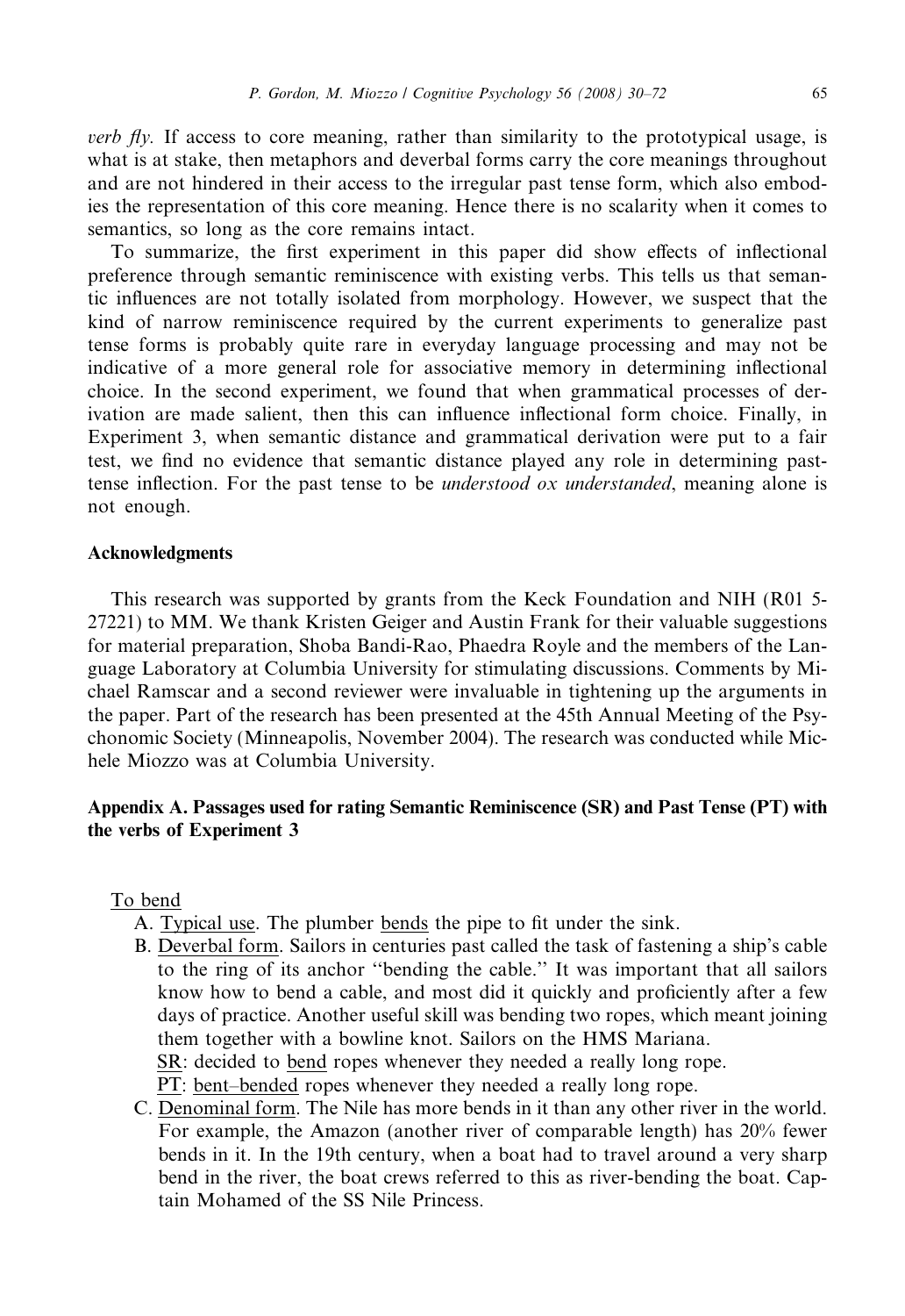SR: likes to boast that he can river—bend his ship around the Nile better than any other Captain in history.

**PT**: once boasted that he river-bent–bended his ship around the Nile better than any other Captain in history.

# To bite

- A. Typical use. The dogs might bite the boy.
- B. Deverbal form. Early Puritan settlers felt it was a virtue to suppress displays of emotion and passion. An example of this attitude can be found in the diary of Miles Smith, a Puritan from Massachusetts. His restrained temper was considered model behavior, and he encouraged his restless young son to ''bite in thine desires, and do not let them loose, lest they spread to thine brothers.'' The son, however, had other ideas.

SR: He just did not want to bite in his desires.

PT: He felt that he had bit–bited in his desires quite enough already.

C. Denominal form. Doctors in the 16th century believed that one could cure many diseases by either bleeding patients with leeches or placing glass jars containing small garden snakes on their skin, so that they would be covered in bites. Before the doctors perfected this technique, they would sometimes accidentally use poisonous snakes and harm their patients. It is believed that physicians of this era. SR: used to bite about half of their patients in this manner.

PT: bit–bited about half of their patients in this manner.

# To blow

A. Typical use. The clarinet player has to **blow** into his instrument to make a sound.

B. Deverbal form. In early descriptions of natural history compiled by English monks, the act of an insect depositing eggs was called ''blowing eggs.'' It was widely assumed that this was how insects reproduced, but few scientists knew anything about the hatching process, its various stages, or how long it took. William Morton, a 17th-century naturalist who specialized in insects, recorded details on hatching times.

SR: by allowing exotic insects to **blow** eggs in slabs of meat he had laid out especially for that purpose.

PT: after exotic insects blew-blowed eggs in slabs of meat he had laid out especially for that purpose.

C. Denominal form. In the futuristic novel Electric Dreams, the latest vacuum cleaner from Hoover has a switch that reverses the flow of air from a sucking action to a blowing action. Reversing the action in this manner is known as ''blowing the Hoover.'' This action is powerful enough to act as a small leaf blower. Joe Smith, a character in the novel, decided that this capability was so useful that he

SR: used to blow the Hoover almost exclusively, hardly ever using it for house cleaning.

PT: blew–blowed the Hoover almost exclusively, hardly ever using it for house cleaning.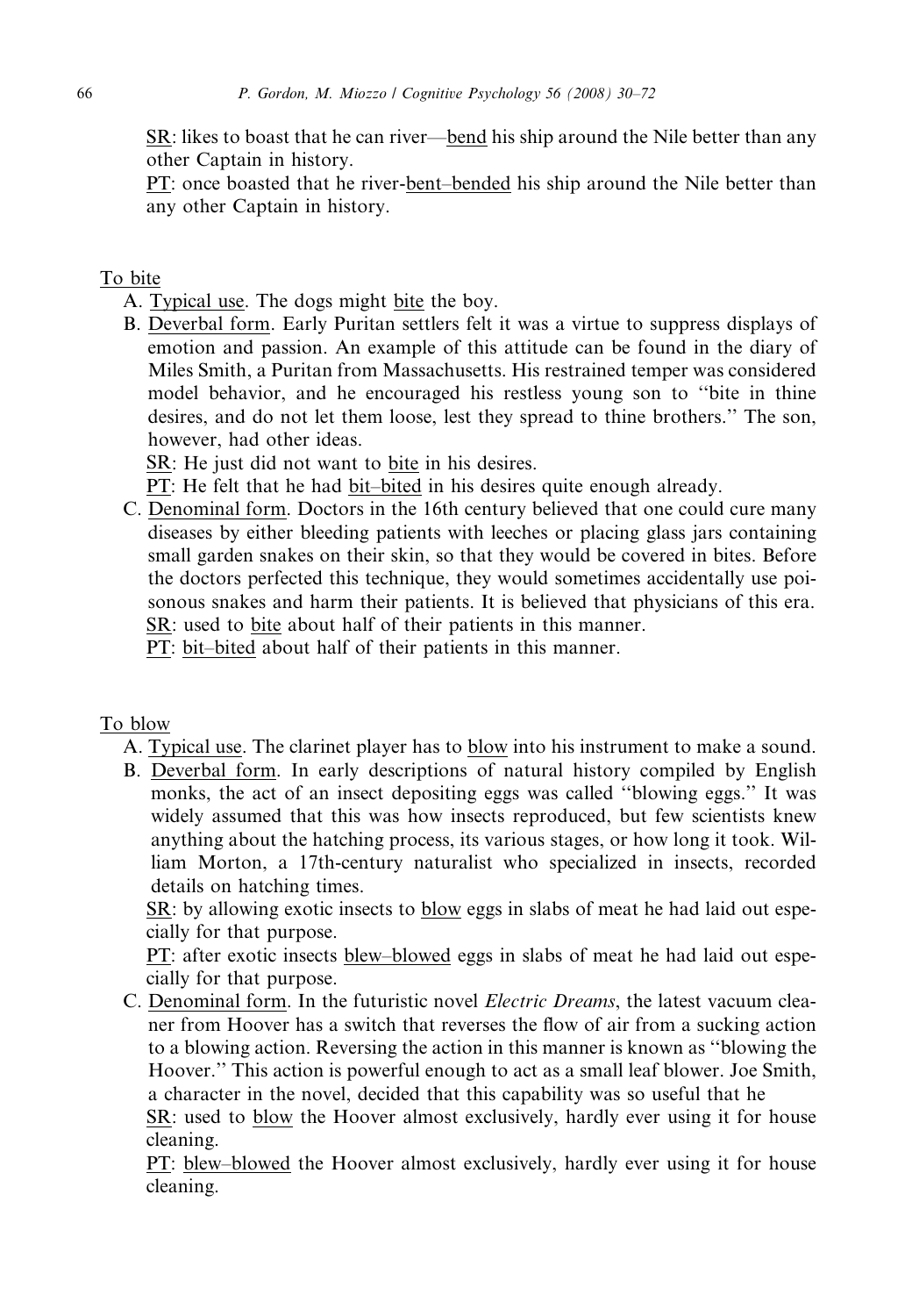# To breed

- A. Typical use. The owner of the ranch breeds cattle.
- B. Deverbal form. In Renaissance times, parenting manuals looked quite a bit different than they do today. Though printed literature was not yet widespread, wellconnected doctors obtained current medical information and passed it along to the people they treated, who then passed it along by word of mouth. One pamphlet on infant care read, ''About the seventh moneth after ye byrthe, it is natural for a childe for to breed teeth.'' Agatha, a new Renaissance parent, was concerned after hearing this information because her daughter

SR: began to breed teeth when she was only 4 months old.

PT: bred–breeded teeth when she was only 4 months old.

C. Denominal form. In the 19th century, when a new lot of puppies was delivered from the breeding kennels to a dog store, the first order of business in the store was to assign a breed name to each of the new puppies they received. They referred to this as ''breeding the inventory.'' Shop assistants generally found no difficulty in breeding the common types that came in, such as German Shepard, Great Dane and Bulldog. However,

SR: it takes an expert to breed the rarer types of dogs, such as Bernese Mountain Dogs.

**PT:** the rarer types that were part of the inventory, such as Bernese Mountain Dogs, could be bred–breeded only by the experts in the store.

# To feed

A. Typical use. The mother bird feeds worms to the babies.

B. Deverbal form. Long ago, liquor makers used various processes to alter the flavor and quality of their brews. Preserving a liquor with certain chemicals made it last longer, "fining" the liquor clarified the color, and "feeding" it added body to the flavor. Arthur was an esteemed maker of liquors whose customers especially praised

SR: his ability to feed his liquor.

PT: the way he fed–feeded his liquor.

C. Denominal form. Farmer Jones, a farmer in Medieval times, looked at the two horse troughs in his barn – one for animal feed and the other for water. He decided that both troughs were low, so he went to the store room and got a bucket of water and a bag of feed, and he

SR: began to water one trough and to feed the other.

PT: watered one trough and fed–feeded the other.

To hold

A. Typical use. The tennis player holds the racket.

B. Deverbal form. In the Dark Ages, keeping watch over sheep was called ''holding'' a flock. Simon the Younger had little to do during those years, and the danger of night-time marauders making off with unwatched sheep was always great, so he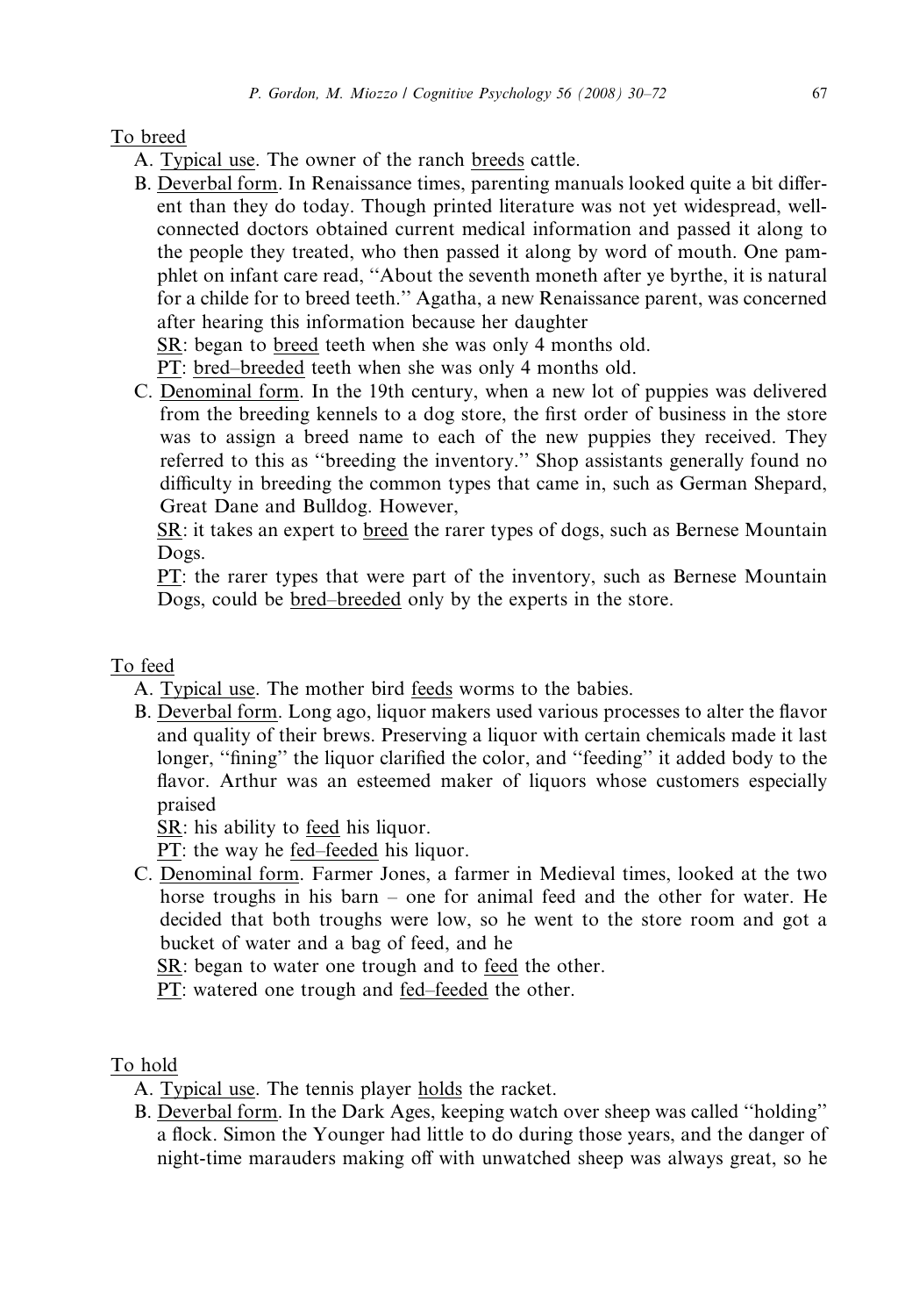found himself holding the family flock most nights. He was a careful watchman and actually enjoyed his nights with the sheep.

SR: He would hold the flock from dusk until dawn, and though he counted sheep all night, he rarely fell asleep at all.

PT: He held–holded the flock from dusk until dawn, and though he counted sheep all night, he rarely fell asleep at all.

C. Denominal form. The term 'choke hold' defined a whole class of moves in wrestling in ancient Rome. Some of these were legal and commonly used, while others were not allowed because they were too dangerous. It could be hard to distinguish between a legal choke hold and an illegal one, which is why some wrestlers of the time liked this type of move so much. One wrestler relied on this sort of move almost exclusively—in fact, he

SR: used to choke hold every one of his opponents.

PT: choke held–holded every one of his opponent.

# To make

- A. Typical use. The blacksmith makes horseshoes.
- B. Deverbal form. Scientists of the 19th century attempted to sort animals into different classes, families, and species. They referred to this process of classification as ''making species.'' For example, thousands of sea birds lived along the coast of the Isle of Gioi. There were clearly many different species present, but the exact number of species was unknown. Taxonomists of the time set themselves the task of answering this question. As they began their observation and record-keeping, they

SR: would eventually make nearly two hundred kinds of birds.

PT: made–maked nearly two hundred kinds of birds.

C. Denominal form. Andy, a worker at a horse carriage factory in the 1800s, was in charge of attaching carved emblems to the carriages to indicate their make. Several hundred carriages came through the assembly line every day, and he moved among them, screwing on the insignias to mark each carriage with the manufacturer's make. This task is called ''making,'' and on regular days he would make for 8 hours. Often he worked overtime; he

SR: planned to make for 12 hours.

PT: made–maked for 12 hours.

# To sell

- A. Typical use. The children sell lemonade at their stand.
- B. Deverbal form. Medieval vengeance was never something to be taken lightly, and revenge was sure to be exacted when a victim felt his honor had been violated. Vengeance could be mild, such as public humiliation, or it could be far more serious, sometimes including gruesome tactics. Serious vengeance was referred to as the victim ''selling'' the offender's crime dearly, or at great cost. Theft and slander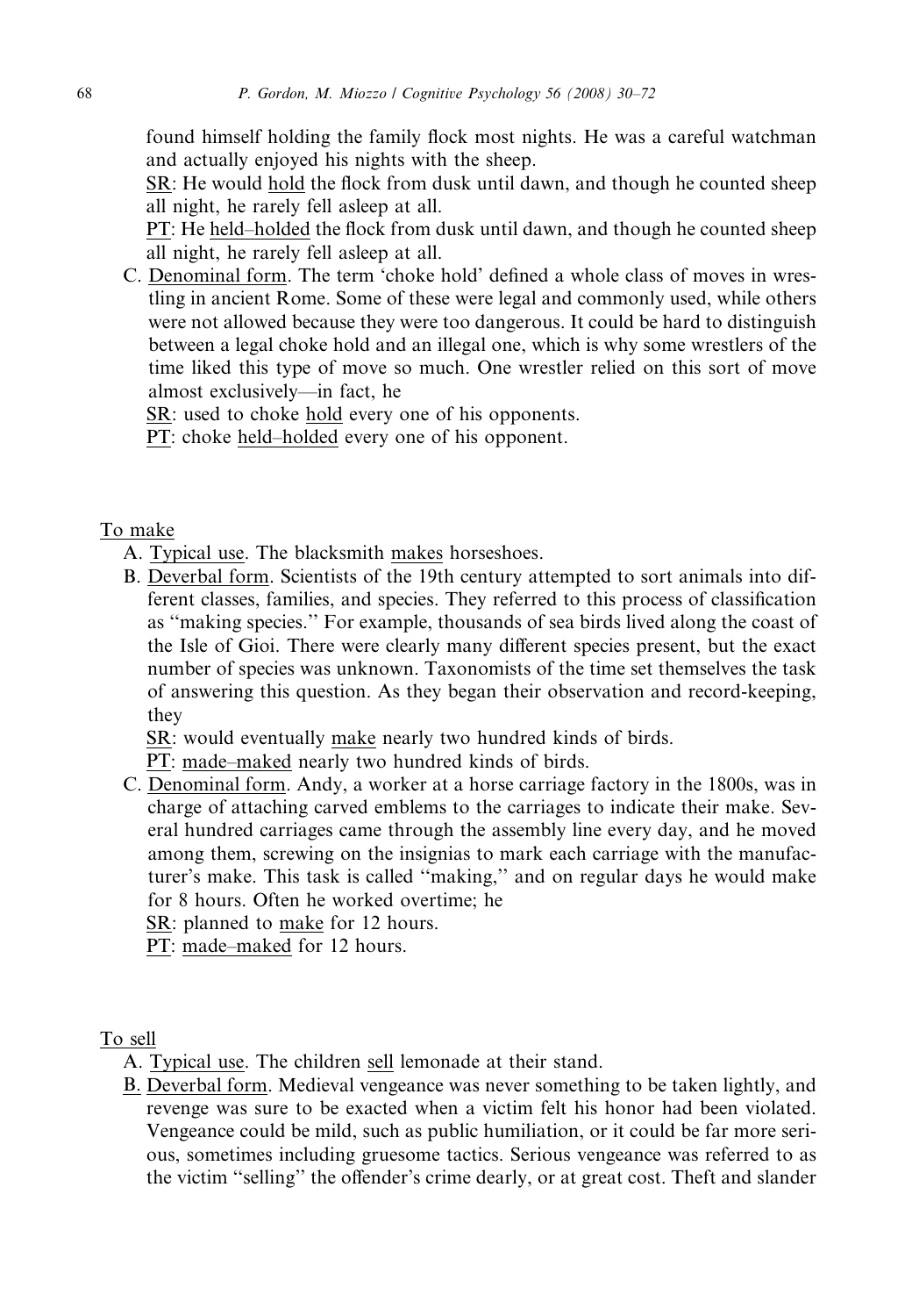were not treated lightly, but murder was the crime that friends and relatives of victims.

SR: would most dearly sell for.

PT: most dearly sold–selled for.

C. Denominal form. Merchants during the Renaissance used different strategies to convince potential customers to buy their products. In some cases, it worked well to wine and dine clients, while in others, a formal presentation was called for. Some merchants were known for employing harsh tactics, threatening and intimidating clients who seem weak or indecisive. This technique was called a ''hard sell.'' One successful merchant was such an expert at using this method that he

SR: could hard sell his way all around Europe.

PT: hard sold–selled his way all around Europe.

# To slide

A. Typical use. The dog slides across the ice.

B. Deverbal form. Centuries ago, people sometimes referred to falling asleep as ''sliding.'' It was not uncommon for someone to slide on a rock in the sun or a patch of grass when there was no work to be done. Sliding in the middle of the afternoon was not considered to be a sign of laziness. Gretchen

SR: liked to close her eyes and slide in the shade of a tree on hot afternoons.

PT: often closed her eyes and slid–slided in the shade of a tree on hot afternoons.

C. Denominal form. One of the first modern playgrounds was built in 1804. The park had tire swings, see-saws, and a fully equipped sandbox. However, the park had no slides for the children to slide on. Eventually some wood carvers furnished the park with 6 slides. The workmen who put up the slides call this ''sliding the park.'' When the mayor visited the finished playground, he was happy to see that SR: the city had finally been able to slide his favorite park.

PT: the park was slid–slided.

To sling

- A. Typical use. The hiker slings his bag over his shoulder.
- B. Deverbal form. In Medieval times, meringue was already being made and put on lemon pies. However, back then, beating or whipping egg whites was called ''slinging'' them. The best pie makers of the time knew that it was important to sling the egg whites quickly and without stopping, for an extended period of time, until the meringue stood up in white peaks. This method produced meringue with a superior texture, and was the signature of the best bakers. Juliana's meringue was particularly good because she

SR: would sling the egg whites until they were extremely stiff.

PT: slung–slinged the egg whites until they were extremely stiff.

C. Denominal form. Harry, a Medieval soldier, broke his arm and it was in a sling for 3 months. He needed to have it in a sling for so long because it was a very bad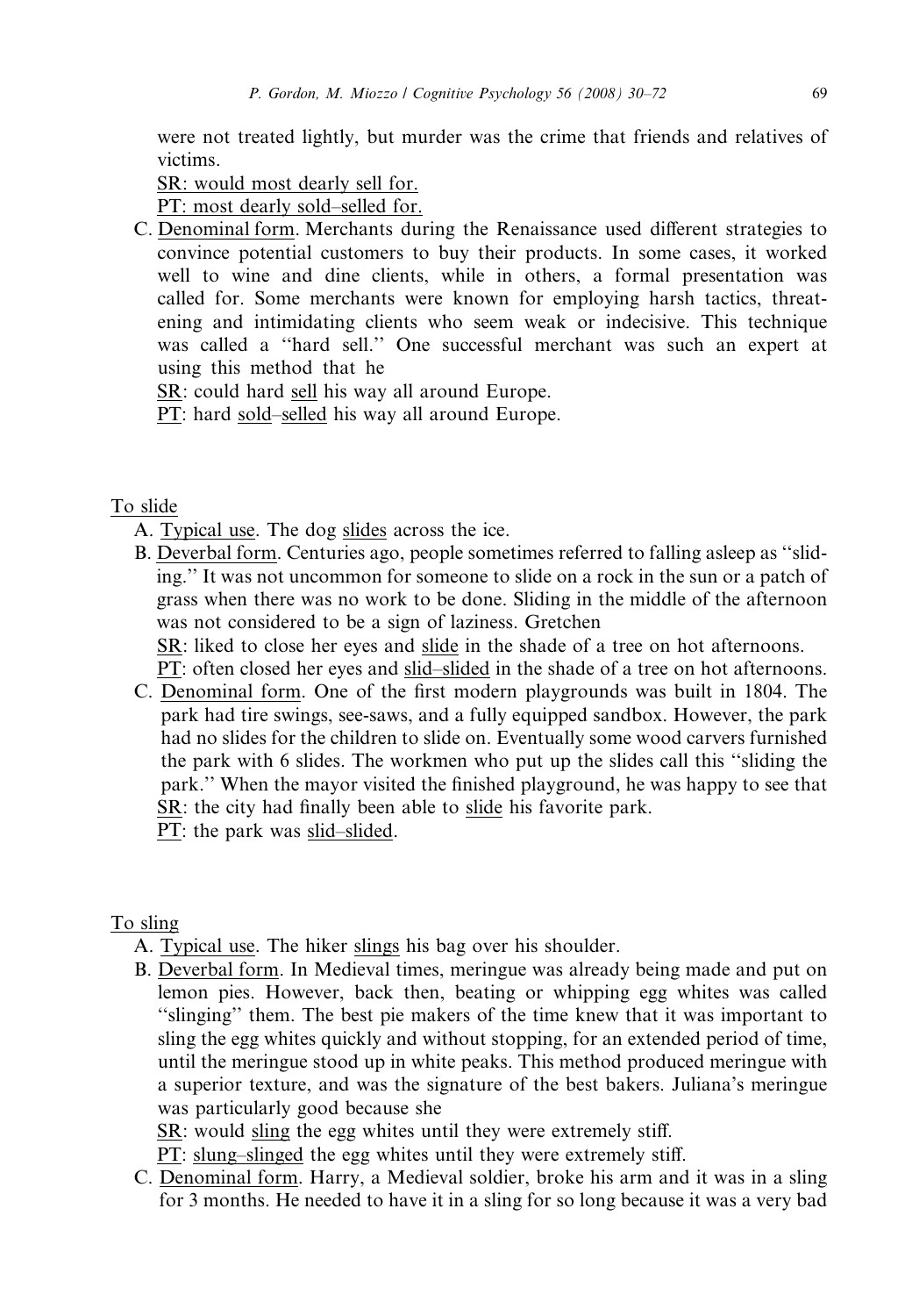break, and the sling was the best way to immobilize the arm while it was healing. Harry was reluctant to return to get a new sling put on his arm, because it had taken the doctor 3 hours to finish slinging it when he had been there the first time. However, this time the doctor

SR: was able to sling Harry's arm in just 15 minutes.

PT: slung–slinged Harry's arm in just 15 minutes.

# To slit

A. Typical use. The baker slits the top of the loaf of bread.

B. Deverbal form. In the 1700s, the country was full of slitting mills where sheets of iron were processed into light rods. This process, known as ''slitting,'' was extremely important for the local economy in Pittsburgh and other Western Pennsylvania iron and steel towns. Typically, a slitting mill would slit about 600 tons of iron a day, but during the recession, they

SR: were only able to slit about 400 tons daily.

PT: slit–slitted only about 400 tons daily.

C. Denominal form. Musashi, the famous swordsman of the Dark Ages, was quite particular about his suit of armor. The slits in the visor, he claimed, needed to be perfect. A slit made too wide would be dangerous, but slits that were too narrow would obscure his vision.

SR: He used to slit his own helmet because he didn't trust the blacksmiths to do it. PT: Every time he picked up new armor from the blacksmith, he would inspect the visor first to see whether it had been slit–slitted well.

# To speed

- A. Typical use. The car speeds by.
- B. Deverbal form. ''Speed bonnie boat like a bird on the wing'' is the first line of a song about an incident in Scottish history in which Bonnie Prince Charlie was smuggled off the mainland to the Isle of Skye. In this case, ''speed'' does not refer to traveling fast, but to meeting with success in an endeavor. Another example of this usage: ''The movie Braveheart was about the Scottish patriot WilliamWallace, who

SR: was finally able to speed well in the struggle against England.''

PT: finally sped–speeded well in the struggle against England."

C. Denominal form. Officer O'Reilly, a police cadet in the year 2409, was extremely proficient at catching drivers in his speed trap on Astro Route 78. Every time he clocked the speed of a driver going by, he referred to this as ''speeding'' them. On an average day he clocked the speeds of about 25 drivers, but one day he SR: was able to speed 50 drivers—a new record for Officer O'Reilly.

PT: sped–speeded 50 drivers—a new record for Officer O'Reilly.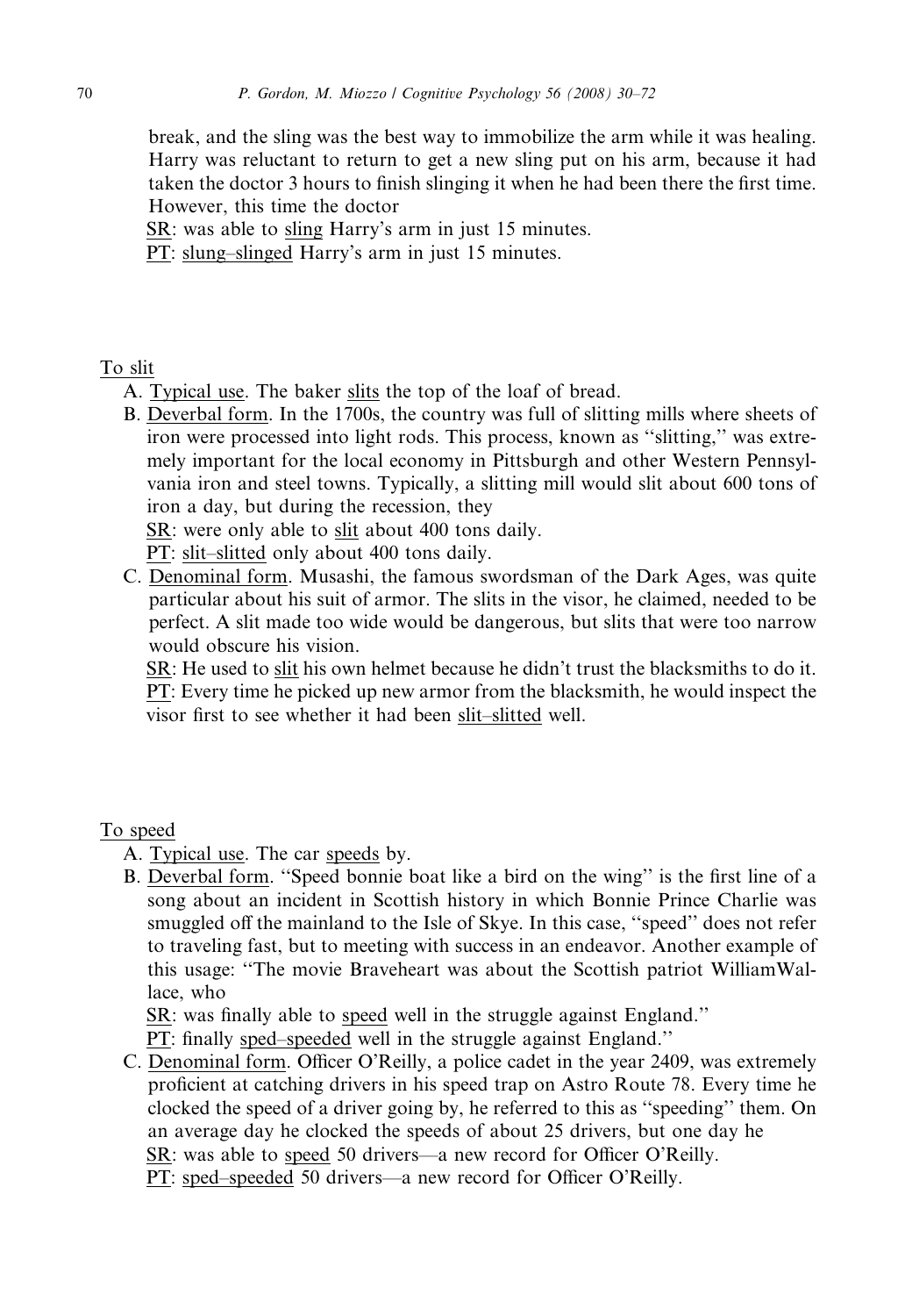#### <span id="page-41-0"></span>To spin

- A. Typical use. The children spin the top.
- B. Deverbal form. In the 19th century, it was said that a student who fails miserably on an exam ''spins'' in it, instead of bombing it, as might be said today. Tom was a student who would have graduated in 1853, but he had an unfortunate habit of leaving his books at the swimming hole on the way home from the schoolhouse, so he

SR: tended to spin in nearly every test.

PT: spun–spinned in nearly every test.

C. Denominal form. In the 1700s, a favorite party game for the kids in the Brigham county school was ''Spin the Bottle.'' In fact, they played it so often that they simply referred to the game as ''Spin.'' The town realized that the obsession with Spin had gotten out of control when it became obvious that, for the last five birthdays, SR: the only thing the children wanted to do was to spin.

PT: most of the children spun–spinned for almost the entire party.

#### **References**

- Alegre, M., & Gordon, P. (1999). Frequency effects and the representational status of regular inflections. Journal of Memory and Language, 40, 41–61.
- Anshen, F., & Aronoff, M. (1988). Producing morphologically complex words. Linguistics, 26, 641–655.
- Burani, C., & Caramazza, A. (1987). Representation and processing of derived words. Language and Cognitive Processes, 2, 217–227.
- Bybee, J. L. (1995). Diachronic and typological properties of morphology and their implications for representation. In L. B. Feldman (Ed.), Morphological aspects of language processing. Hillsdale, NJ: Erlbaum.
- Bybee, J. L., & Moder, C. L. (1983). Morphological classes as natural categories. Language, 59, 251–270.
- Caramazza, A. (1997). How many levels of processing are there in lexical access? Cognitive Neuropsychology, 14, 177–208.
- Caramazza, A., Costa, A., & Miozzo, M. (2001). The specific-word frequency effect: Implications for the representation of homophones in speech production. Journal of Experimental Psychology: Learning, Memory, & Cognition, 27, 1430–1450.
- Caramazza, A., & Grober, E. (1973). Polysemy and the structure of the subjective lexicon. In C. Rameh (Ed.), Georgetown University Roundtable on languages and linguistics. semantics: Theory and application (pp. 181–206). Washington, DC: Georgetown University Press.
- Caramazza, A., Laudanna, A., & Romani, C. (1988). Lexical access and inflectional morphology. Cognition, 28, 297–332.
- Clahsen, H. (1999). Lexical entries and rules of language: A multidisciplinary study of German inflections. Behavioral and Brain Sciences, 22, 991–1060.
- Clark, E. V., & Clark, H. H. (1979). When nouns surface as verbs. Language, 55, 767–811.
- Dell, G. S. (1986). A spreading-activation theory of retrieval in sentence production. Psychological Review, 93, 283–321.
- Dell, Gary S. (1990). Effects of frequency and vocabulary type on phonological speech errors. Language and Cognitive Processes, 5, 313–349.
- Frauenfelder, U. H., & Schreuder, R. (1991). Contrasting psycholinguistic models of morphological processing and representation: The role of productivity. In G. E. Booij & van Marle (Eds.), Yearbook of morphology. Dordrecht: Foris.
- Jescheniak, J. D., & Levelt, W. J. M. (1994). Word frequency effects in speech production: Retrieval of syntactic information and of phonological form. Journal of Experimental Psychology: Learning, Memory, and Cognition, 20, 824–843.
- Joanisse, M. F., & Seidenberg, M. S. (1999). Impairments in verb morphology after brain injury: A connectionist model. Proceedings of the National Academy of Sciences, 96, 7592–7597.